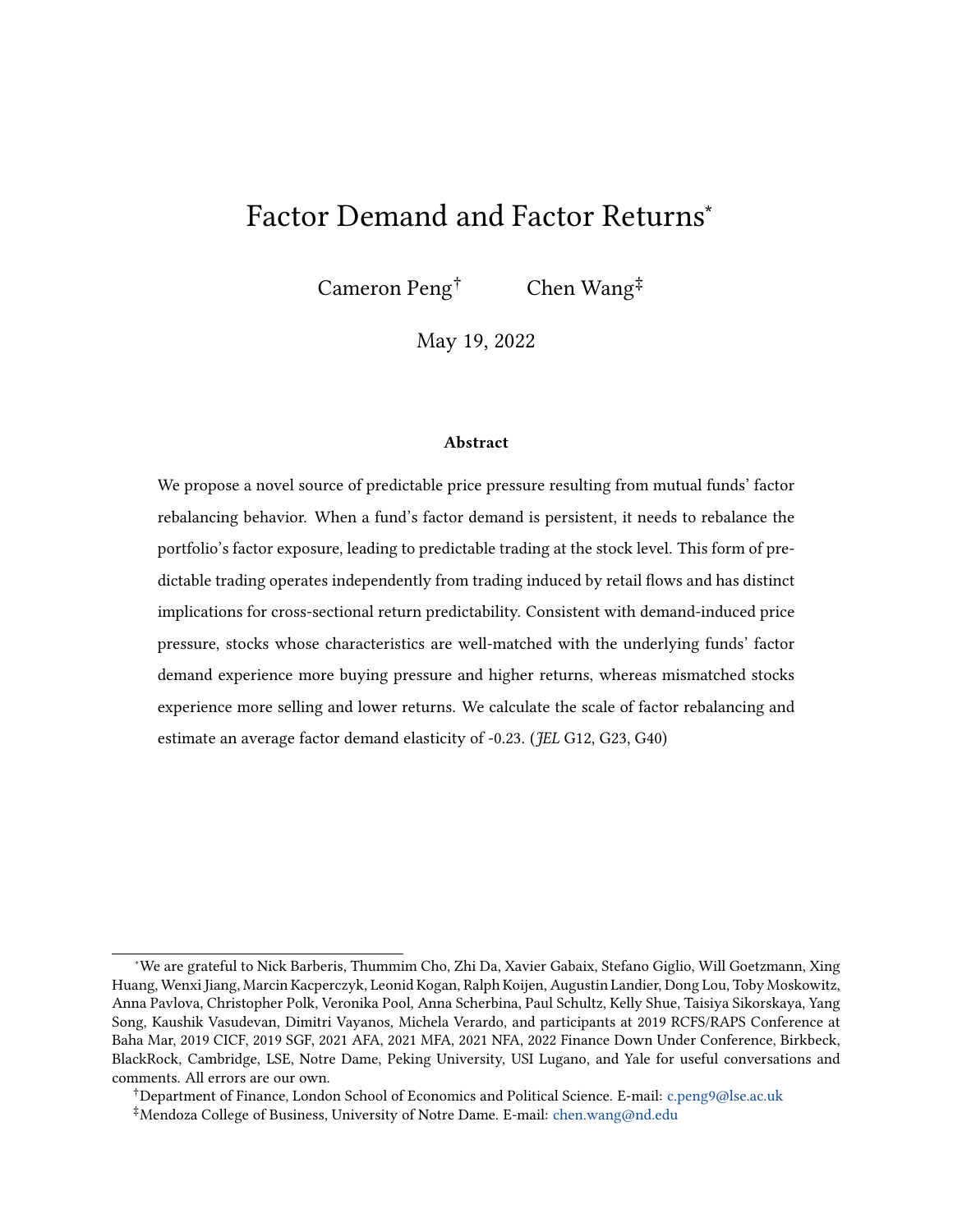# 1 Introduction

A large literature shows that asset prices are affected by institutional investors' demand, even when the demand itself contains little information or imposes no additional risk (see [Gabaix and](#page-29-0) [Koijen](#page-29-0) [2022](#page-29-0) for a recent review). Existing evidence of the price impact of institutional demand mostly focuses on an individual stock or the entire stock market. At the stock level, the index inclusion effect suggests that shifts in demand from index-tracking funds affect the returns of stocks added to or deleted from major indices [\(Harris and Gurel](#page-29-1) [1986;](#page-29-1) [Shleifer](#page-30-0) [1986;](#page-30-0) [Wurgler](#page-31-0) [and Zhuravskaya](#page-31-0) [2002;](#page-31-0) [Chang et al.](#page-28-0) [2015;](#page-28-0) [Pavlova and Sikorskaya](#page-30-1) [2020\)](#page-30-1). At the market level, the inelastic market hypothesis posits that money flows in and out of the aggregate market determine the level of equity prices [\(Gabaix and Koijen](#page-29-0) [2022\)](#page-29-0).

There is, however, less evidence that links institutional demand with cross-sectional return predictability or the performance of different asset pricing factors—a building block of empirical asset pricing. The existing literature, for example, has examined whether flow-induced demand shifts affect the performance of different factors ( [Ben-David et al.](#page-28-1) [2021\)](#page-28-1). However, mutual funds do not just passively scale up or down their existing portfolios based on retail flows—they also rebalance for a variety of other reasons, which can shape cross-sectional return predictability in significant ways. In this paper, we propose a new source of institutional demand that operates regularly and predictably at the factor level, and we show that it has important implications for factor returns.

Our proposed mechanism builds on the premise that mutual funds often target a few wellknown factors such as value and momentum and have persistent demand for these factors. This persistence in factor demand, combined with changing stock characteristics, induces a rebalancing motive to maintain a stable factor exposure. When many mutual funds engage in similar rebalancing at about the same time, their trading behavior induces predictable price pressure to the underlying stocks and leads to return predictability in the cross section. Unlike the existing frameworks, a stock's return is now determined not just by its own characteristics, but also by how these characteristics interact with the underlying funds' factor demand.

To fix the idea, consider two value stocks, A and B, with the same book-to-market (B/M) ratio. Stock A has long been a value stock; stock B used to be a growth stock but recently became a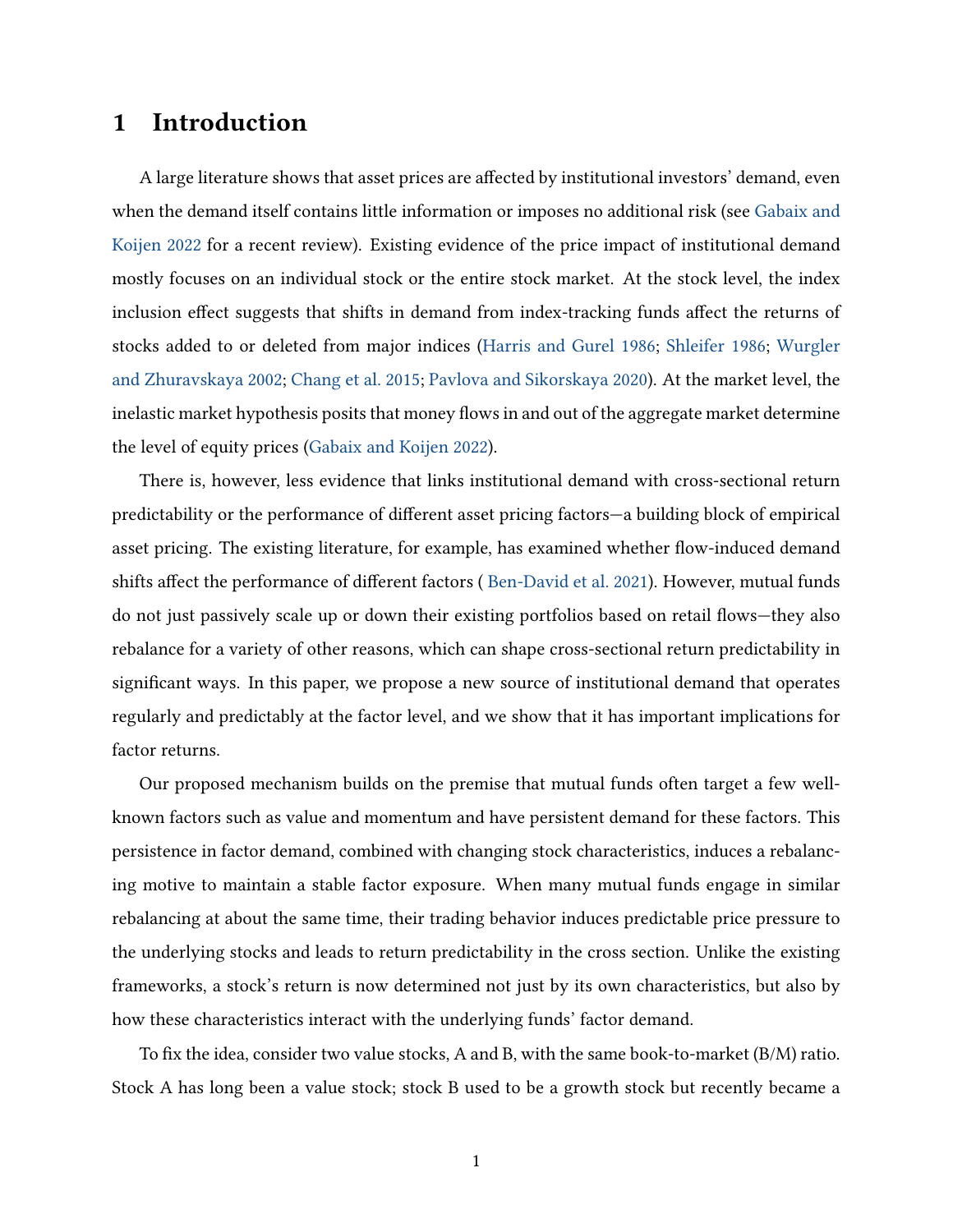value stock due to a drop in share price. As a result, stock A is currently held mostly by value funds while stock B is by growth funds. If the expected return is solely determined by the B/M ratio and is unrelated to the stock's underlying investor demand, the two stocks are expected to earn the same return. However, according to our mechanism of factor rebalancing, stock B will experience lower subsequent returns because the underlying growth funds have a greater incentive to sell, which compresses the stock price.

We find significant support for this mechanism. We start by estimating mutual funds' factor demand and confirming its persistence over time. Each month, we regress a fund's monthly raw returns over the last 60 months on the monthly returns of several well-known pricing factors, in-cluding size, value, and momentum, over the same period.<sup>[1](#page-0-0)</sup> The loading on each factor represents the fund's persistent demand for that factor during the 5-year window. These fund-level factor loadings, constructed using a revealed-preference approach based on fund returns, are consistent with other proxies of factor demand and do not rely on the availability or accuracy of self-reported investment objectives. In comparison, holding-based measures only capture a snapshot of fund behavior and are more sensitive to extreme values in stock characteristics and fund manipulation. Although factor loadings, by construction, are positively autocorrelated due to overlapping estimation windows, we demonstrate strong persistence even for non-overlapping loadings estimated five years apart. For example, a fund's loadings on value and momentum show quarterly autocorrelations of 0.95 and 0.94, consistent with persistent factor demand in the time series.

Next, we examine whether persistent factor demand leads to predictable trading from mutual funds—a phenomenon we term "factor rebalancing." Specifically, we focus on value and momentum and examine whether mutual funds rebalance their portfolios to maintain a stable exposure to these two factors. We find evidence in support of factor rebalancing: factor demand interacts with stock characteristics to predict subsequent trading of mutual funds. In particular, when there is a "mismatch" between a stock's characteristic and the underlying funds' factor demand, the stock faces more selling pressure in the subsequent quarter. For instance, growth stocks held by value funds experience greater selling than growth stocks held by growth funds in the subse-quent quarter.<sup>[2](#page-0-0)</sup> We find similar selling pressure when a mismatch occurs between a stock's past

<sup>&</sup>lt;sup>1</sup>Throughout this paper, by momentum, we mean price momentum, as opposed to other momentum-related phenomena such as earnings momentum or factor momentum.

 $<sup>2</sup>$ Although the growth stocks held by value funds, in theory, could face buying pressure from other growth funds,</sup>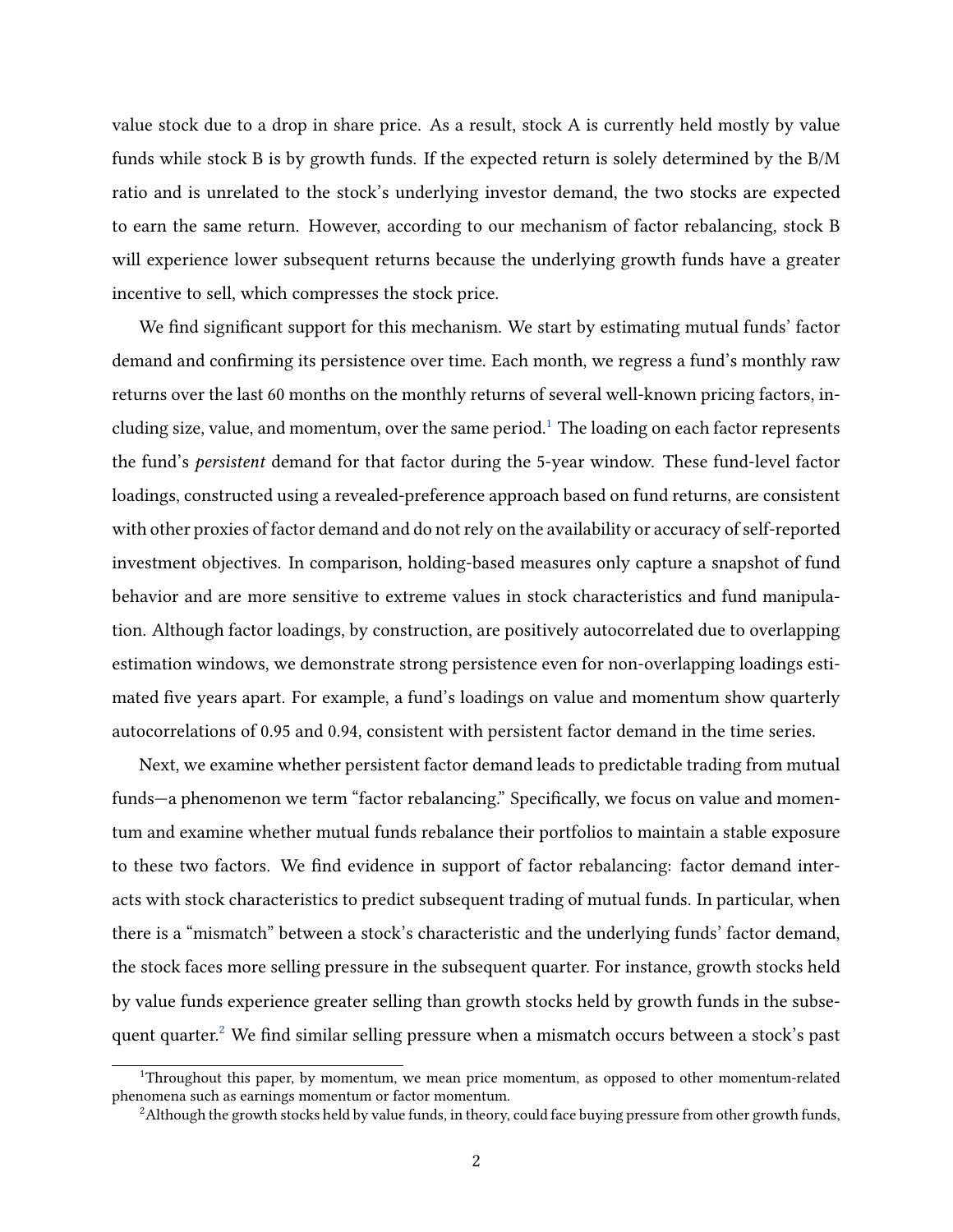return and the underlying funds' demand for momentum.

If predictable factor rebalancing induces price pressure, possibly due to a downward-sloping demand curve, then it would naturally lead to predictable returns. We confirm this prediction in the data. We first aggregate fund-level factor loadings at the stock level: for each stock in any given quarter, we calculate the holding-weighted average factor loadings of its underlying funds.<sup>[3](#page-0-0)</sup> The resulting measures, called *factor demand*, represent the average factor loadings of a stock's underlying funds, rather than this stock's own factor loadings. To examine how mutual funds' factor demand interacts with stock characteristics, we then independently double-sort all stocks into 25 ( $5\times5$ ) portfolios based on their own characteristics and their factor demand (from the underlying funds). Out of the 25 value-based portfolios, the two that are most "mismatched"—that is, the one with the highest book-to-market (B/M) ratio but held by funds with the lowest value demand and the one with the lowest B/M ratio but held by funds with the highest value demand—earn the lowest annualized value-weighted returns of 8.5% and 6.6%, respectively. In comparison, the two most "well-matched" portfolios—those with the highest (lowest) B/M ratio and held by funds with the highest (lowest) value demand—earn annualized value-weighted returns of 17.0% and 14.0%, respectively.

We identify two additional return patterns from the 25 value-based portfolios. First, we keep the B/M ratio constant and compare portfolios different in their underlying funds' value demand. Among value stocks, those with the highest value demand outperform those with the lowest value demand by an annualized return of 5.5%. In contrast, among growth stocks, those with the lowest value demand outperform those with the highest value demand by an annualized return of 10.4%. Second, we evaluate the conditional performance of the HML strategy based on the underlying funds' value demand. Among stocks held by the most value-prone funds, the HML strategy delivers an annualized return of 7.4%. In sharp contrast, among stocks held by the most growth-prone funds, the HML strategy delivers an annualized return of  $-8.5\%$ , resulting in a "growth premium." The existence of such a sizable and significant growth premium over the

we find that such buying pressure is limited in the data because many of these stocks are likely to be outside of the empirically small investment universe of the growth funds in the first place. Indeed, [Koijen and Yogo](#page-30-2) [\(2019\)](#page-30-2) show that, for a median-sized mutual fund, 85 percent of stocks that are currently held were also held in the previous quarter, suggesting that the investment universe is rather stable over time for the same fund.

<sup>&</sup>lt;sup>3</sup>The stock-level analysis is conducted at the quarterly frequency because mutual fund holdings data are reported quarterly.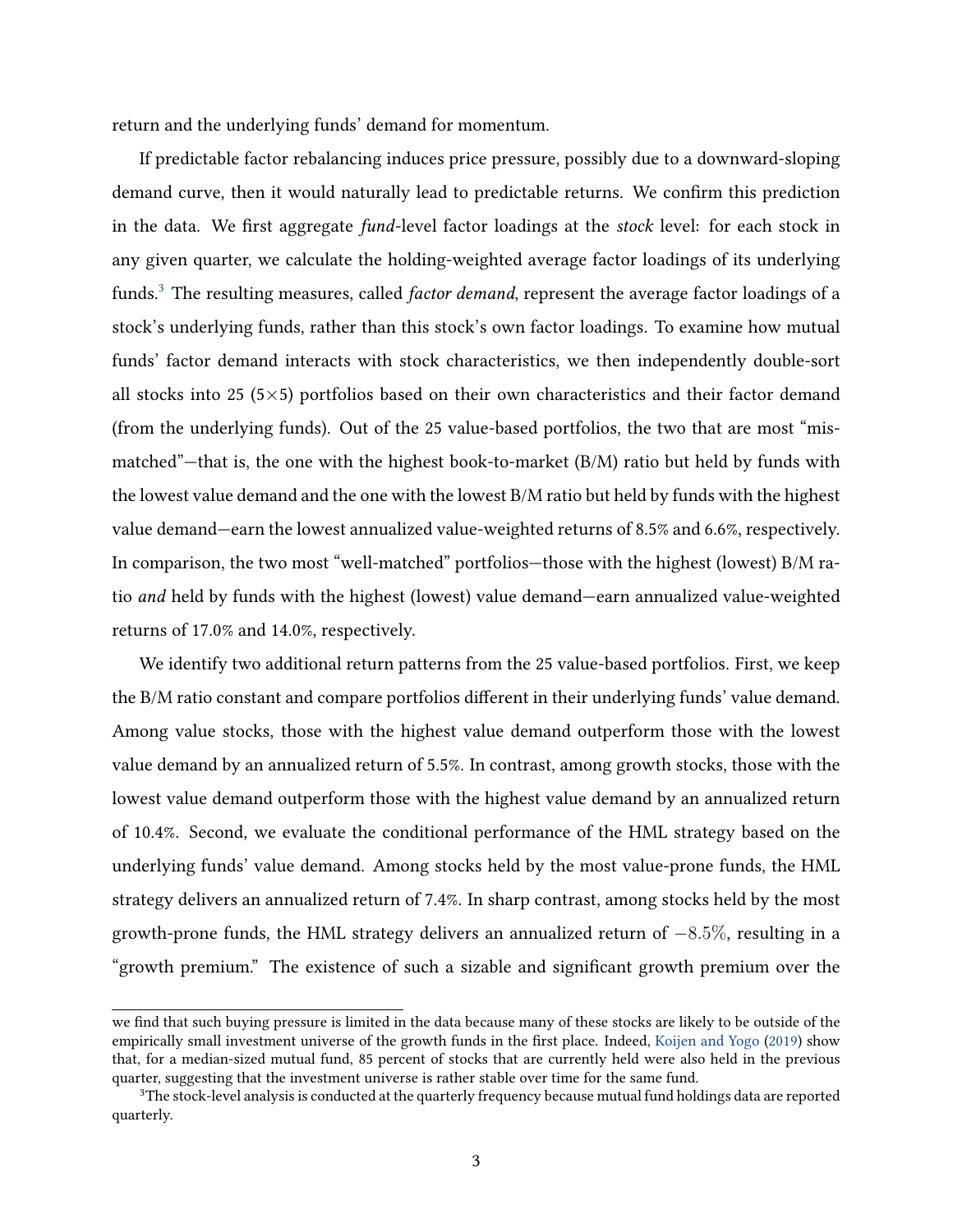last four decades is particularly striking, as it potentially offers an explanation for the seemingly puzzling fact that growth funds are popular despite that value stocks outperform unconditionally [\(Lettau et al.](#page-30-3) [2018\)](#page-30-3).

The above return patterns from portfolio sorting are robust to alternative specifications, for example, when we examine equal-weighted portfolio returns and when we examine the CAPM alpha and a three-factor (market, size, and momentum) alpha. Sorting stocks independently into 5×5 portfolios, however, result in some portfolios containing only a few dozen stocks, leading to the concern that some outliers are responsible for the patterns. To address this concern, we instead independently double-sort stocks into 9  $(3\times3)$  portfolios. With each portfolio consisting of at least 100 stocks, this alternative sorting method mitigates the concern about power and outliers and yields similar return patterns.

For momentum, we similarly sort all stocks into 25 portfolios based on their past one-year returns (skipping the most recent month) and the underlying funds' momentum demand. The return results, by and large, are consistent with portfolio rebalancing, albeit with a smaller magnitude. We perform a series of subsample analyses to gain additional insights. For example, we show that the return patterns for value are robust in both the first and second half of the sample, among stocks either high or low in mutual fund ownership, and among both small-cap and large-cap stocks. The return patterns are more pronounced in the latter sample, among stocks with higher mutual fund ownership, and among large-cap stocks. For momentum, however, the return patterns are stronger among stocks with higher mutual fund ownership, but weaker in the latter sample and among large-cap stocks. Overall, consistent with the literature on the relationship between momentum and value, the empirical regularities of the two strategies appear to be complementary to each other [\(Asness et al.](#page-28-2) [2013\)](#page-28-2).

To quantify the price impact of factor rebalancing, we estimate price elasticities for different HML and WML portfolios. To do so, we make additional assumptions about which kind of demand is inelastic. For example, we assume value funds' demand for value stocks is inelastic from quarter to quarter. Our estimated factor-level elasticities fall between −0.04 and −0.35, with an average estimate of −0.23. Overall, these numbers are larger than the estimates at the stock level [\(Chang, Hong, and Liskovich](#page-28-0) [2015\)](#page-28-0), but on par with those estimated at the factor and market levels [\(Gabaix and Koijen](#page-29-0) [2022;](#page-29-0) [Ben-David et al.](#page-28-1) [2021;](#page-28-1) [Haddad et al.](#page-29-2) [2021\)](#page-29-2).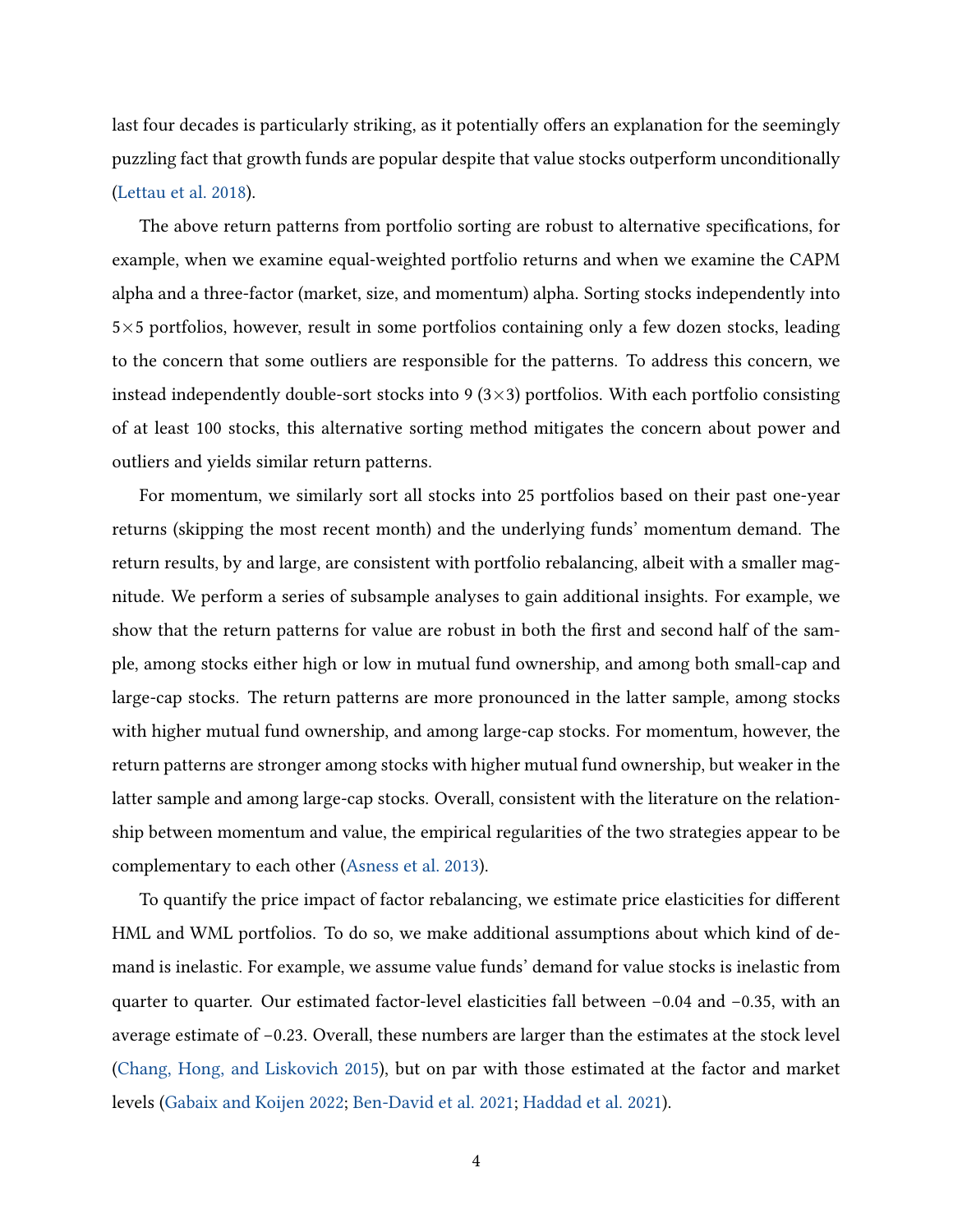Last, we discuss a few alternative explanations. First, flow-induced trading cannot explain our findings, because it is either orthogonal to or goes in the opposite direction of the observed return patterns. Second, herding does not appear to be driving the return patterns. For example, contrary to the herding literature, our return patterns in value are more pronounced in large-cap stocks. Third, the documented return patterns cannot be consistently explained by subsequent firm fundamentals. This evidence casts doubt on the notion that the return predictability stems from some funds having private information about future stock fundamentals. Fourth, we discuss and examine explanations based on fund specializations. For example, value funds specialize in picking value stocks, while growth funds specialize in picking growth stocks. We note that, as shown above, this skill-based explanation is not supported by subsequent fundamentals. Furthermore, this explanation is not supported by fund performance. If skills explain the return predictability, then factor-targeting funds such as value and momentum funds should substantially outperform other funds due to their superior stock-picking skills. However, on average, value and momentum funds exhibit annualized four-factor alphas of only 28bps and -8bps, respectively.

A vast literature has linked movements in stock prices to various mutual fund behaviors, such as flow-induced trading [\(Coval and Stafford](#page-28-3) [2007;](#page-28-3) [Lou](#page-30-4) [2012;](#page-30-4) [Akbas et al.](#page-28-4) [2015;](#page-28-4) [Edelen et al.](#page-29-3) [2016;](#page-29-3) [Huang et al.](#page-30-5) [2019\)](#page-30-5), herding [\(Lakonishok et al.](#page-30-6) [1992;](#page-30-6) [Nofsinger and Sias](#page-30-7) [1999;](#page-30-7) [Wermers](#page-31-1) [1999;](#page-31-1) [Sias](#page-30-8) [2004;](#page-30-8) [Dasgupta et al.](#page-29-4) [2011\)](#page-29-4), positive-feedback trading [\(Lakonishok et al.](#page-30-6) [1992;](#page-30-6) [Nofsinger and Sias](#page-30-7) [1999;](#page-30-7) [Cohen et al.](#page-28-5) [2002\)](#page-28-5), and behavioral patterns such as the disposition effect and the V-shaped selling schedule [\(Grinblatt and Han](#page-29-5) [2005;](#page-29-5) [Frazzini](#page-29-6) [2006;](#page-29-6) [An and Argyle](#page-28-6) [2020\)](#page-28-6). We share the similar prior that trading without information contents can also induce price pressure and affect equilibrium price. However, the trading motive we propose is different: rebalancing induced by persistent factor demand.

We also contribute to the discussion on the relationship between institutional demand and asset prices. Earlier papers such as [Harris and Gurel](#page-29-1) [\(1986\)](#page-29-1) and [Shleifer](#page-30-0) [\(1986\)](#page-30-0) have shown that the demand curve is downward-sloping at the stock level. The literature on the index inclusion effect further quantifies the price impact of institutional demand [\(Wurgler and Zhuravskaya](#page-31-0) [2002;](#page-31-0) [Chang et al.](#page-28-0) [2015;](#page-28-0) [Pavlova and Sikorskaya](#page-30-1) [2020\)](#page-30-1). Recent literature, such as [Gabaix and Koi](#page-29-0)[jen](#page-29-0) [\(2022\)](#page-29-0), examines the relationship between aggregate demand and aggregate stock returns.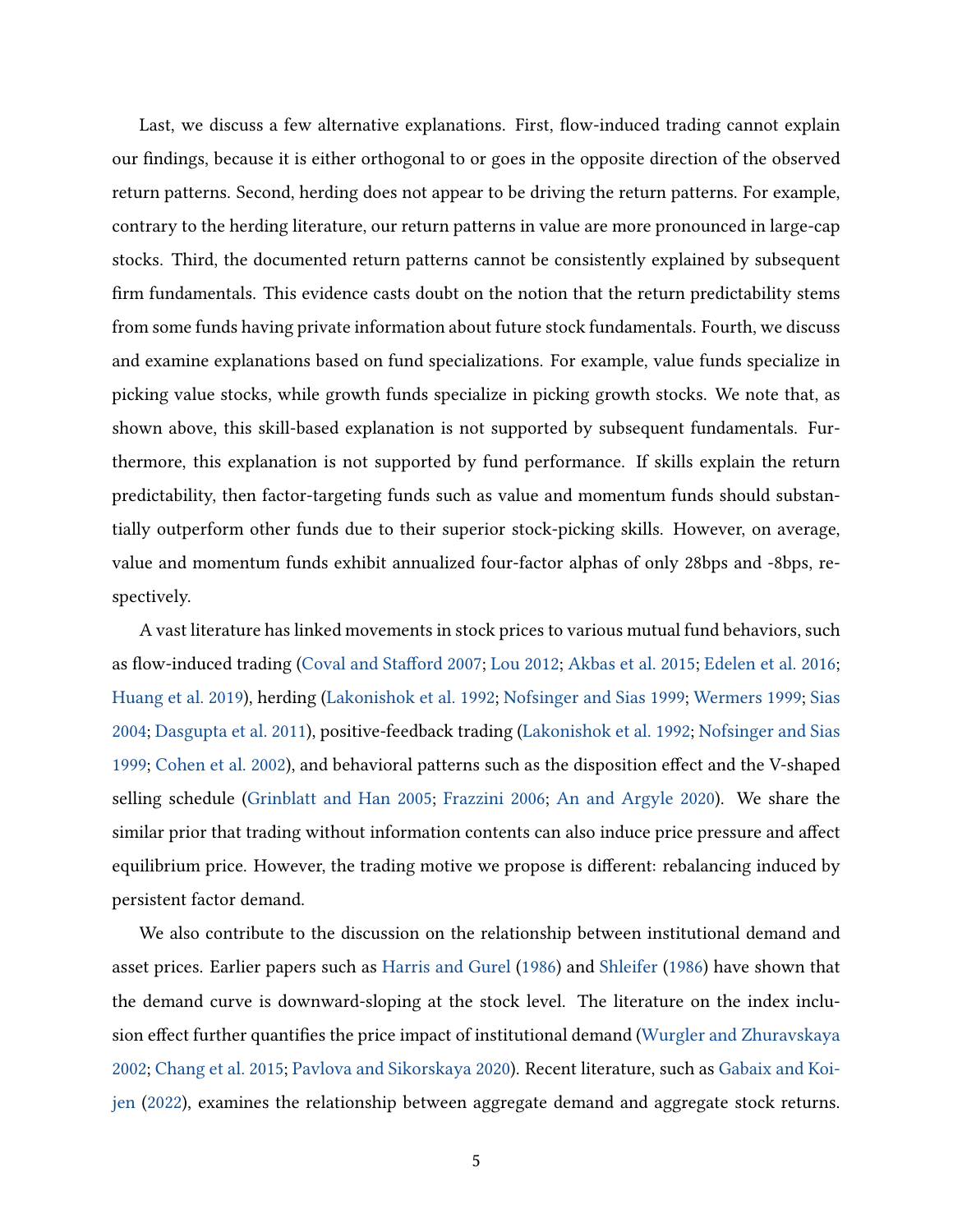We propose a different source of institutional demand and link it to cross-sectional return predictability. In this regard, we build on the earlier work by [Ben-David et al.](#page-28-1) [\(2021\)](#page-28-1) and [Li](#page-30-9) [\(2021\)](#page-30-9) and show that, independent from retail flows, mutual funds actively maintain persistent exposure to factors such as value and momentum, leading to frequent systematic rebalancing and predictable characteristics-managed portfolio returns.

By showing that factor demand helps forecast future stock returns, we expand the existing set of cross-sectional stock return predictors. The literature has primarily focused on stocks' own characteristics as return predictors. We show that the characteristics of the underlying investors interact with stock characteristics to affect stock returns. In this regard, our paper is also related to the strand of literature that compares stock-picking ability across funds with different styles. For example, earlier studies have shown that stocks held by growth funds and positive-feedback funds tend to earn higher returns [\(Grinblatt and Titman](#page-29-7) [1989;](#page-29-7) [Grinblatt et al.](#page-29-8) [1995;](#page-29-8) [Cohen et al.](#page-28-5) [2002\)](#page-28-5). These studies do not interact with stock characteristics and fund characteristics and typically find a relatively small difference in returns. We show, however, that an important source of return predictability is the interaction between stock characteristics and fund factor demand. Therefore, our results also have implications for value and momentum by showing that conditioning on fund characteristics substantially improves the performance of both value and momentum strategies.

The rest of the paper proceeds as follows. Section [2](#page-6-0) explains how we measure factor demand and shows the basic properties of these measures. Section [3](#page-12-0) provides evidence for mutual funds' factor rebalancing behavior. Section [4](#page-21-0) investigates return predictability and discusses its implications. Section [5](#page-27-0) concludes.

# <span id="page-6-0"></span>2 Factor demand

In this section, we begin by describing the data. We then explain our measures of factor demand, examine their properties, and show their aggregate patterns over time.

## 2.1 Data

Our data cover all US equity mutual funds from 1980 to 2019. Quarterly fund holdings data are from the Thomson/Refinitiv Mutual Fund Holdings (S12) database. Fund-level characteristics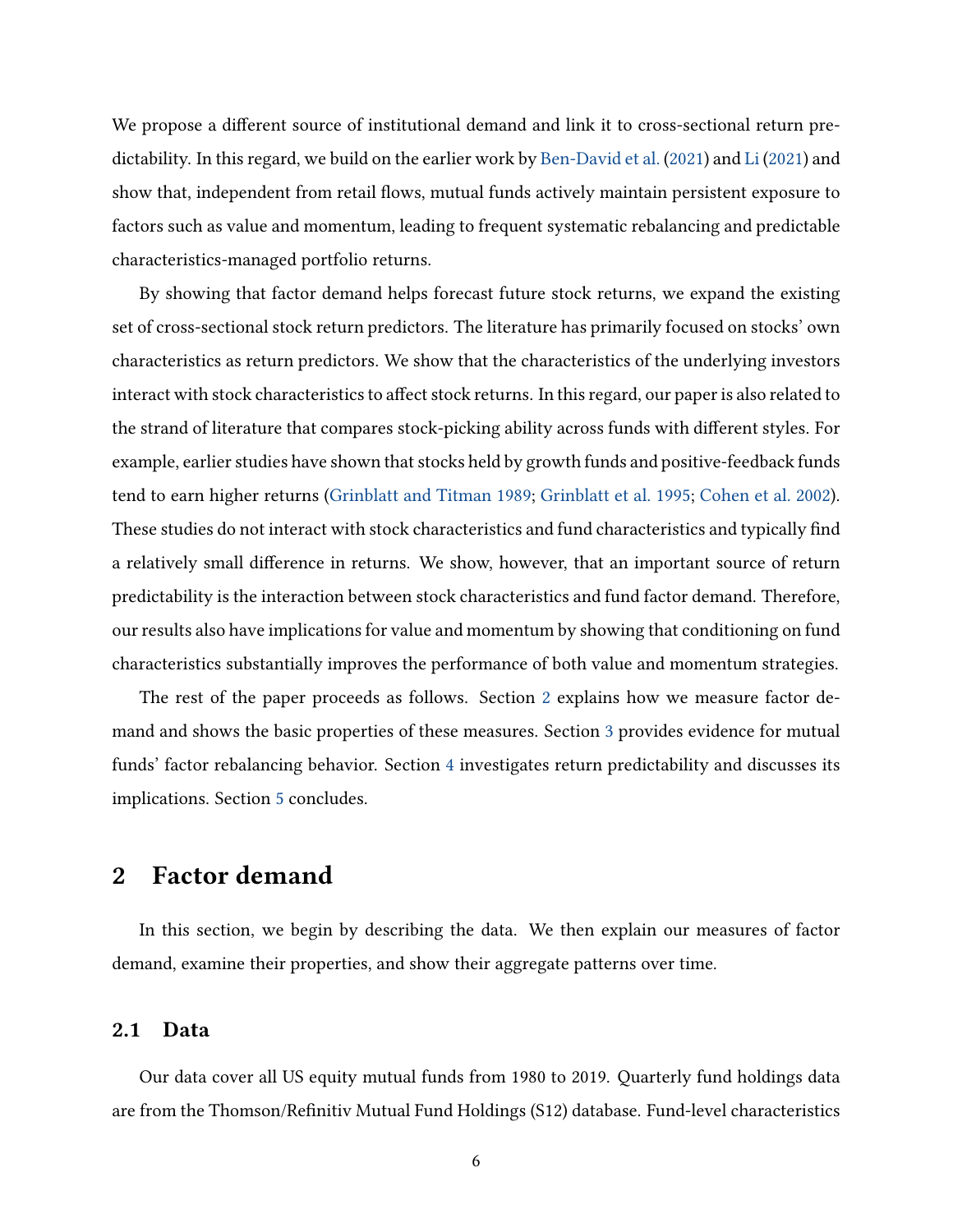such as total net assets (TNA), monthly returns, and expense ratios are from the CRSP Survivor-Bias-Free US mutual fund database.<sup>[4](#page-0-0)</sup> The two datasets are then merged using the MFLinks files provided by the Wharton Research Data Services (WRDS).

We follow a procedure that is standard in the literature to arrive at the final sample (e.g., [Lou](#page-30-4) [2012;](#page-30-4) [Jiang and Verardo](#page-30-10) [2018\)](#page-30-10). First, because we focus on the US equity market, we only include domestic equities held by US equity funds; thus, for example, we drop funds that specialize in bonds and international equities. Second, we require the reporting date, the date for which holdings information is recorded, and the filing date, the date on which a holdings report is filed, to be no more than six months apart. Third, because some mutual funds misreport their investment objective codes, we follow [Jiang and Verardo](#page-30-10) [\(2018\)](#page-30-10) and require the ratio of equity holdings to TNA to be between 0.80 and 1.05, thereby focusing on funds that primarily invest in equities. Fourth, we require a minimum fund size of \$1 million. Finally, we require that the TNAs reported in the Thomson Reuters database and in the CRSP database do not differ by more than a factor of two.

Panel A of Table [1](#page-34-0) reports, for each year, the number of funds and the average (median) fund size in our sample. From 1980 to 2019, both the number of funds and fund size increase by almost twenty times. To compare with sample characteristics in earlier studies, Panel B reports the summary statistics in [Lou](#page-30-4) [\(2012\)](#page-30-4)'s sample. The two samples are similar in sample size and firm size. One difference is that our sample has slightly fewer funds in earlier years, but more in later years.

Other data sources are standard: stock prices, stock returns, and accounting variables are from the CRSP/COMPUSTAT merged database; factor returns are from Kenneth R. French's website.

<sup>4</sup>As in [Lou](#page-30-4) [\(2012\)](#page-30-4), monthly fund returns are calculated as net returns plus 1/12 of annual fees and expenses; TNA is summed across all share classes; and net returns and expense ratios are computed as the TNA-weighted averages across all share classes. For other fund characteristics, values from the share class with the largest TNA are used to represent the entire fund.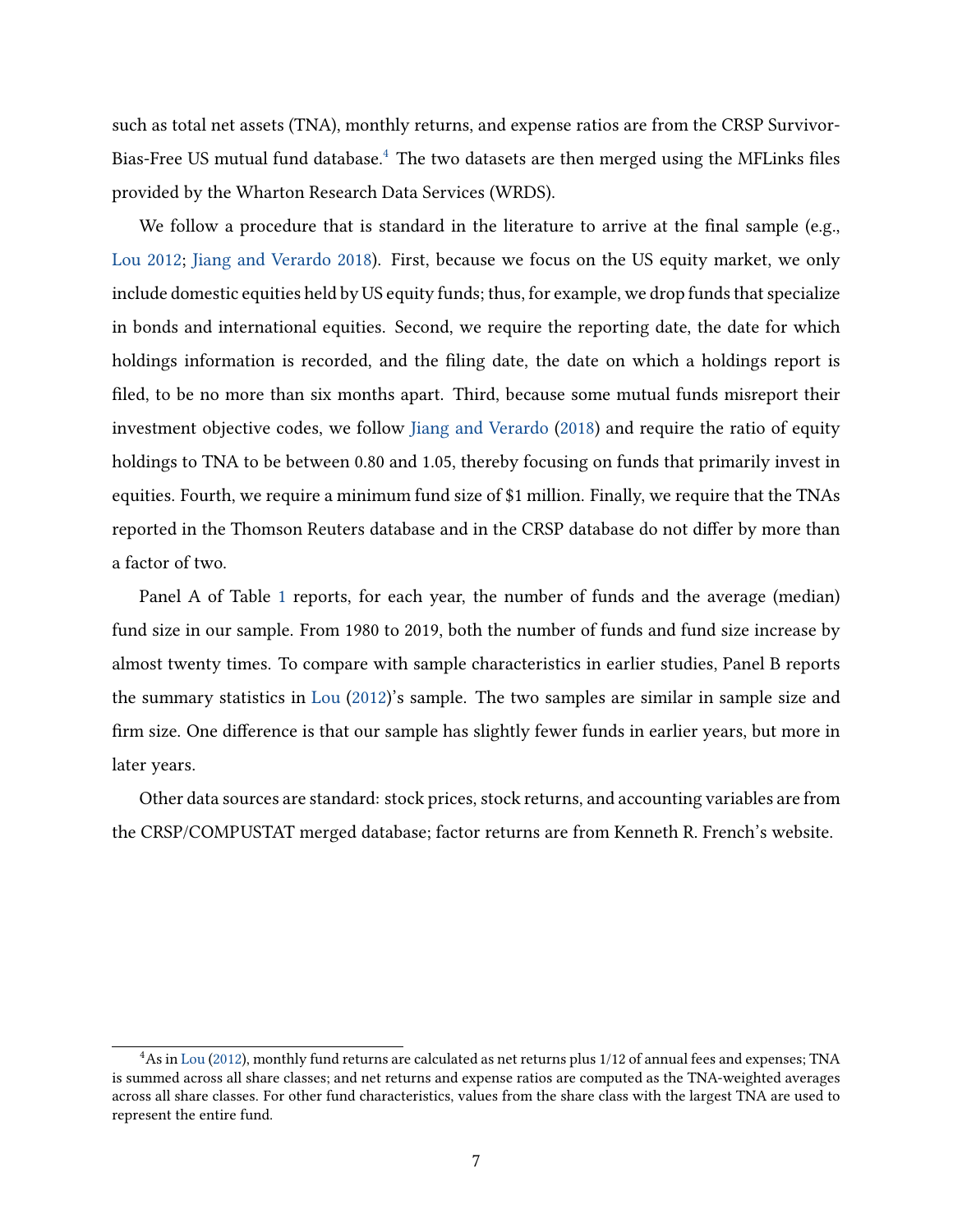# 2.2 Measuring factor demand

For each fund i in month t, we use observations from month  $t - 59$  to month t, a total of 60 months, and run the following rolling time-series regression:

<span id="page-8-0"></span>
$$
rret_{i,t+1-k} = \alpha_{i,t} + \beta_{i,t}^{MKT} MKT_{t+1-k} + \beta_{i,t}^{HML} HML_{t+1-k} + \beta_{i,t}^{SMB} SMB_{t+1-k} + \beta_{i,t}^{MOM} MOM_{i,t+1-k}
$$

$$
+ \beta_{i,t}^{CMA} CMA_{t+1-k} + \beta_{i,t}^{RMW} RMW_{t+1-k} + \beta_{i,t}^{flow} flow_{i,t+1-k} + \varepsilon_{i,t,t+1-k}, \tag{1}
$$

where  $k = 1, 2, ..., 60$ . *rret* represents raw fund returns,  $MKT$  represents excess market returns, and HML, SMB, MOM, CMA, and RMW represent the returns for value, size, momentum, investment, and profitability strategies, respectively. We require a fund to have at least 60 months of returns data and each rolling-window estimation to have at least 24 monthly observations.<sup>[5](#page-0-0)</sup> We also control for the sensitivity of fund returns to retail flows by including  $flow$ , where  $flow_{i,t} =$  $TNA_{i,t}$  $\frac{TNA_{i,t}}{TNA_{i,t-1}} - (1 + ret_{i,t})$  and  $ret$  represents net fund returns. Therefore, for fund  $i$  in month  $t$ , we obtain seven beta coefficients:  $\beta_{i,t}^{MKT}$  to  $\beta_{i,t}^{flow}$ . We will from now on refer to these coefficients as fund-level factor loading or factor demand interchangeably.<sup>[6](#page-0-0)</sup>

In Equation [\(1\)](#page-8-0), each  $\beta_{i,t}$  measures the loading of fund i's return on a given factor over the last 60 months. Therefore,  $\beta_{i,t}$  should be interpreted as a measure of *average* demand over the last five years rather than *current* demand as of month  $t$ . This procedure induces a high autocorrelation in  $\beta_{i,t}$ , an issue we will return to in Section [2.3](#page-10-0) when discussing the persistence of factor demand. While other approaches can also be used to measure funds' factor demand, our approach has two advantages. First, factor loadings are based on fund returns and therefore capture trading behavior between two reporting dates. For instance, if we instead measure factor demand for value using the average B/M ratio of end-of-quarter holdings, the resulting measure would provide an up-to-date snapshot of the fund's current exposure to value, but it does not capture fund activities between the two reporting dates thus says little about whether the fund is

<sup>5</sup>While our main sample starts in 1980, the mutual fund return data extend to earlier periods and we go back to as early as possible in estimating Equation [\(1\)](#page-8-0). Therefore, factor betas are available from the beginning of our main sample.

<sup>&</sup>lt;sup>6</sup>We include retail flow in the main specification to control for the direct impact of contemporaneous flows on fund returns [\(Dou et al.](#page-29-9) [2020\)](#page-29-9). Estimated factor loadings are quantitatively similar if we exclude retail flow from the specification.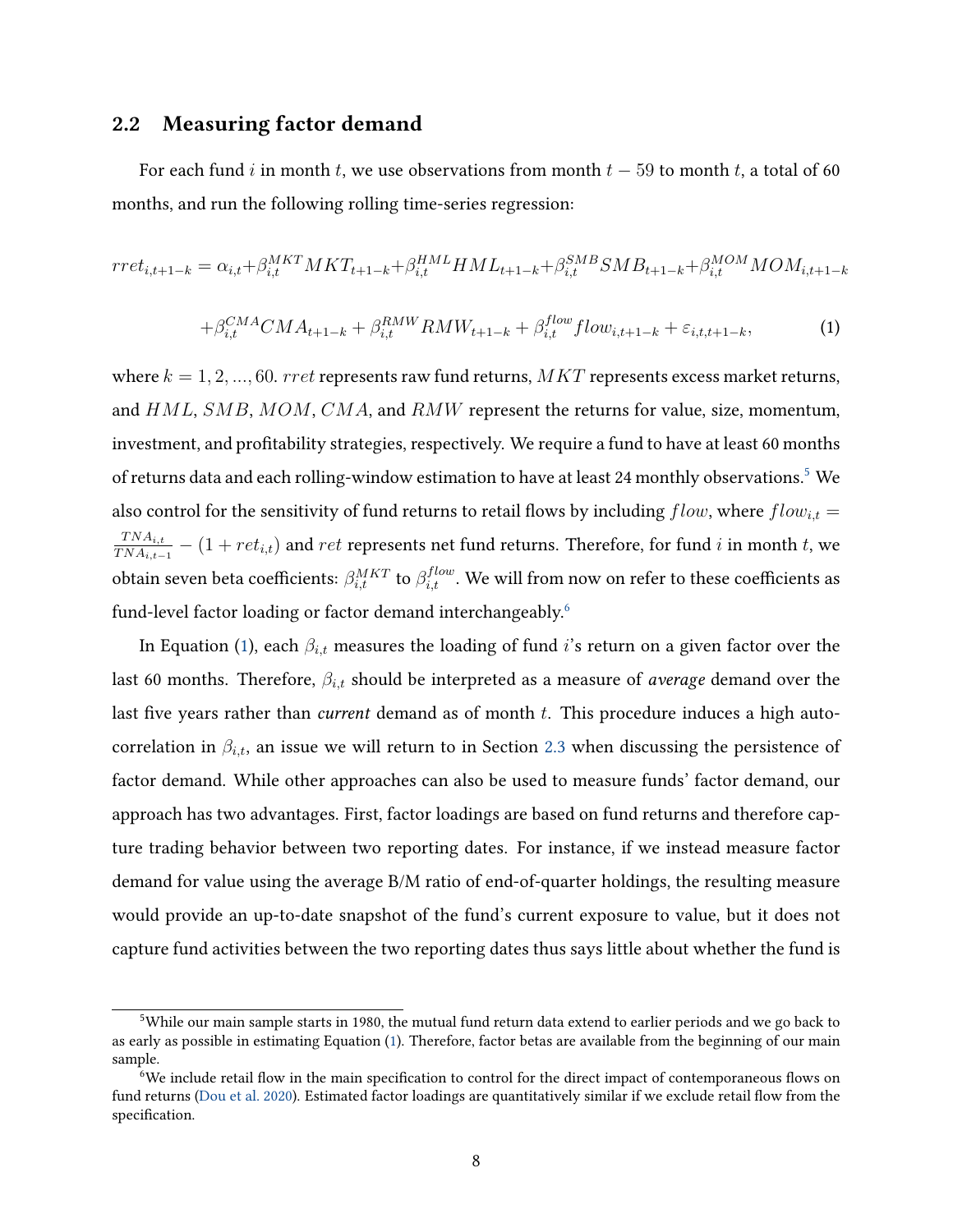actively targeting value [\(Kacperczyk et al.](#page-30-11) [2008\)](#page-30-11).<sup>[7](#page-0-0)</sup> Furthermore, such holding-based measures are prone to quarter-end manipulations such as window dressing. Second, compared to mutual fund classifications or investment objectives, which often rely on funds' self-reported investment objectives and can be misreported or missing, our return-based measures are available for all funds with at least five years of return data.

We have included seven factors on the right-hand side of Equation [\(1\)](#page-8-0), but our main analysis will be devoted to value and momentum; one can therefore think of the other five factors as control variables. The reasons are as follows. First, value and momentum are among the most robust asset pricing factors in both the US and global markets [\(Asness et al.](#page-28-2) [2013\)](#page-28-2). Second, and more related to our mechanism of factor rebalancing, it is reasonable to expect that mutual funds target profitable factors such as value and momentum that are well-known and have been long established. Indeed, the underlying philosophies of value and momentum have long been practiced in the investing world (for example, value investing was pioneered by Benjamin Graham and David Dodd in the 1930s.) In comparison, although investment and profitability are robust factors in predicting returns, they were also discovered more recently and are therefore less likely to be targeted by mutual funds. Indeed, if one looks at the reported investment objectives, many say "value" or "growth," some say "momentum," but very few say "profitability" or "investment." Third, while many mutual funds do specialize in stocks of a given size bracket, it is unlikely that there is much rebalancing induced by changes in firm size. This is because firm size is extremely persistent: it takes years or even decades for a small firm to grow into a medium-sized one. In comparison, as we will show in Section [3.1,](#page-12-1) for value and momentum, both the B/M ratio and past one-year return change frequently at the stock level. This means that, if a fund targets either of the two strategies, it will have to rebalance regularly.

Table [2](#page-35-0) reports the summary statistics of fund-level factor demand. Panel A of Table [2](#page-35-0) shows that an average (median) mutual fund has a market beta of one. It has a sizable and positive size beta, which is consistent with the results reported in [Lettau et al.](#page-30-3) [\(2018\)](#page-30-3), and a small and negative

<sup>&</sup>lt;sup>7</sup>[Lettau et al.](#page-30-3) [\(2018\)](#page-30-3) examine mutual fund characteristics by examining quarter-end stock holdings. They argue that the estimation of factor loadings may be biased due to different volatilities at the long and short legs of a given factor. As a result, they find that factor loadings are not symmetric around zero, making loadings hard to interpret without a benchmark scale. For our analysis, however, we rely on cross-fund variation in factor loadings at a given time—not on the absolute magnitude of factor loadings—and we define fund strategies based on their relative position in the cross-section. A systematic bias in the scale of factor loadings therefore does not affect our analysis.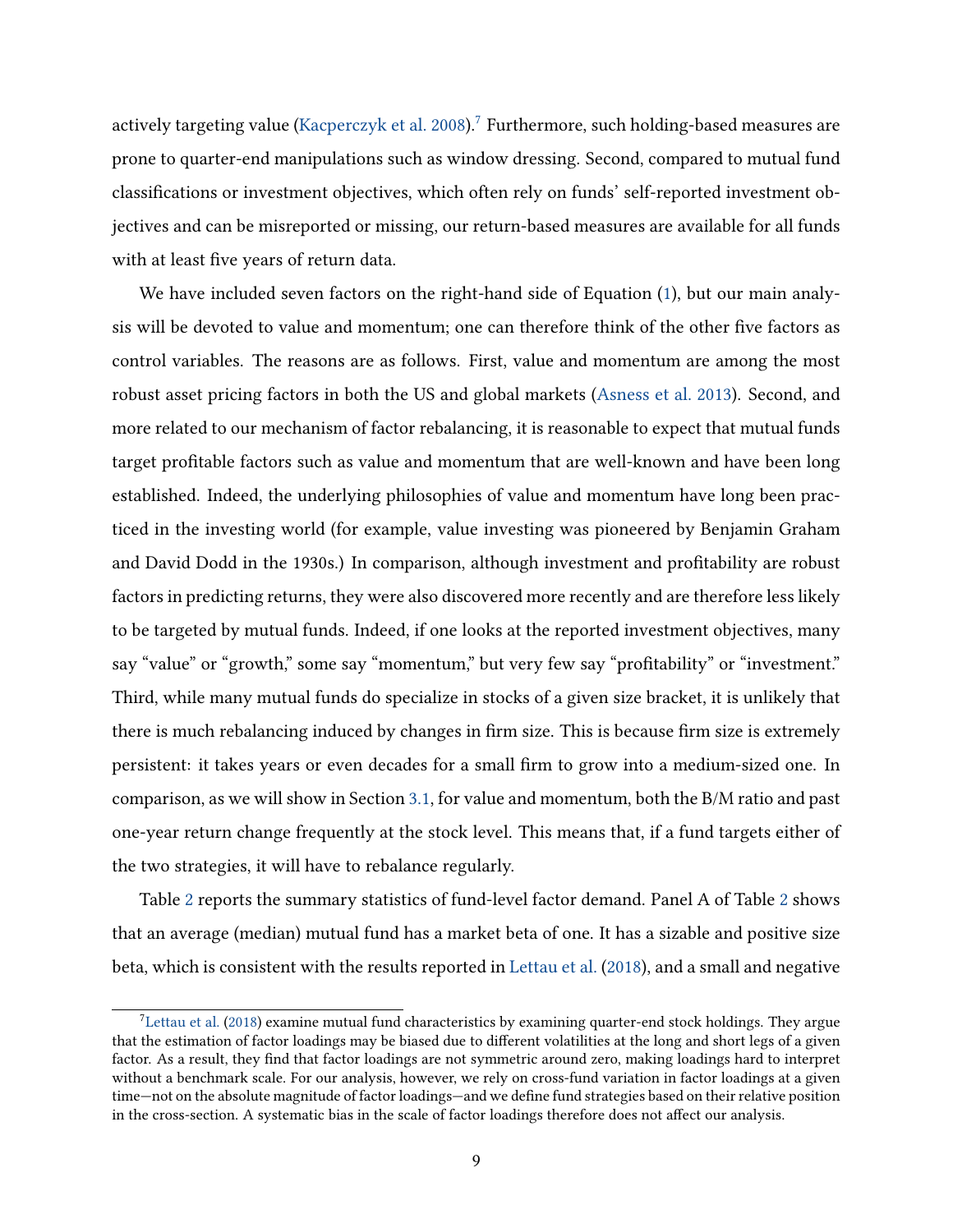investment beta. For value, momentum, profitability, and flow, its betas are near zero.

Panel B of Table [2](#page-35-0) cross-validates our measures of factor demand by reporting average factor betas by fund style, where fund style is based on Lipper investment objective classification. Column (1) shows that the average SMB beta increases from  $-0.08$  for large-cap funds to 0.73 for small-cap funds. Column (2) shows that the average HML beta is −0.19 for growth funds and 0.23 for value funds. Growth funds load positively on momentum, which can be explained by the negative correlation between the B/M ratio and past one-year return, and negatively on investment and profitability, which can be explained by growth firms investing more and profiting less. Panel C of Table [2](#page-35-0) reports the average factor betas for index and non-index funds. Overall, as expected, an average index fund has little exposure to any of the seven factors. In comparison, with an SMB beta of 0.25, an average non-index fund is much more likely to invest in smaller stocks.

# <span id="page-10-0"></span>2.3 Persistence of factor demand

A fund's demand for a given factor can be persistent over time for at least three reasons. First, mutual funds face rigid mandates ${}^{8}$  ${}^{8}$  ${}^{8}$ . Many of them have a specific investment objective, such as small-cap or growth, and by mandates they need to keep a relatively stable exposure to this factor. Therefore, as the set of stocks considered "small-cap" or "growth" changes, they will need to rebalance their portfolios. Relatedly, some funds have mandates to beat or stick to a benchmark, often represented by a popular index with stable exposure to certain factors. The incentive to minimize the tracking error (or to maximize the "information ratio") prompts funds to keep a persistent exposure to the underlying factors. Second, even when mutual funds that have no specific investment objective and are thus more flexible in their choice of investment, they may choose to target one or several trading strategies to construct their portfolios, either to take advantage of well-known pricing factors or to simplify the complex process of investment decision-making. Third, some funds may keep a persistent exposure to a given factor by force of habit. We use the term "habit" loosely and remain agnostic about its underlying causes. Economically, however, a number of factors may contribute to habit, such as persistent beliefs in the

<sup>8</sup>See, for example, [Baker, Bradley, and Wurgler](#page-28-7) [\(2011\)](#page-28-7) for mandates to beat fixed benchmark and [Gabaix and](#page-29-0) [Koijen](#page-29-0) [\(2022\)](#page-29-0) for mandates on fixed allocation to certain assets.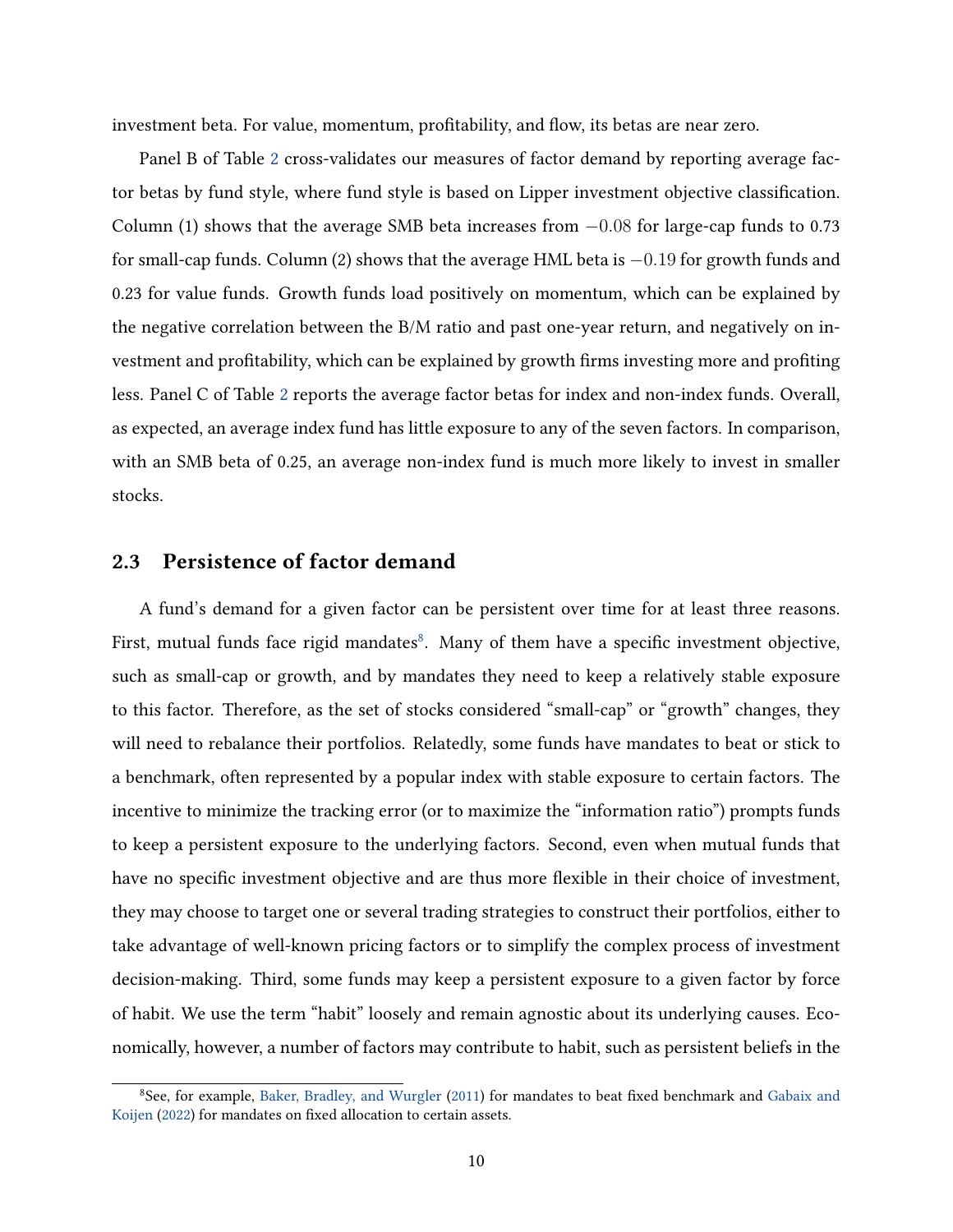profitability of a trading strategy, a stable investment philosophy, and persistent use of similar technical analysis.

As discussed above, fund-level factor loadings are estimated using overlapping windows and are therefore positively autocorrelated. To show persistence beyond this mechanical high autocorrelation, we adopt the following strategy. First, we convert fund  $i$ 's loadings on factor  $X$  to the quarterly level by keeping the last observation of each quarter and denoting it by  $\beta^X_{i,q}.$  We do so because our analysis in subsequent sections relies on holdings data, which are only reliably observed at the quarterly frequency. Then, for factor  $X$ , we run the following panel regression:

<span id="page-11-0"></span>
$$
\beta_{i,q}^X = a + b \times \beta_{i,q-20}^X + \epsilon_{i,q},\tag{2}
$$

where X represents market, value, size, and momentum (the Carhart four factors). Equation [\(2\)](#page-11-0) runs a predictive regression by lagging factor loadings for 20 quarters (60 months), which ensures that the estimation windows for the two sides are non-overlapping.[10](#page-0-0) We include quarter fixed effects and double-cluster standard errors at the fund and year-quarter levels. In Table [3,](#page-36-0) Columns (1) through (4) each represent a different factor loading. Factor loadings are very persistent in the time series, suggesting that factor exposure is indeed relatively persistent at the fund level. For example, in Columns (3) and (4), loadings on value and momentum show quarterly autocorrelations of 0.95 (=  $0.369^{0.05}$ ) and 0.94 (=  $0.293^{0.05}$ ). Of the four factors, size beta is the most persistent over time, primarily because size as a strategy requires only infrequent rebalancing.

Columns (5) and (6) run two additional regressions to shed light on the underlying sources of this persistence. Column (5) re-runs Column (1) by adding a dummy variable for size funds and its interaction with the size loading. The dummy variable indicates whether a fund specializes in a size bracket (e.g., small-cap, medium-cap, and large-cap) and therefore is more subject to mandates in its factor demand. The interaction term captures the incremental persistence in size beta induced by mandates. In Column (5), both size beta and the interaction term are positive and significant, suggesting that both mandates and other forces drive the persistence of size demand.

<sup>&</sup>lt;sup>9</sup>Results for the other three factors are similar and omitted for simplicity.

<sup>&</sup>lt;sup>10</sup>We can lag by one more quarter to further ensure that the estimation windows are non-overlapping. Results are essentially unchanged.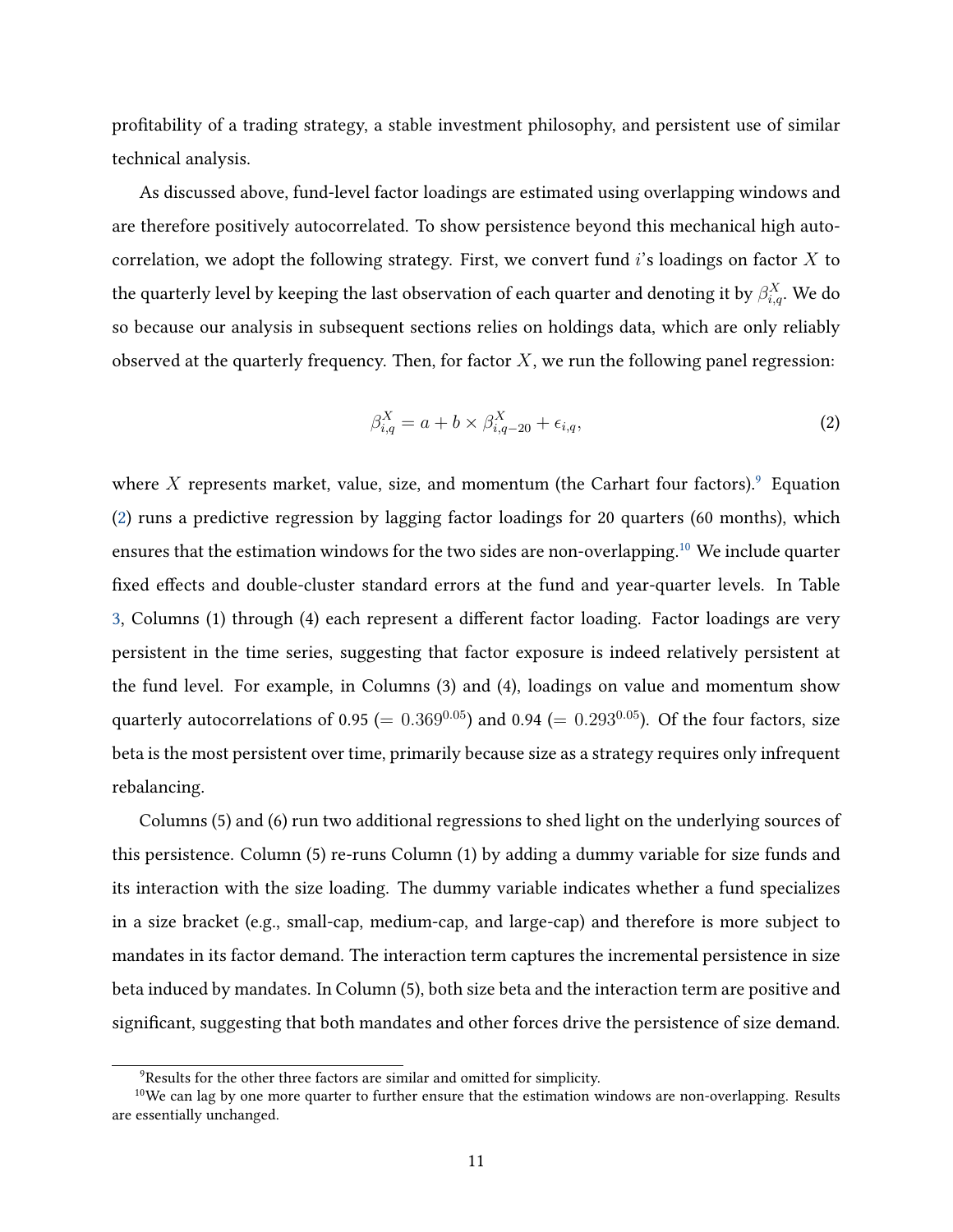Column (6) runs a similar regression for value loadings and finds a similar pattern.<sup>[11](#page-0-0)</sup>

## 2.4 Aggregate trends

While a thorough examination of the determinants of factor demand is beyond the scope of this paper, we present some stylized facts about their aggregate trends. Figure [2](#page-32-0) plots the evolution of aggregate factor loadings. In each subfigure, the blue dashed line represents the TNA-weighted loading, the green dashed line represents the equal-weighted loading, and the red solid line represents the five-year cumulative return of the corresponding factor. Overall, the aggregate factor loadings for size, value, and momentum all increase from 1980 up to the Great Recession, after which they decline. These patterns are roughly consistent with those in [Lettau](#page-30-3) [et al.](#page-30-3) [\(2018\)](#page-30-3). An interesting observation is that there appears to be a lead-lag relationship between factor returns and factor demand. For example, in Subfigure [2a,](#page-32-1) HML returns peak ahead of HML loadings. This finding suggests that mutual funds may tilt their portfolios towards the factors that have performed well in the past, effectively trying to time the factors. We do not go into the details in this paper and leave this exploration for future work.

# <span id="page-12-0"></span>3 Factor rebalancing

In this section, we present direct evidence on mutual funds' factor rebalancing; that is, as stocks characteristics such as the B/M ratio and past one-year return change, funds rebalance their portfolios to keep a persistent exposure to value or momentum factors. We then examine the asset-pricing predictions of factor rebalancing.

# <span id="page-12-1"></span>3.1 Transition probability

We start by discussing the necessary conditions for factor rebalancing. First, the stock characteristic entailed by the factor must vary sufficiently quickly over time; otherwise, there is no need for funds to rebalance to begin with. The latter, for example, is the case with rebalancing based on

<sup>&</sup>lt;sup>11</sup>In the Online Appendix, Table [A.1](#page-50-0) runs additional regressions to show that persistent factor demand exists among both index funds and non-index funds. In particular, factor demand is more persistent among non-index funds. Table [A.1](#page-50-0) runs additional regressions to show that factor demand is persistent after controlling for active shares [\(Cremers and Petajisto](#page-28-8) [2009\)](#page-28-8).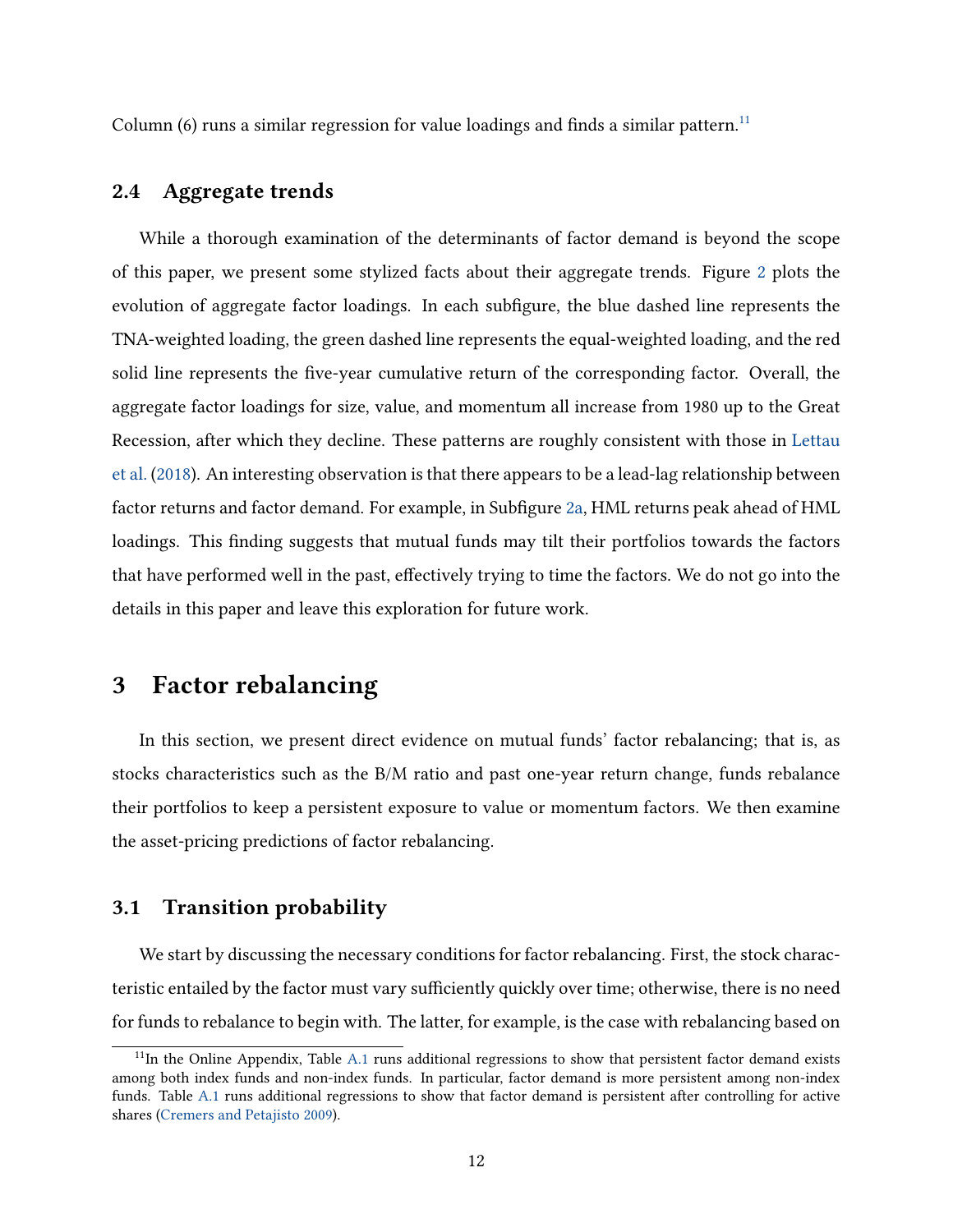the size strategy: firm size is very stable over time, and trading on size does not involve frequent rebalancing. Second, for a given fund, its factor demand should be sufficiently persistent—and more persistent than the stock characteristic associated with that factor. If factor demand is not persistent, it would mean that funds are not really targeting that factor, which in turn reduces the need for factor rebalancing. Third, due to institutional frictions and other constraints, funds rebalance with a delay. This means, for example, that even the most value-prone funds would hold some "legacy" growth stocks in their portfolios from past trades. In this section, we empirically confirm the first two conditions; we leave the third condition to Section [3.3.](#page-15-0)

To establish the first condition, Panel A of Table [4](#page-37-0) shows the one-year transition probabilities of a stock moving between quintiles sorted on the  $B/M$  ratio.<sup>[12](#page-0-0)</sup> We primarily focus on the diagonal terms, which represent the probabilities of a stock remaining in the same quintile. The diagonal terms range from 0.45 to 0.72, suggesting that a stock switches to a different quintile with an average probability between 28% to 55%. Panel C shows the transition probability matrix for quintiles sorted on the past one-year return (skipping the most recent month). Overall, the diagonal terms in Panel C have lower values than those in Panel A, suggesting a greater need to rebalance for the momentum strategy. Intuitively, this is because the past one-year return is more volatile than the B/M ratio.

To establish the second condition, Panel B of Table [4](#page-37-0) shows the one-year transition probabilities of a fund moving between different quintiles sorted on value loadings. The diagonal terms are greater than those in Panel A, suggesting that fund demand for value is more persistent than the B/M ratio. Panel D shows the transition probabilities between fund quintiles sorted on fund momentum loadings, where the diagonal terms are greater than those in Panel C. Therefore, we confirm that, for value and momentum, fund factor demand is indeed more persistent than stock characteristics.

# <span id="page-13-0"></span>3.2 Fund-level evidence of factor rebalancing

In this section, we investigate how mutual funds rebalance portfolios based on stock characteristics. The following fund-level regression estimates the marginal effect of a stock's B/M ratio

<sup>&</sup>lt;sup>12</sup>Tables [A.3](#page-52-0) and [A.4](#page-53-0) in the Online Appendix shows more details about transition probabilities at other frequencies.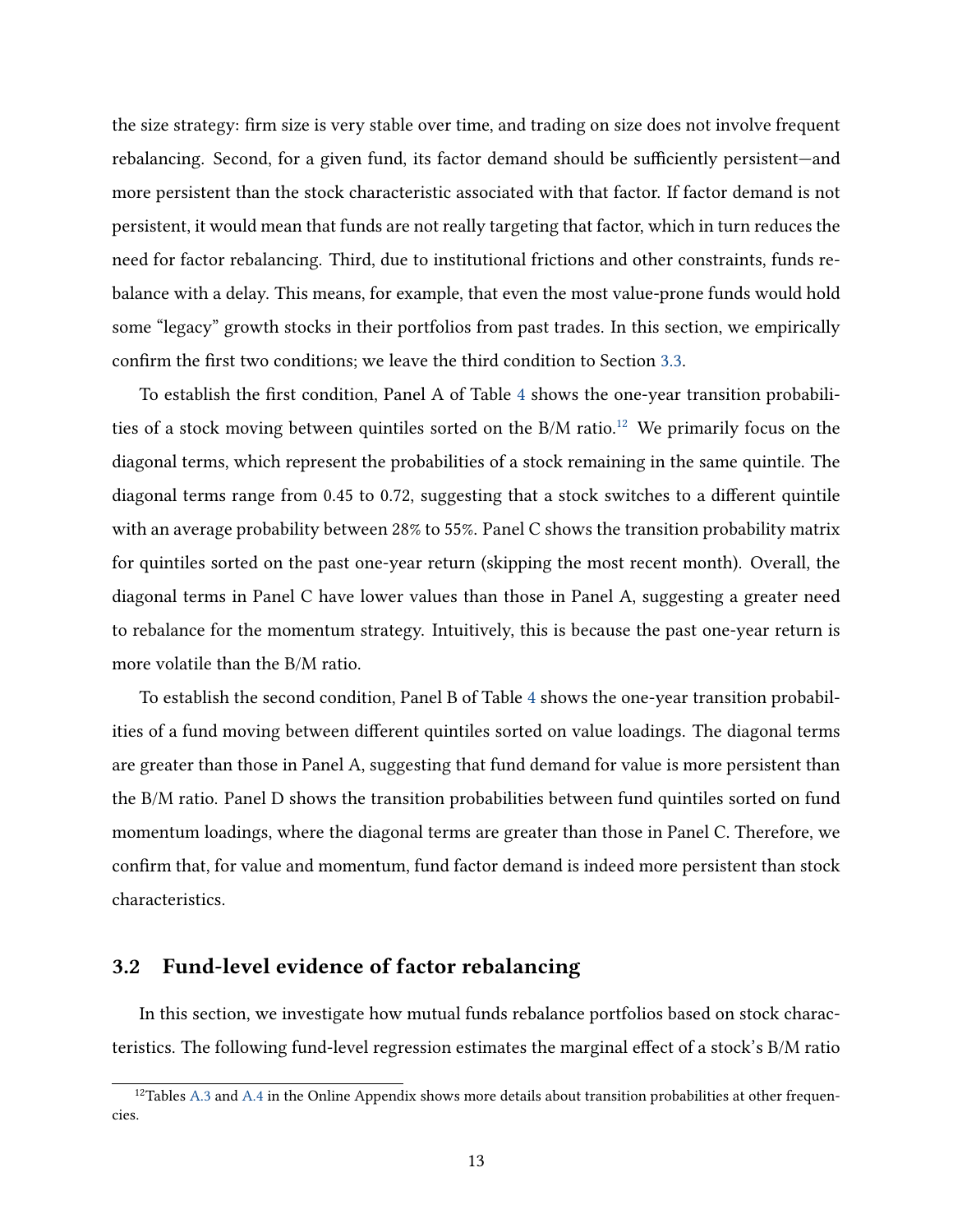and past one-year return on mutual fund trading behavior in the next quarter:

<span id="page-14-0"></span>
$$
trade_{i,j,q+1} = \alpha_t + \gamma_1 B / M_{i,q} + \gamma_2 r_{i,q-4,q-\frac{1}{3}} + \gamma_3 ME_{i,q} + \gamma_4 \beta_{i,q} + \varepsilon_{i,j,q+1},
$$
\n(3)

where  $trade_{i,j,q+1}$  measures the trading in stock i by fund j in quarter  $q + 1$ . We consider two variables to measure fund-level trading activities:  $\Delta Shares_{i,j,q+1}/Shrott_{i,q}$ , trading in shares in quarter  $q + 1$  normalized by stock is total shares outstanding as of quarter q, and  $\Delta Dollars_{i,j,q+1}/ME_{i,q}$ , trading in dollars in quarter  $q+1$  normalized by stock i's market capitalization as of quarter  $q$ . When constructing the two trade measures, we adjust for flow-induced trading (FIT) to isolate the trades from mutual funds' active portfolio rebalancing—which is our focus here—from those driven by retail flows; results are quantitatively similar without FIT ad-justments.<sup>[13](#page-0-0)</sup> The independent variables are stock i's characteristics in quarter q, including crosssectionally demeaned book-to-market ratio,  $B/M_{i,q}$ ; past one-year return (skipping the most recent month),  $r_{i,q-4,q-1/3}$ ; market beta,  $\beta_{i,q}$ ; and market capitalization (in billions),  $ME_{i,q}$ . To differentiate funds with different trading styles, we run the above regression for subsamples of funds that are either high or low in their factor betas; that is, subsamples of value, growth, momentum, and contrarian funds.

Table [5](#page-38-0) reports the regressions results for Equation [\(3\)](#page-14-0), using  $\Delta Shares_{i,j,q+1}/Shrott_{i,q}$  as the dependent variable. In the Online Appendix, Table [A.5](#page-54-0) reports similar regression results using  $\Delta Dollars_{i,j,q+1}/ME_{i,q}$  as the dependent variable. Panel A focuses on value. Columns (1) and (2) show that, consistent with rebalancing on value, the trading of value funds loads positively on the B/M ratio. In contrast, columns (3) and (4) show that the trading of growth funds load negatively on the B/M ratio, although in column (4) the coefficient is no longer statistically significant, possibly due to the inclusion of the past one-year return as a control variable. Panel B repeats

$$
FIT_{j,q} = \frac{\sum_{i} shares_{i,j,q-1} \times flow_{i,q} \times PSF}{\sum_{i} shares_{i,j,q-1}},
$$

<sup>&</sup>lt;sup>13</sup>More specifically, we follow [Lou](#page-30-4) [\(2012\)](#page-30-4) and define FIT for each stock j in each quarter q as

where  $flow_{i,q}$  is the dollar flow to fund i in quarter q scaled by the fund's lagged TNA, and shares<sub>i,j,q−1</sub> is the number of shares held by fund i at the beginning of quarter  $q$ . PSF is the partial scaling factor to account for the proportional purchases and sales for inflows and outflows, respectively. We take the values of  $PSF$  from [Lou](#page-30-4) [\(2012\)](#page-30-4): a dollar inflow corresponds to 62 cents additional purchase of the fund's current portfolio; a dollar outflow corresponds to a one-dollar sale of the existing portfolio.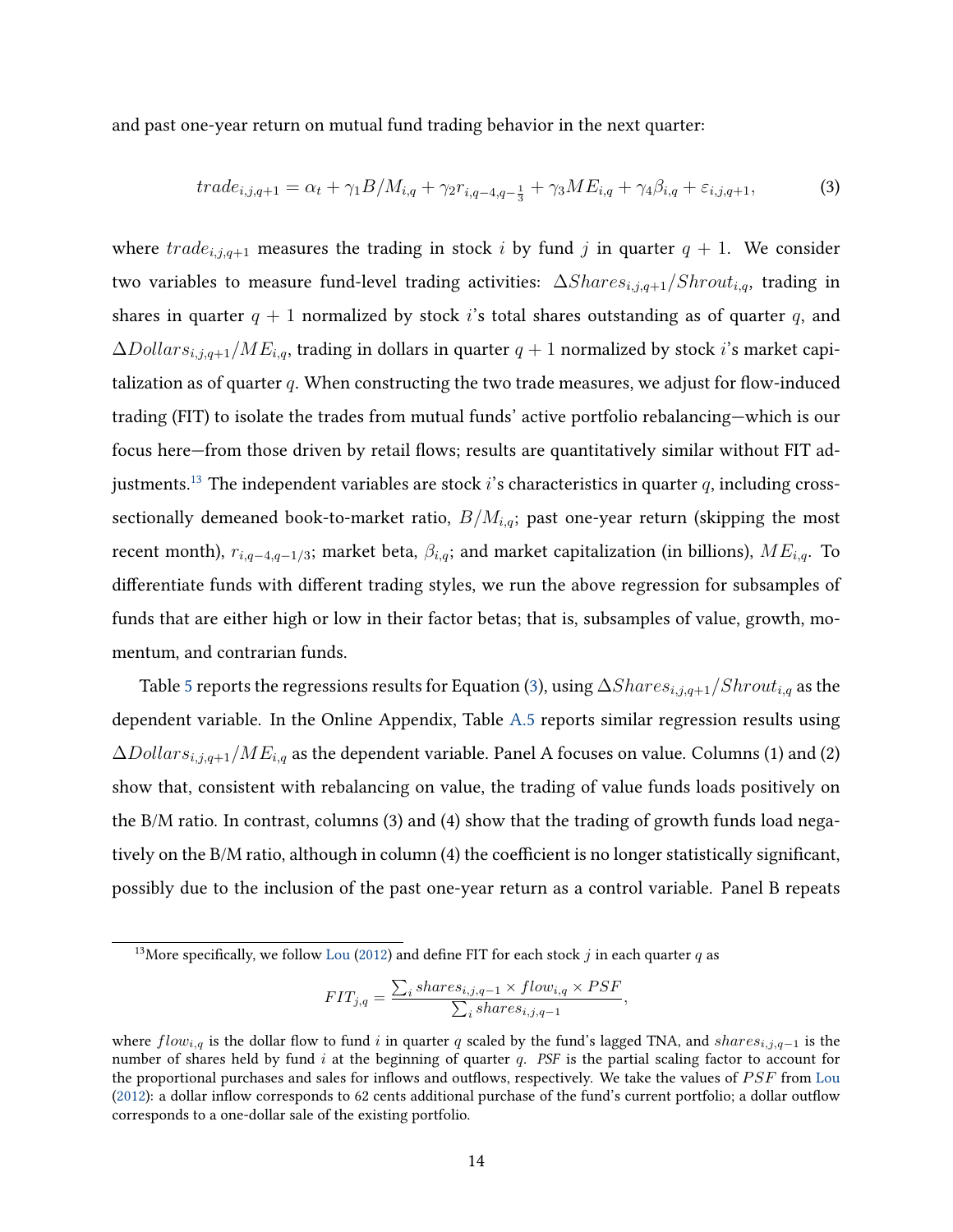the same set of analyses for momentum. Consistent with rebalancing on momentum, columns (1) and (2) show that momentum funds' trades load positively on past one-year return, whereas columns (3) and (4) show that contrarian funds' trades load negatively on past one-year return. Taken together, the portfolio rebalancing evidence suggests that mutual funds exhibit significant persistence in their trading styles, providing empirical support to our proposed mechanism of factor rebalancing.

# <span id="page-15-0"></span>3.3 Portfolio-level evidence

After showing evidence of mutual funds engaging in factor rebalancing, we further posit that such rebalancing behavior generates predictable trading and return at the stock portfolio level. To see the intuition, take value rebalancing as an example. Consider two value stocks, A and B, with the same B/M ratio. Stock A has long been a value stock, while stock B used to be a growth stock but recently became a value stock due to a drop in share price. As a result, stock A is currently held primarily by value funds, while stock B is currently held primarily by growth funds. However, the growth funds have an incentive to sell stock B to maintain their exposure to growth stocks. This means that, compared to stock A, stock B faces more selling pressure from its current investors and will experience lower returns in subsequent periods.

In theory, the selling pressure facing stock B can be canceled out if some value funds exhibit an equally strong demand to buy. However, there is ample reason to suspect that the selling pressure dominates the buying pressure. First, many of these "new" value stocks are likely to be outside of the empirically small investment universe of value funds in the first place. Indeed, [Koijen and Yogo](#page-30-2) [\(2019\)](#page-30-2) show that, for a median-sized mutual fund, 85 percent of stocks that are currently held were also held in the previous quarter and 94 percent were held in the previous 11 quarters, suggesting that the investment universe is highly persistent over time for the same fund. Therefore, the sellers have a strong incentive to sell this particular "mismatched" stock, while the buyers can choose from a large pool of value stocks that may not include stock B. Second, value funds that do not have stock B in their portfolios may not even realize that it is now a value stock, as starting a new position requires attention and takes time [\(Barber and Odean](#page-28-9) [2008;](#page-28-9) [Hartzmark](#page-29-10) [2015\)](#page-29-10). Therefore, on balance, stock B's selling pressure from growth funds is unlikely to be fully offset by value funds.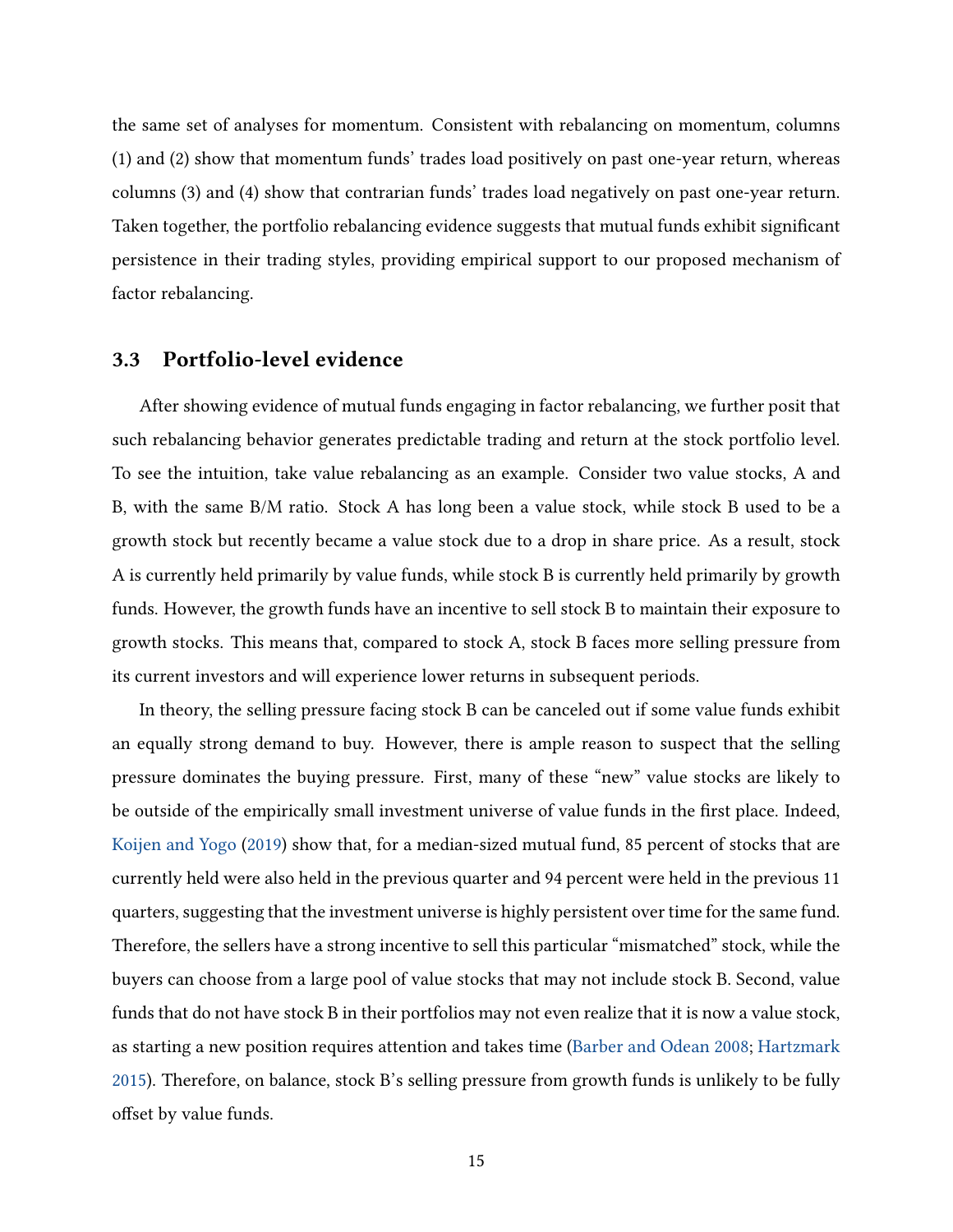

Figure 1: Stock portfolios well-matched and mismatched between own characteristics and underlying funds' demand for value

We test these predictions from factor rebalancing through portfolio-sorting, with the following intuition. Suppose that we double-sort stocks into 25 (5 $\times$ 5) portfolios based on the B/M ratio and the underlying funds' HML demand, as shown in the table below. The top-right corner and the bottom-left corner (both in red) represent two "mismatched" portfolios: growth stocks in the hands of value funds and value stocks in the hands of growth funds. Both are expected to face more selling pressure from the underlying funds in subsequent periods. In comparison, the topleft corner and the bottom-right corner (both in blue) represent two portfolios "well-matched" in stocks' B/M ratio and underlying funds' demand for value. As a result, they do not face the same selling pressure, and may even experience some additional buying pressure given that they are well within the investment universe of their underlying investors.

In Panel A of Table [6,](#page-39-0) at the end of each quarter, all stocks are independently sorted into 25 portfolios based on their B/M ratios and  $\overline{\beta}^{HML}$ , where  $\overline{\beta}^{HML}$  measures underlying funds' demand for value and is calculated as the shares-weighted average  $\beta^{HML}$  of the underlying funds. $^{14}$  $^{14}$  $^{14}$  To address potential microstructure issues and focus on mutual fund behavior, we exclude stocks with a price below five dollars, a total mutual fund ownership below 1%, or a market capitalization in the bottom decile. One concern, related to the third condition of factor rebalancing discussed in Section [3.1,](#page-12-1) is whether the two "mismatched" portfolios contain enough stocks. This is a common issue associated with the independent sorting procedure.<sup>[15](#page-0-0)</sup> Panel A immediately addresses this concern: both portfolios contain, on average, more than 25 stocks. Therefore, even

<sup>&</sup>lt;sup>14</sup>One may think that it is the change in the  $B/M$  ratio that should matter for mutual funds' rebalancing behavior. However, factor-targeting funds should just care about the level of the B/M ratio rather than its change. A deep value stock that recently experienced a drop in the B/M ratio is still considered a value, not a growth, stock.

<sup>&</sup>lt;sup>15</sup>We prefer independent sorting to conditional sorting because a stock (and fund) is classified as value stock (fund) based on its ranking among all stocks (funds), not conditionally within a subgroup.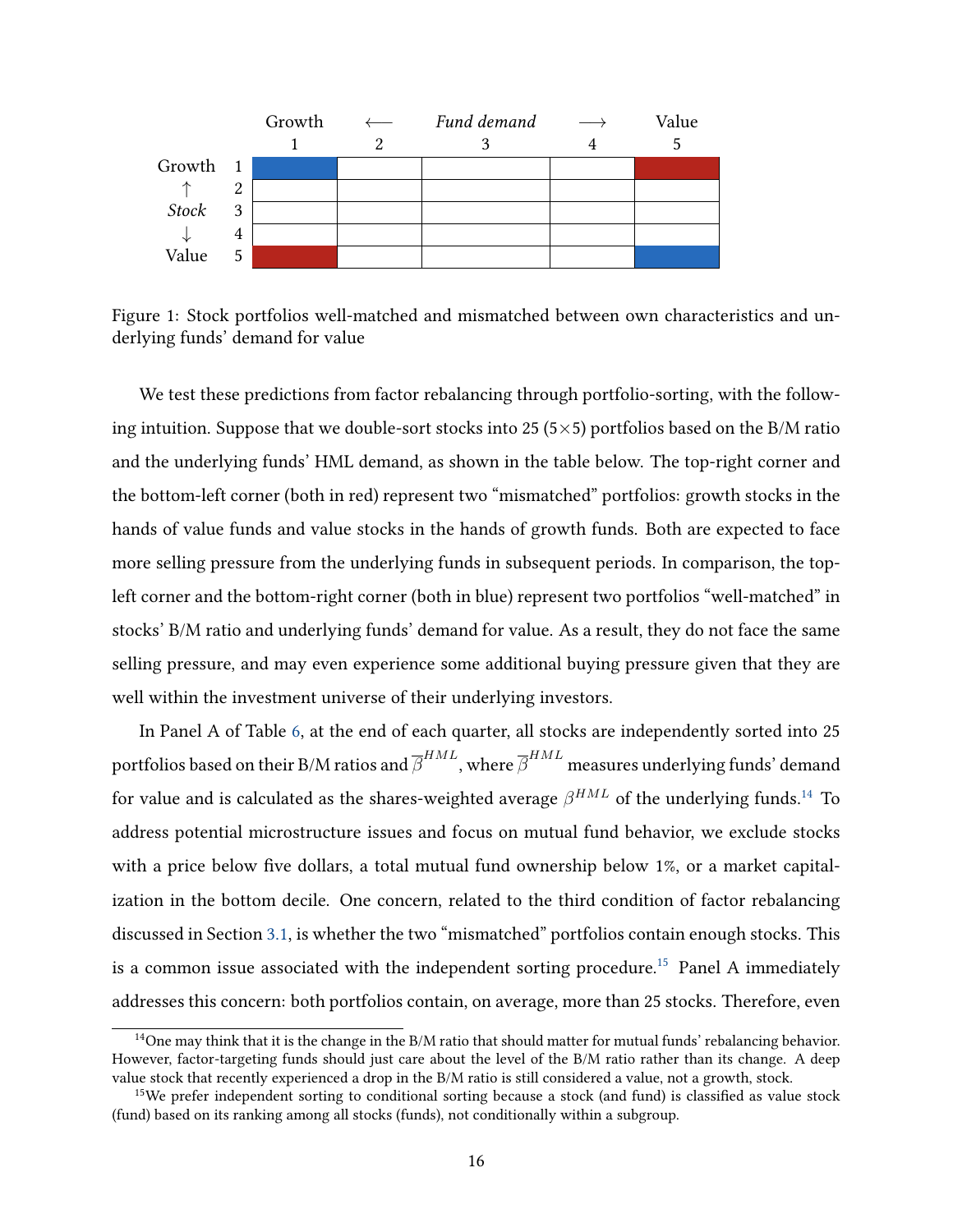the most value-prone funds hold some growth stocks and the most growth-prone funds hold some value stocks, establishing the third condition of factor rebalancing. Similarly, in Panel B, the two "mismatched" portfolios each contain more than 60 stocks.<sup>[16](#page-0-0)</sup> Panels A and B also indicate that independent sorting on two correlated variables may lead to uneven distribution of stocks across sorted portfolios, an issue we will return to later.

In Panel C, which concerns the 25 portfolios sorted on the B/M ratio and funds' value demand, each cell represents the annualized value-weighted return of that portfolio in the following quarter. We interpret the table in three ways. First, we examine the four corner portfolios. Consistent with the evidence of mutual fund rebalancing, the top-right and the bottom-left corners—the two "mismatched" portfolios—substantially underperform the other two corners—the two "wellmatched" portfolios. The "mismatched" portfolios earn average annualized returns of 6.6% and 8.5% while the "well-matched" portfolios earn 14.0% and 17.0%.

Second, we compare returns for stocks that have similar B/M ratios but different value demands from the underlying funds. By moving horizontally across each row, one can get a sense of how stock returns depend on the HML beta of the underlying funds. The last column (Column "5–1") takes the differences in returns between two extreme portfolios in  $\bar{\beta}^{HML}$ . Among growth stocks (in the bottom B/M-quintile), those held by growth funds outperform those held by value funds by an annualized return of 10.4%. In contrast, among value stocks (in the top B/M-quintile), those held by growth funds underperform by 5.5%. Therefore, a stock's future return depends not only on its own B/M ratio, but also on the underlying funds' demand for value.

Third, the last row (in line "HML") examines the profitability of the HML strategy across funds with different value demand. For stocks in the bottom  $\overline{\beta}^{HML}$ -quintile—that is, stocks primarily held by growth funds—there is a striking growth premium: growth stocks outperform value stocks by 8.5% every year. This growth premium is statistically significant and is at odds with the vast literature documenting a value premium based on an unconditional sort on the B/M ratio. Once we move away from the bottom  $\overline{\beta}^{HML}$ -quintile, the usual value premium reappears and reaches 7.4% in the top  $\overline{\beta}^{HML}$ -quintile. This evidence implies, from the perspective of portfolio

 $16$ Table [A.6](#page-55-0) in the Online Appendix reports the pre-formation sorting characteristics of the 25 portfolios. As expected, for both value and momentum, the two sorting variables are monotonically distributed across the portfolios and exhibit substantial cross-quantile dispersions in both directions, eliminating concerns that stocks' investor base may be homogeneous.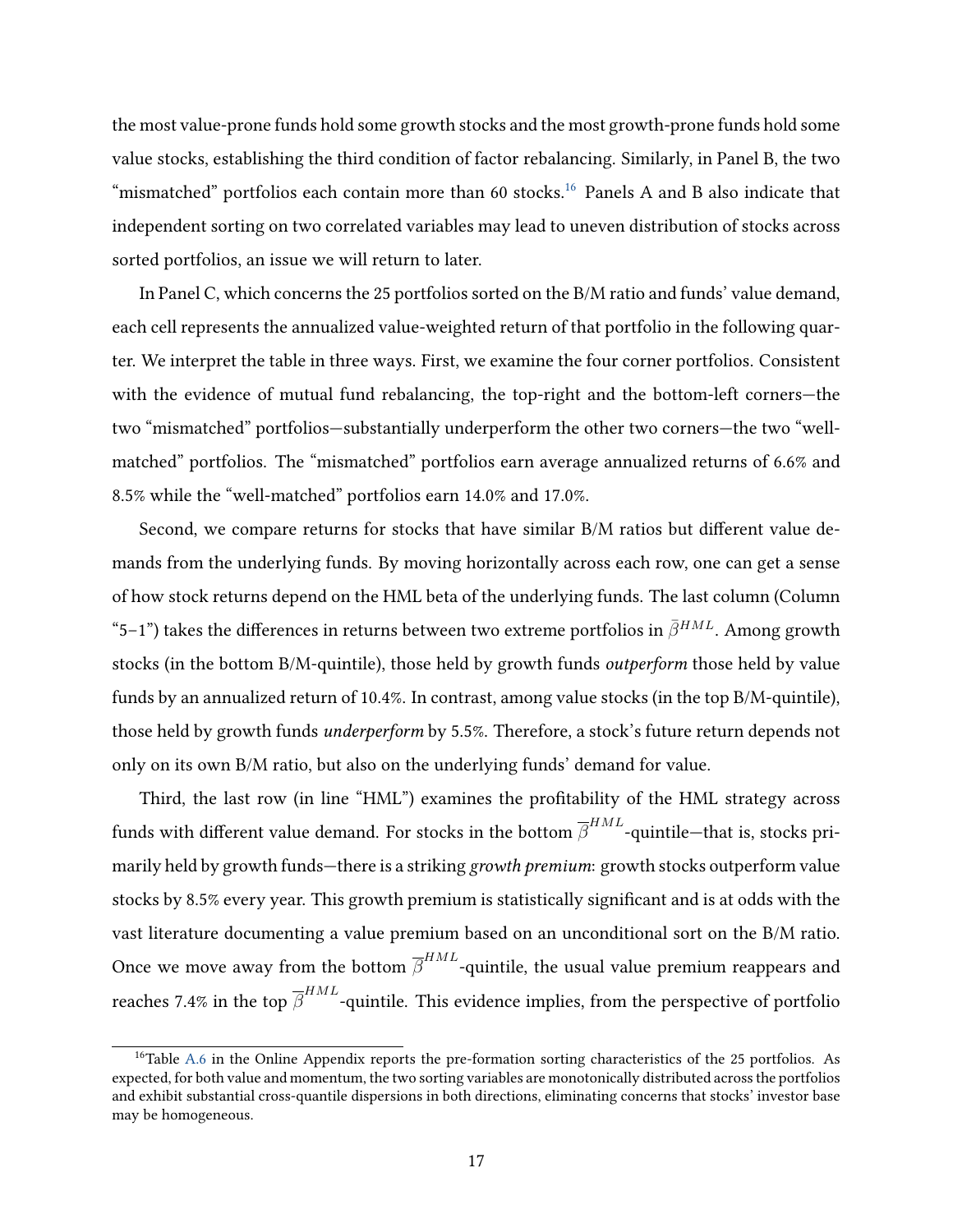management, that a value strategy conditional on value funds enhances the unconditional value strategy. Moreover, the growth premium we document can justify the persistent popularity of growth funds despite the unconditional value premium.

Panel D concerns the 25 portfolios sorted on past one-year return and funds' momentum demand. The results, by and large, are consistent with those in Panel C. The performance of the momentum strategy depends on the corresponding momentum demand from underlying funds. Specifically, from the bottom quintile (contrarian funds) to the top quintile (momentum funds), the annualized winner-minus-loser (WML) return increases from 1.0% ( $t = 0.28$ ) to 7.2% ( $t =$ 2.03), though the difference is borderline significant. This sizable spread in returns to momentum strategy indicates that loser stocks perform as well as winner stocks when the underlying funds have contrarian demands and that winner stocks significantly outperform loser stocks when the underlying funds have strong demand for momentum. The latter also shows a slight improvement in momentum returns over an average momentum return of 4.0% in our sample.

There are a few possible reasons why our mechanism of factor rebalancing is weaker in momentum than in value. Most notably, after the momentum crash documented by [Daniel and](#page-29-11) [Moskowitz](#page-29-11) [\(2017\)](#page-29-11), mutual funds significantly reduce their exposure to momentum. For example, an average mutual fund has a  $\beta^{MOM}$  of 0.03 before 2009 but only -0.05 after 2009. At the same time, mutual funds' demand for momentum also gets slightly less persistent. These two effects lead to a weaker momentum-related rebalancing post-2009, dampening the overall results for momentum in our sample. Another possible counterbalancing force is the disposition effect. As documented by [Frazzini](#page-29-6) [\(2006\)](#page-29-6), mutual funds exhibit a strong tendency to ride losses and realize gains, which may neutralize the potential price impact from momentum factor rebalancing.

# 3.4 Additional stock-level evidence and robustness

#### 3.4.1 Flow-induced trading

A competing mechanism that also generates price pressure is flow-induced trading (FIT). Conceptually, the two forces represent rather different sources of price pressure: factor rebalancing captures the active selection of stocks into and out of the portfolio while FIT reflects the passive purchases or sales in response to retail flows. Empirically, however, there is a concern that our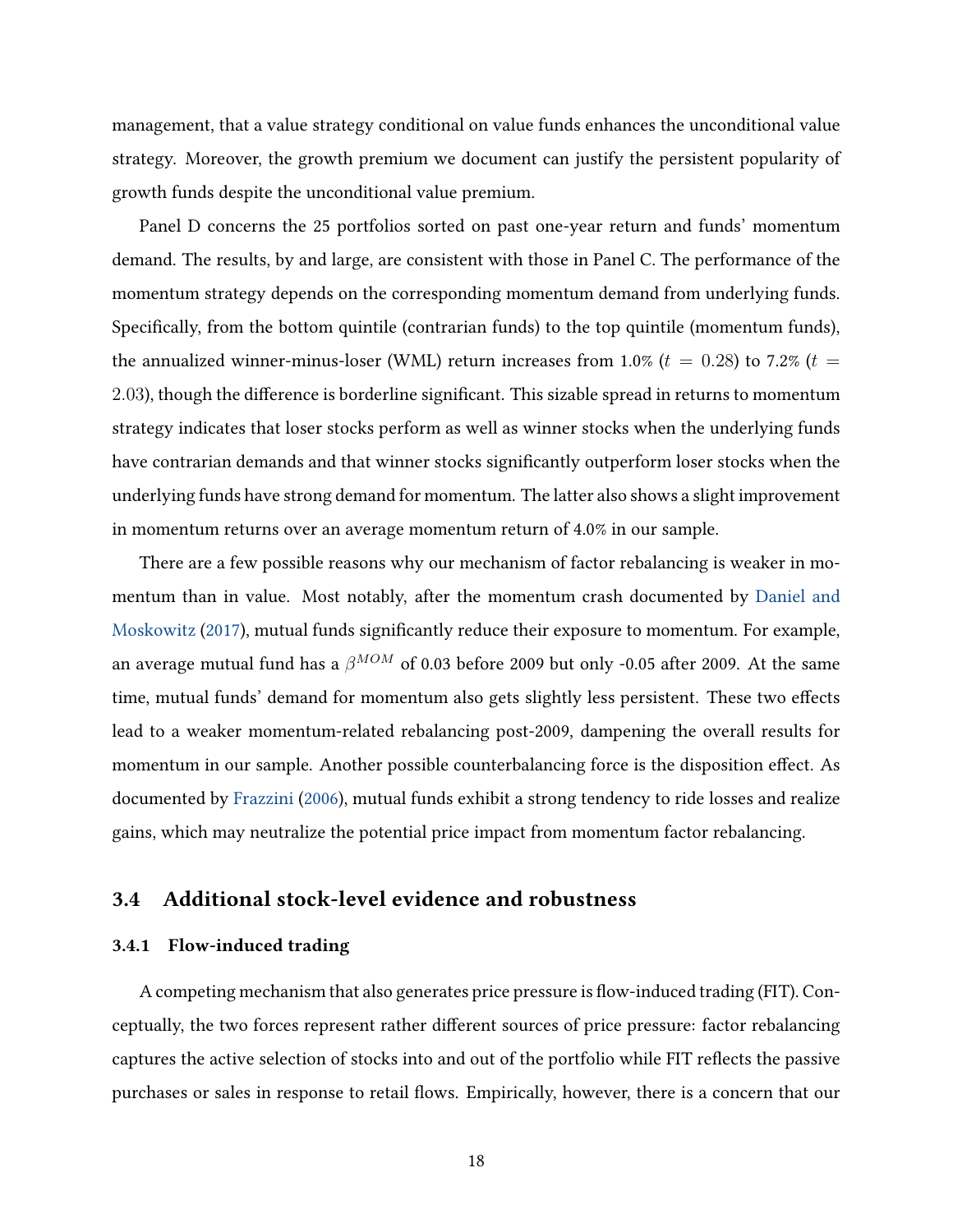factor rebalancing and the corresponding asset pricing evidence may be ascribed to a flow effect instead. We have shown the robustness of portfolio rebalancing results to the impact of FIT in Section [3.2.](#page-13-0) To rule out the confounding effects from FIT on asset prices, we calculate postformation FIT for the 25 sorted portfolios and report the results in Table [7.](#page-40-0) For value, the FIT for the HML portfolios (in line "HML") decreases from  $-0.23\%$  for the low- $\bar{\beta}^{HML}$  stocks to  $-0.56\%$ for the high- $\bar{\beta}^{HML}$  stocks, a direction opposite to that of our factor-rebalancing results in Table [6.](#page-39-0) For momentum, all WML portfolios (in line "WML") have a positive FIT but with a similar level, which clearly does not line up well with the dispersion in WML returns we document in Table [7.](#page-40-0) Therefore, FIT cannot explain the documented return predictability from factor rebalancing.

## 3.4.2 Other measures of portfolio returns

Table [8](#page-41-0) considers several alternative measures of portfolio returns. Panels A1 and A2 show that the same patterns hold for equal-weighted returns. Therefore, the documented return predictability is not driven solely by large-cap stocks. In fact, the momentum patterns are more pronounced among small-cap stocks. Panels B1 and B2 consider CAPM alpha and confirm the previous patterns in returns. In Panels C1 and C2, we compute alphas from three-factor models. For value, we use market, size, and momentum while purposely omitting the value factor to avoid the confounding effect from value itself; for momentum, we use market, size, and value. Similar to the case with CAPM alphas, the three-factor alpha patterns remain unchanged for value but weakens for momentum. We partially address this result below in Section [3.4.3.](#page-19-0)

#### <span id="page-19-0"></span>3.4.3 Subsample analysis

We perform a series of subsample analyses and report the results in Tables [9](#page-42-0) and [10.](#page-43-0) For simplicity, we only report the HML return for different  $\overline{\beta}^{HML}$ -quintiles; that is, instead of reporting the portfolio returns for the 25 portfolios, we only report the last row in each panel in Table [6.](#page-39-0)

In Table [9,](#page-42-0) Panels A and B study two subperiods: 1980 to 1999 and 2000 to 2018. In both subperiods, the HML strategy, measured either by raw returns or portfolio alphas, performs substantially better conditional on stocks held by value funds. Overall, the difference doubles in the second half of the sample. Panels C and D sort stocks based on their mutual fund ownership. More specifically, in each quarter, before beginning to sort stocks into 25 portfolios, we first sort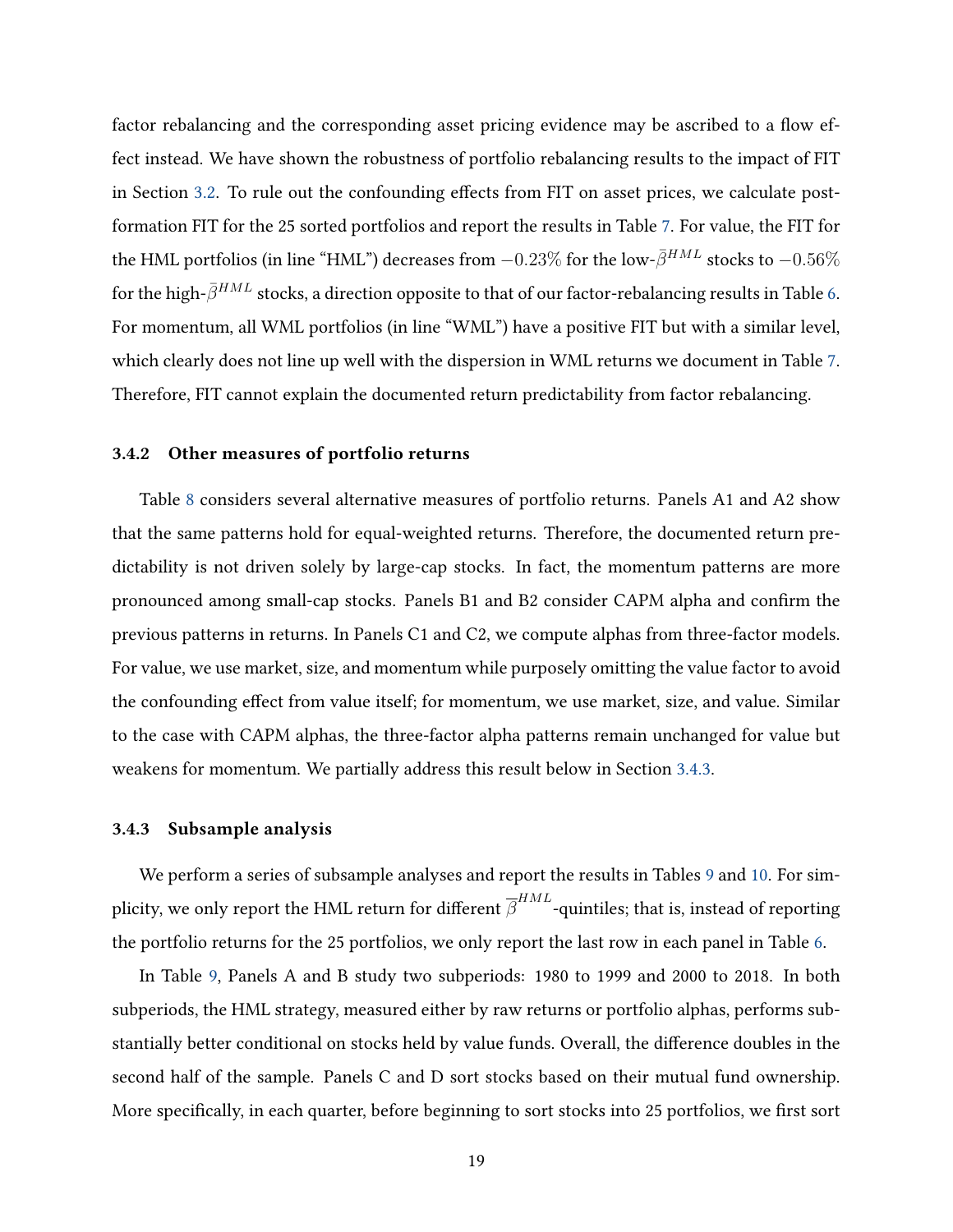them into high or low in mutual fund ownership using the median mutual fund ownership as the cutoff. Overall, return patterns are robust in both subsamples, although, perhaps as expected, the results are stronger in the subsample of high mutual fund ownership. Panels E and F sort stocks based on size. In each quarter, stocks are first sorted—as in Panels C and D—into large or small based on their firm size before being sorted into 25 portfolios. Results are robust in both subsamples, but more pronounced for larger stocks.

Table [10](#page-43-0) repeats the same set of exercises for the momentum strategy. Overall, the return patterns are less robust in subsamples. For instance, the return difference in WML strategy across different  $\overline{\beta}^{MOM}$ -quintiles virtually disappears after 1999. This coincides with the disappearance of momentum profitability over the last two decades and is partially driven by the momentum crash after the Great Recession. Panel A also sheds light on the insignificant alpha in Table [11:](#page-44-0) four-factor alpha is large and positive in earlier samples and its disappearance is primarily driven by the second half of the sample. Panels C and D show that, consistent with Table [9,](#page-42-0) the return patterns are most robust among stocks with high mutual fund ownership. Panels E and F show that, unlike value strategy, in which large stocks are more profitable than small ones, the momentum strategy works better for small stocks.

#### 3.4.4  $3 \times 3$  sort

We next address the concern about the small number of firms in some corner portfolios due to independent sorts, which pertains primarily to value. Instead of sorting all stocks into 25 ( $5 \times 5$ ) portfolios, we independently sort them into 9 ( $3 \times 3$ ) portfolios and report the corresponding results in Table [11.](#page-44-0) Panel D shows that even the portfolio with the fewest stocks now has more than 100 stocks on average. Because there is less variation across portfolios, the differences in returns are not as pronounced as before. The patterns of mismatched and well-matched portfolios and HML returns, however, remain the same and are robust to alternative asset-pricing models.

#### 3.4.5 Stock-level regression

We also stock-level regressions to test whether the B/M ratio and past one-year return have different predictive power for stock returns conditional on different underlying funds. Specifically, we run the following panel regression: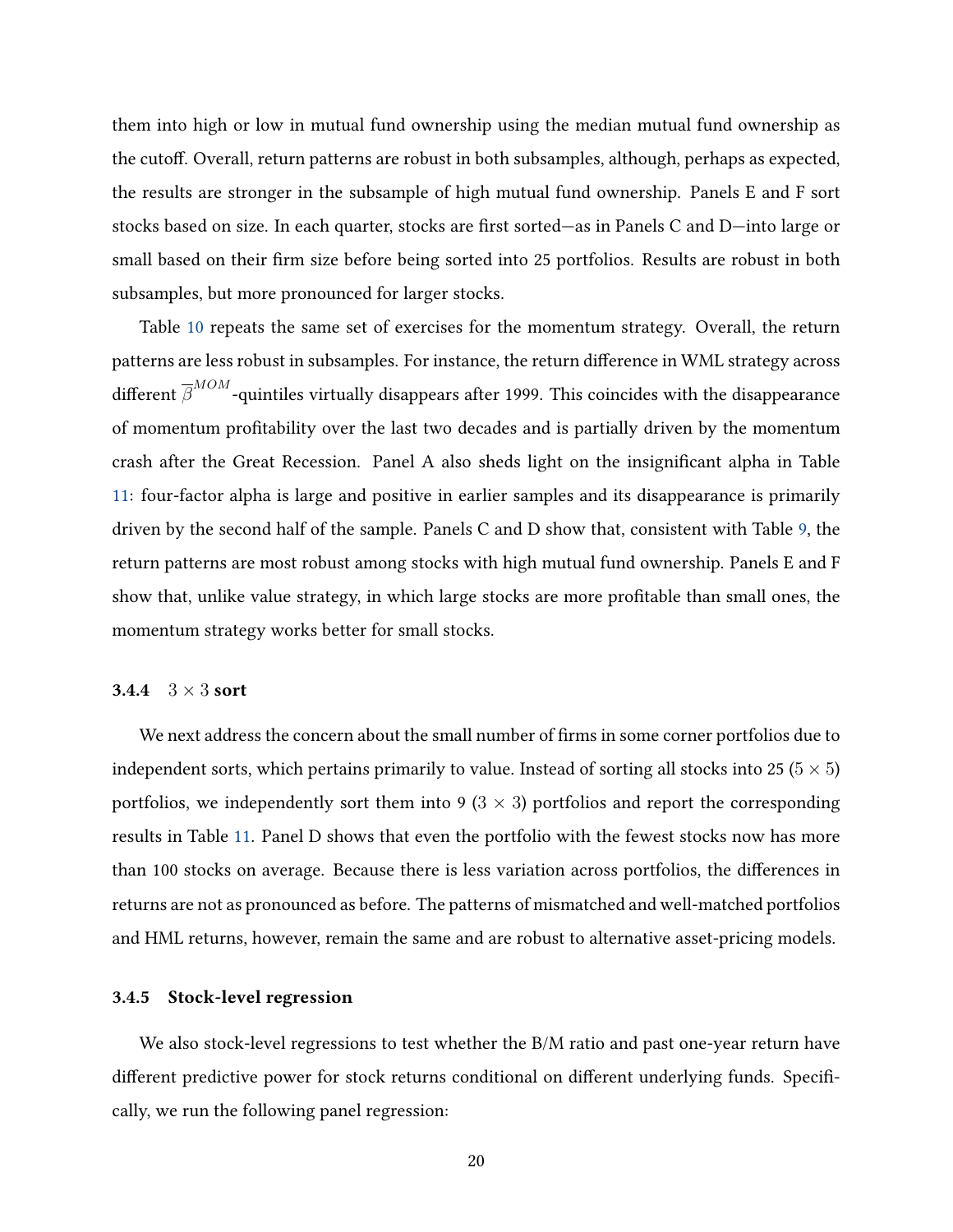$$
r_{i,q+1} = \gamma_0 + \gamma_1 BM_{i,q} + \gamma_2 r_{i,q-4,q-\frac{1}{3}} + \gamma_3 ME_{i,q} + \gamma_4 \beta_{i,q}^{MKT} + \varepsilon_{i,q+1},\tag{4}
$$

where the dependent variable is stock i's return in quarter  $q + 1$ . The independent variables include the book-to-market ratio,  $BM_{i,q}$ ; past one-year return (skipping the most recent month),  $r_{i,q-4,q-\frac{1}{3}};$  market beta,  $\beta_{i,q}$ , and market capitalization (in billions),  $ME_{i,q}.$  To evaluate whether return predictability improves conditional on mutual funds ownerships of different factor demand, we run this regression for subsamples of stocks that are low and high in their underlying funds' value and momentum betas.

Table [12](#page-45-0) reports the results. Panel A shows the results for value, and we focus on the coefficients of the B/M ratio. In Columns (1) and (2), which represent the full-sample results, both coefficients are positive. Consistent with the price implications of factor rebalancing, in the subsample of high  $\bar{\beta}^{HML}$  stocks, the coefficient is much greater at 0.0044, which more than quadruples the coefficient in the low  $\bar{\beta}^{HML}$  subsample.

Panel B reports results for momentum. In Columns (3) and (4), the coefficients on past oneyear returns are negative and close to zero. We suspect that this weak evidence for momentum stems from its weak performance in the second half of our sample, possibly due to momentum crashes [\(Daniel and Moskowitz](#page-29-11) [2017\)](#page-29-11). Columns (5) and (6) show that, indeed, once we focus on the first half of the sample where momentum is more pronounced, the coefficient on past return becomes significantly positive in the high  $\bar{\beta}^{MOM}$  subsample and insignificantly negative in the low  $\bar{\beta}^{MOM}$  subsample.

# <span id="page-21-0"></span>4 Discussion

In this section, we first provide further stock-level evidence supporting the price impact of factor rebalancing by analyzing how trading from a subset of mutual funds (e.g., value funds) aggregates to the sorted portfolios. We then quantify the magnitude of the factor-level price impact induced by factor rebalancing and estimate corresponding demand elasticities. We finish this section by discussing and ruling out a few alternative explanations for our asset pricing results.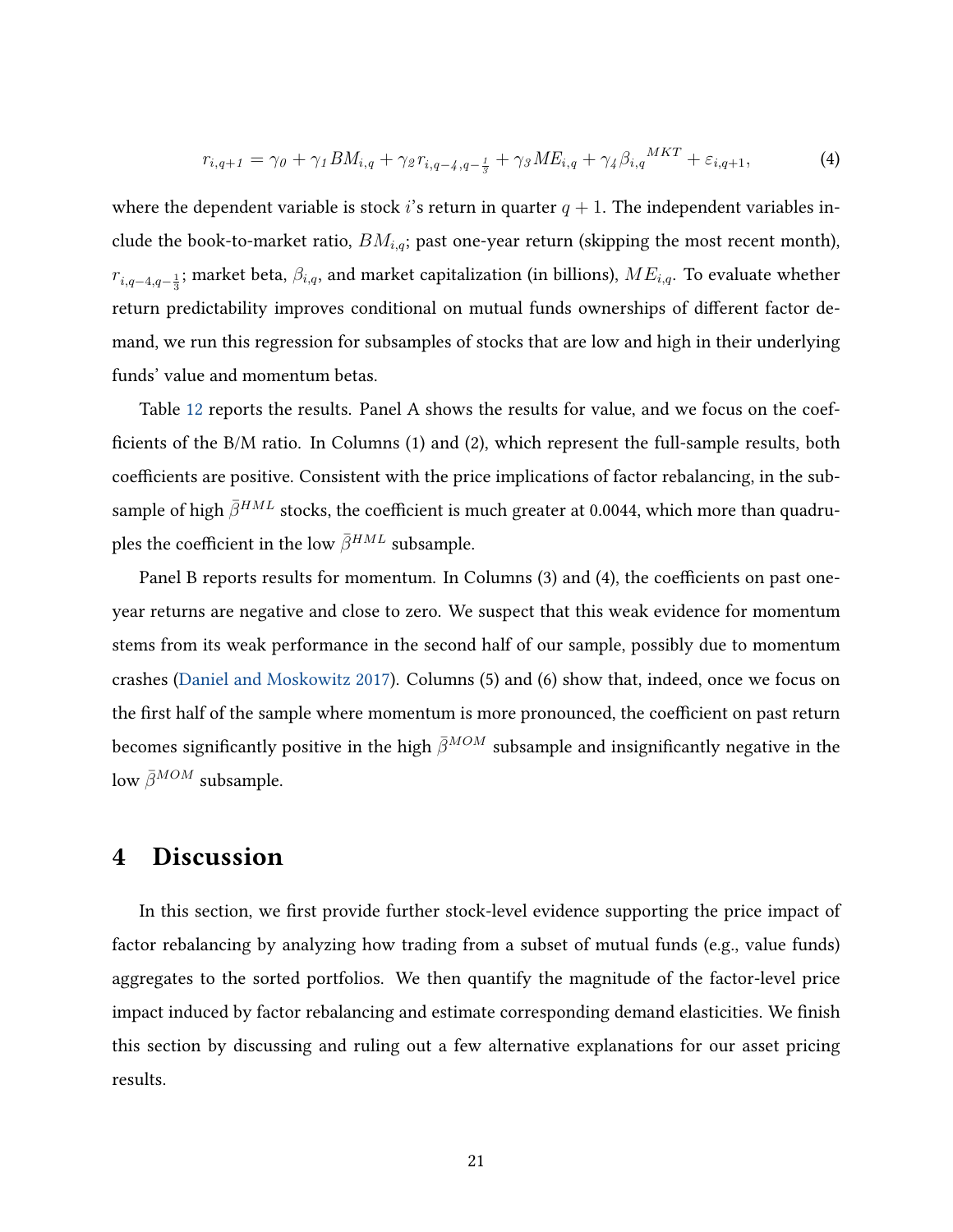# 4.1 Whose trading matters?

The evidence presented in Section [3.3](#page-15-0) confirms factor rebalancing using trades from mutual funds. A closer examination of our mechanism suggests that different funds play different roles in driving the trading patterns in Panel B of Table [6.](#page-39-0) To tighten the link between factor rebalancing and the stock-level price impact, it is worth exploring how trading from a subset of mutual funds aggregates to the sorted portfolios. For example, the selling of the bottom-left corner should be primarily driven by growth funds and the selling of the top-right corner by value funds. We now provide a sharper test of factor rebalancing by decomposing the sources of mutual fund ownership changes. Specifically, we examine funds with low and high factor betas separately. For the value (momentum) strategy, in each quarter, we define value (momentum) funds broadly as funds with HML (MOM) beta (estimated in the previous quarter) higher than the cross-sectional median and growth (contrarian) funds as those with HML (MOM) beta lower than the cross-sectional median.

In Panel A of Table [13,](#page-46-0) we decompose stock-level mutual fund ownership changes into those from value funds and growth funds. The left table shows the behavior of growth funds as a whole and the right table shows the behavior of value funds as a whole. In the left table, most of the actions indeed happen among the low- $\bar{\beta}^{HML}$  stocks. In aggregate, growth funds increase their ownership of the low-BM stocks by 0.35% and decrease their ownership of the high-BM stocks by 0.14%. In the right table, there is similar but weaker evidence: value funds increase their ownership of the high-BM stocks 0.11% more than the low-BM stocks do. This decomposition indicates that growth and value funds indeed trade to maintain a stable factor exposure as prescribed by factor rebalancing. They account for a significant portion of the stocks' mutual fund ownership changes. This evidence from the portfolio level tightens the link between mutual fund factor rebalancing and the stock returns pattern documented in the previous two subsections. The results for the momentum strategy are shown in Panel B of Table [13,](#page-46-0) where we find supporting evidence similar to that for the factor-rebalancing behavior from momentum and contrarian funds.

# 4.2 Implied price elasticity

While the portfolio returns we documented above are consistent with factor rebalancing, it would be useful to get a sense of the implied price elasticity based on factor rebalancing. This ex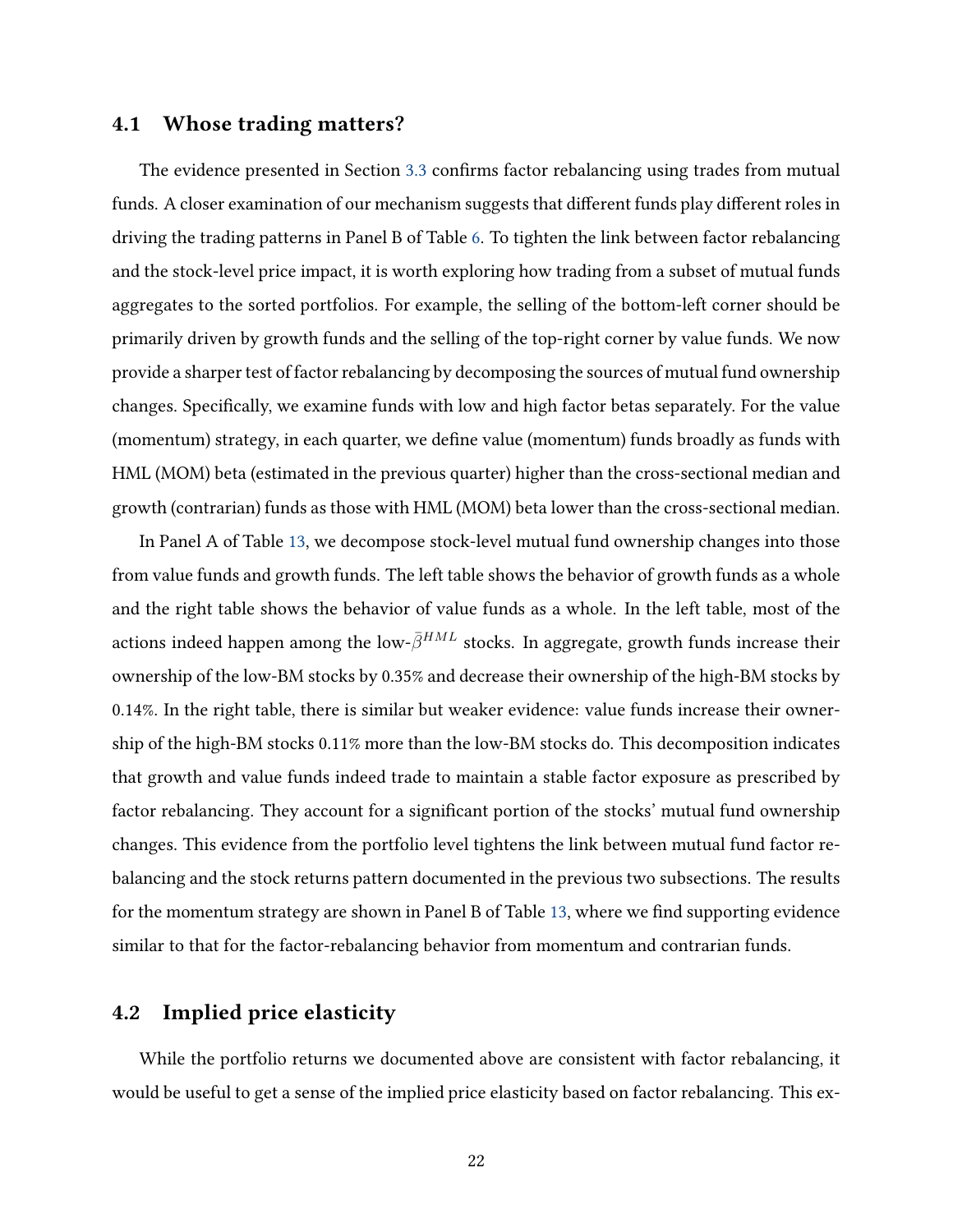ercise will help put our work in the broad context of papers that study inelastic demand-induced price pressure. Doing such an exercise requires making additional assumptions about what part of the demand is inelastic. Though we do not take a strong stand on this matter in the previous sections, to operationalize this exercise, we assume that, for example, value funds—defined by having an HML beta above the median—have inelastic positive demand for value stocks and negative demand for growth stocks in their portfolio. When these value funds rebalance their portfolio to maintain a stable exposure to value, they purchase value stocks and liquidate growth stocks. Among stocks held by value funds, the changes in demand of the HML portfolio ( $\Delta Demand$ ) is defined as the difference in quarterly changes in value-fund holdings between the long and short legs.<sup>[17](#page-0-0)</sup> To get the price elasticity associated with these demand changes, we divide  $\Delta Demand$  by quarterly returns of this HML portfolio ( $\Delta Return$ ) $^{18}$  $^{18}$  $^{18}$ :

$$
Elasticity = -\frac{\Delta Demand}{\Delta Return}.
$$
\n(5)

With a flat or perfectly elastic demand curve, the price elasticity approaches  $-\infty$ , while with downward-sloping or inelastic demand, the estimate approaches zero. Notice that, different from previous studies of price elasticity at the micro (stock) level or macro (market) level, we compute our elasticity estimates at the factor level. We make similar assumptions about inelastic demand for four types of funds—value, growth, contrarian, and momentum—and back out the implied price elasticities for different HML and WML portfolios. We report detailed holding change by these four types of funds for each sorted portfolio and the long-short portfolios in Table [13](#page-46-0) in the Online Appendix. The price elasticity estimates are reported in Table [14.](#page-47-0) Overall, our estimated elasticities are between  $-0.04$  and  $-0.35$ , with an average of  $-0.21$ . These numbers are substantially larger than those that study micro elasticity, such as [Harris and Gurel](#page-29-1) [1986;](#page-29-1) [Shleifer](#page-30-0) [1986;](#page-30-0) [Chang, Hong, and Liskovich](#page-28-0) [2015,](#page-28-0) but they are close to price elasticities estimated at the factor and market levels [\(Gabaix and Koijen](#page-29-0) [2022;](#page-29-0) [Ben-David et al.](#page-28-1) [2021;](#page-28-1) [Haddad et al.](#page-29-2) [2021\)](#page-29-2). One potential explanation for such a low price elasticity, similar to that in [Gabaix and Koijen](#page-29-0) [\(2022\)](#page-29-0), is that among well-known and robust asset-pricing factors, finding a close substitute for a particular

 $17$ To get the percentage changes in holding, we scale the number of shares by total shares outstanding.

<sup>&</sup>lt;sup>18</sup>In order to isolate the part of HML return that is attributed to factor rebalancing rather than other factors that drive the average HML return, we define  $\Delta Return$  as the difference between the HML return and the average HML return across all five long-short portfolios.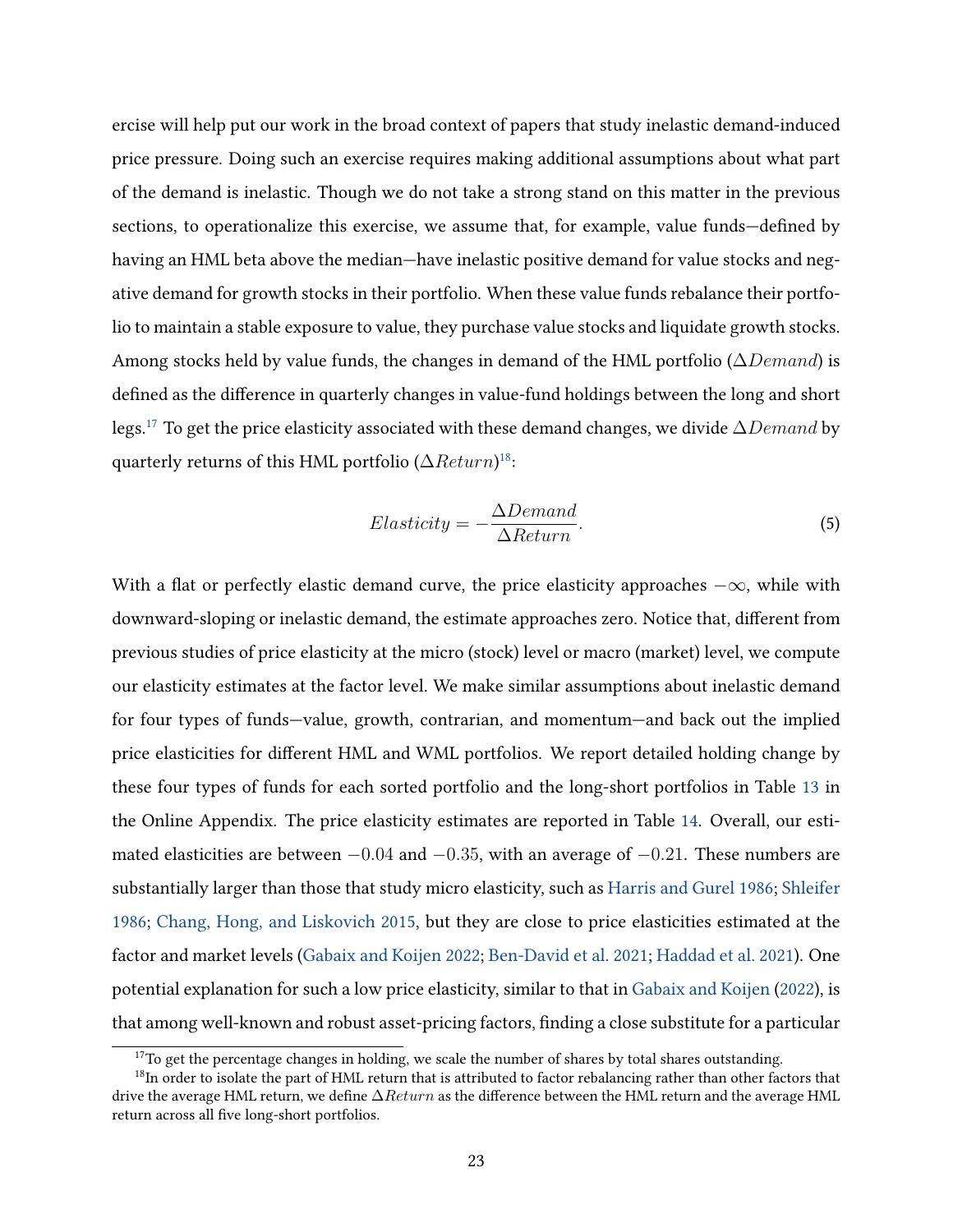factor is difficult—in fact, value and momentum factors complement, rather than substitute, each other. It is arguably more difficult than finding a close substitute for Apple or Google among all stocks.

## 4.3 Long-term patterns

So far, we have primarily focused on mutual funds' trading behavior in the first quarter postformation and their implications for stock prices. What happens if we hold the same sorted portfolios for many quarters? Suppose mutual funds rebalance sufficiently quickly while stock characteristics continue to change. In that case, we should expect the predictable trading documented in Section [3](#page-12-0) to decrease in subsequent quarters, which would be associated with a narrowing gap in returns between the "well-matched" and "mismatched" portfolios. Figure [3](#page-33-0) confirms that this is indeed the long-term pattern in total mutual fund ownership and returns. For both value and momentum, over the next eight quarters, the ownership difference between the "well-matched" and "mismatched" portfolios gradually decreases and the return difference drops to nearly zero. Therefore, mutual funds appear to be rebalancing their factor exposures rather quickly and most of the pricing implications concentrate on the immediate quarter.

# 4.4 Alternative explanations

In this subsection, we discuss several explanations alternative to factor rebalancing for the stock-level evidence documented in the previous subsections. In a previous section, we already ruled out flow-induced trading as a potential explanation for our results. We now turn to explanations based on stocks' subsequent fundamentals, fund manager skills, and mutual fund herding behavior.

#### 4.4.1 Subsequent stock fundamentals

In the real world, mutual funds trade for various reasons besides factor rebalancing. One such motive is that fund managers may have private information regarding the firm's future fundamentals. Stocks bought by fund managers with such an informational advantage are more likely to have good realized fundamentals in subsequent periods. The stock return dispersion in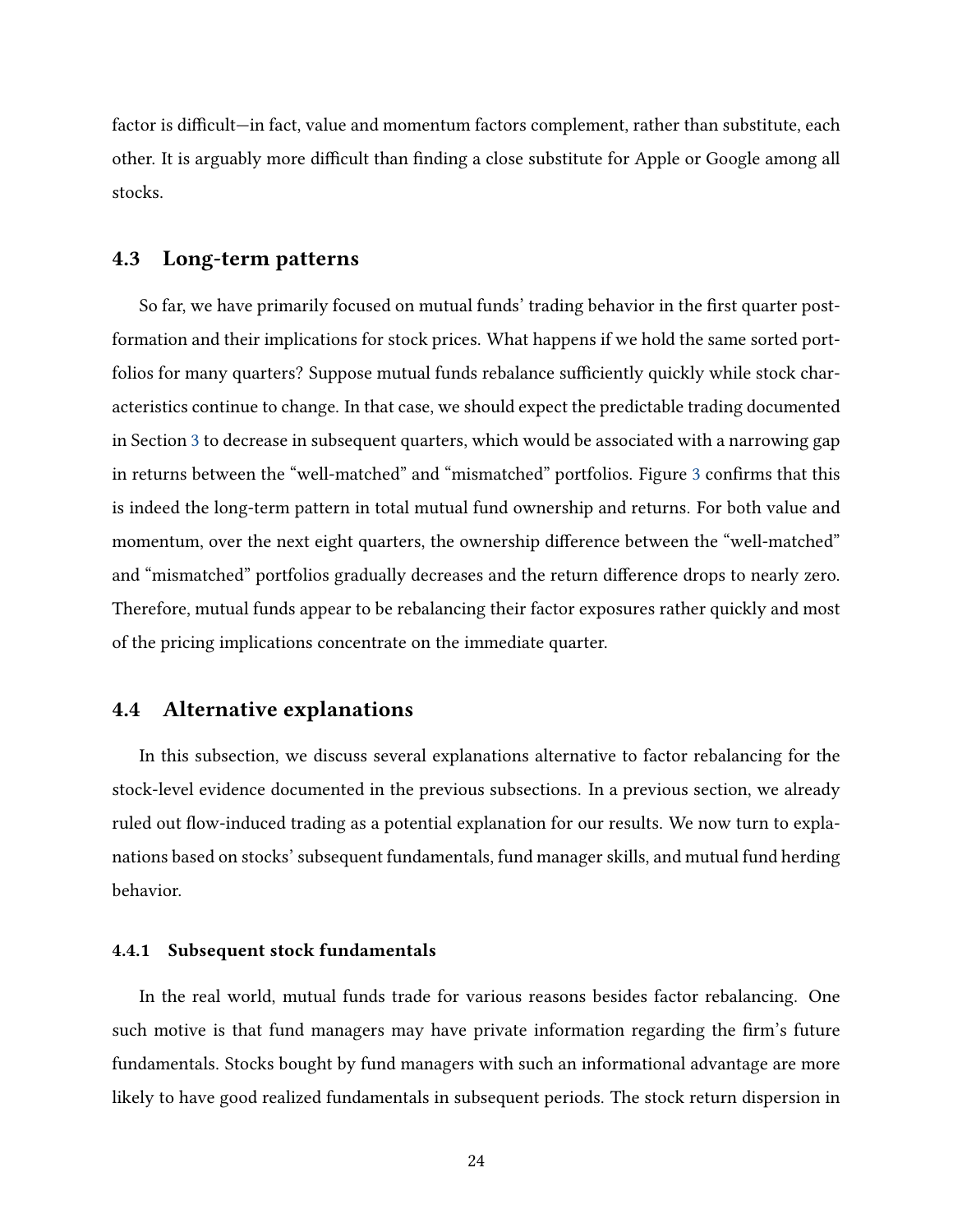Tables [6](#page-39-0) may reflect fund managers' better forecasting ability for stock fundamentals.

We evaluate this possibility using stocks' post-formation standardized earnings surprises (SUE) and cumulative abnormal returns (CAR) around earnings announcement dates, where SUE is defined as earnings surprise relative to analysts' forecasts, normalized by the current stock price, and CAR is defined as the size and value-adjusted abnormal returns in a three-day window around an earnings announcement. Table [15](#page-48-0) reports the subsequent SUE and CAR for the 25 portfolios sorted on stock characteristics and fund betas. Panels A and B report results for the value strategy: SUEs for the five HML long-short portfolios are all negative and the HML portfolio with high- $\overline{\beta}^{HML}$  has an SUE of  $-0.86$ , suggesting that value fund managers make poorer, not better, forecasts for future stock fundamentals. CARs for the five HML portfolios go in the same direction as our return evidence, although the magnitude is much smaller. Panels C and D report results for the momentum strategy. SUEs for the five WML portfolios are positive and the low- $\overline{\beta}^{MOM}$ WML portfolio has a higher SUE than high- $\overline{\beta}^{MOM}$ , contradicting the return evidence for momentum. The patterns of CAR for the WML portfolios are somewhat close to our return evidence, albeit with a smaller magnitude. One needs to interpret the CAR evidence with caution: the days around an earnings announcement are often associated with higher trading volume and greater attention from fund managers. Therefore, fund managers may decide to complete some of the factor rebalancing during these periods. Since we cannot observe the exact timing of each trade in our data, we leave this question for future research.

In summary, we find no coherent evidence in support of the alternative explanation based on fund managers' forecasting ability for future stock fundamentals. Most notably, subsequent SUE often goes in the wrong direction to explain our results, while CAR has a magnitude that is too small.

#### 4.4.2 Other skill-based explanations

We note that the ability to forecast future fundamentals is just one facet of fund skills. If mutual funds exhibit skills that cannot be inferred from subsequent fundamentals, then our analysis in the previous section would not capture these skills. Indeed, it is possible that value funds specialize in value stocks while growth funds specialize in growth stocks and that their specializations explain differences in returns. However, it is challenging to use this explanation to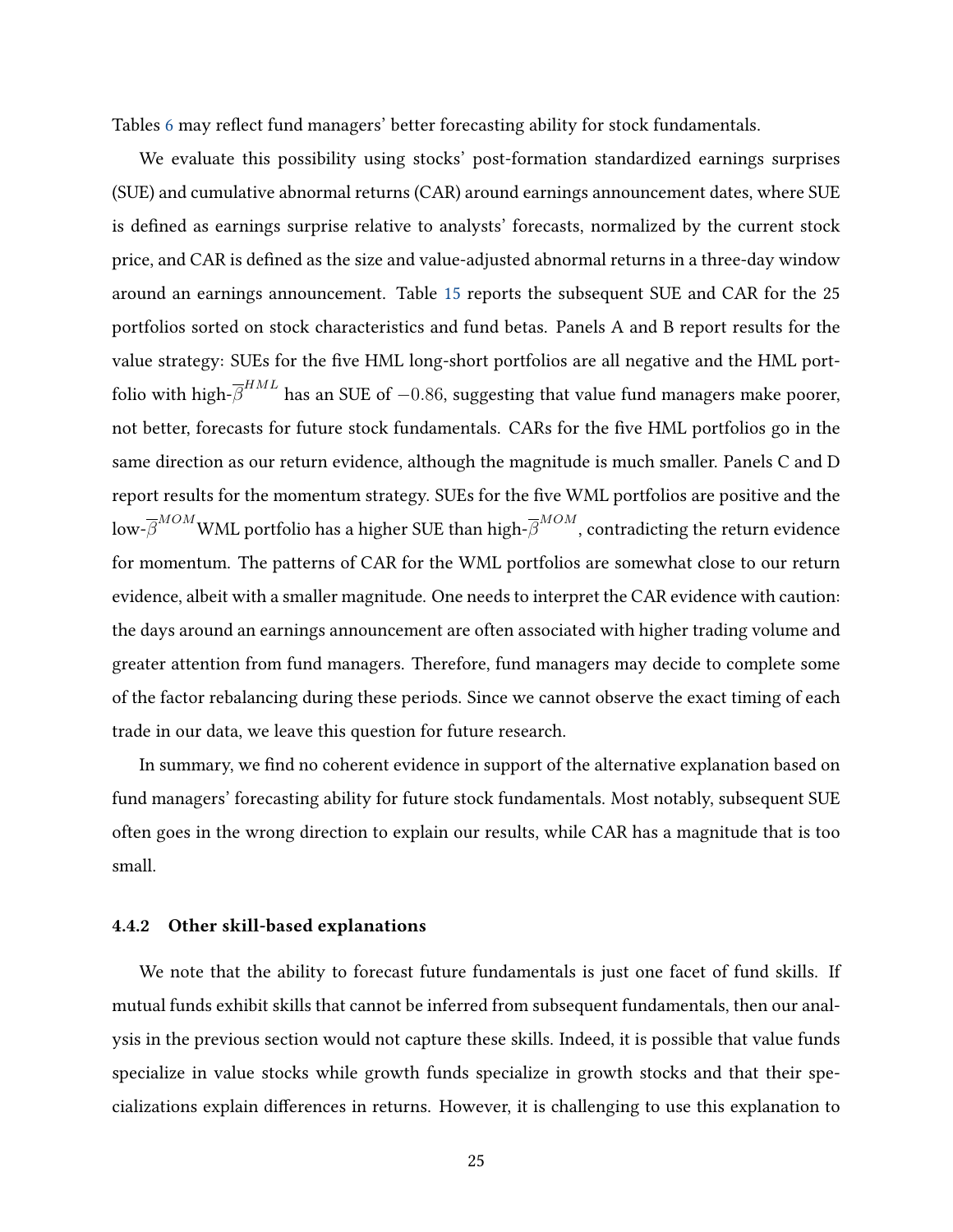reconcile some of the more detailed patterns in portfolio returns. For example, growth funds outperform value funds by more than 10% in their selection of growth stocks, a magnitude that seems difficult to rationalize based on the literature on mutual fund performance. Indeed, prominent proxies of mutual fund skill—such as the return gap, active shares, the sensitivity to public information, herding, and active fundamental performance—have generally found a difference in returns of less than 3% per year from between the two extreme deciles [\(Kacperczyk and Seru](#page-30-12) [2007;](#page-30-12) [Kacperczyk, Sialm, and Zheng](#page-30-11) [2008;](#page-30-11) [Cremers and Petajisto](#page-28-8) [2009;](#page-28-8) [Jiang and Verardo](#page-30-10) [2018;](#page-30-10) [Jiang](#page-30-13) [and Zheng](#page-30-13) [2018\)](#page-30-13). Furthermore, this explanation is not supported by fund performance. If skills explain the return predictability, then factor-targeting funds such as value and momentum funds should substantially outperform other funds due to their superior stock-picking skills. However, on average, value and momentum funds exhibit annualized four-factor alphas of only 28bps and -8bps, respectively, as shown by Table [A.7](#page-56-0) of the Online Appendix.

#### 4.4.3 Herding

It is also possible that our results are driven by mutual fund herding. [Wermers](#page-31-1) [\(1999\)](#page-31-1) shows that stocks with a large increase in mutual fund ownership in the recent quarter tend to outperform subsequently. In another paper, [Dasgupta, Prat, and Verardo](#page-29-4) [\(2011\)](#page-29-4) shows that stocks with a persistent increase in mutual fund ownership tend to underperform subsequently. We want to point out that the two mechanisms are not mutually exclusive. In fact, [Wermers](#page-31-1) [\(1999\)](#page-31-1) speculates that positive feedback trading can be an important source of herding: driven by a common signal=(e.g., past stock returns) positive feedback traders herd—that is, they rush into buying past winners and selling past losers. Similarly, taking the B/M ratio as a common signal could lead to herding on either value or growth stocks. However, subsample analysis suggests that our results are unlikely to be driven entirely by the herding behavior documented in the literature. The most obvious contradiction is that our return patterns in value are much more pronounced among large-cap stocks. In comparison, both [Wermers](#page-31-1) [\(1999\)](#page-31-1) and [Dasgupta, Prat, and Verardo](#page-29-4) [\(2011\)](#page-29-4) find that herding matters more to small-cap stocks.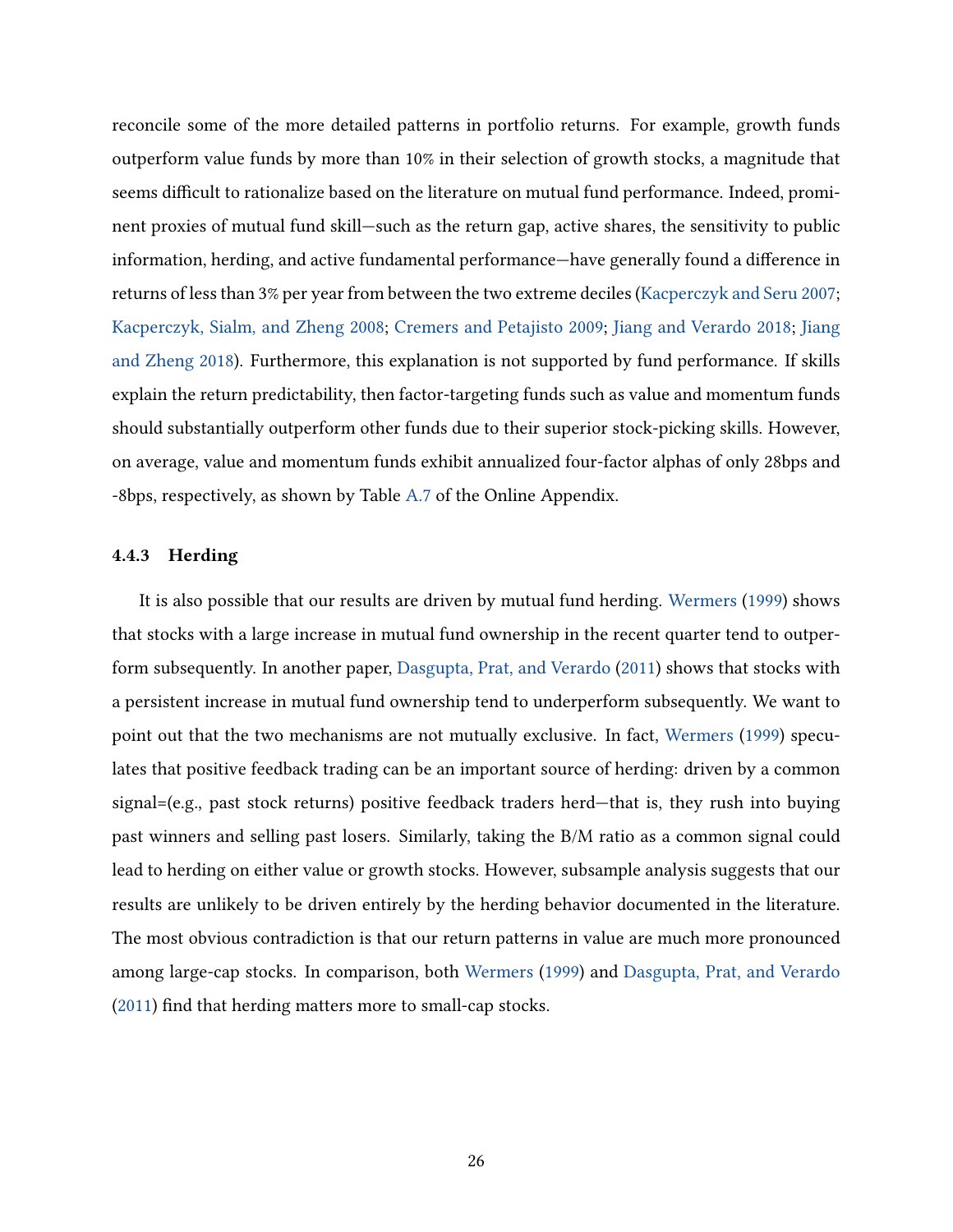# <span id="page-27-0"></span>5 Conclusion

In this paper, we propose a new source of price pressure in the form of factor rebalancing. We argue and document that a mutual fund's demand for a pricing factor, measured by the loading of the fund's returns on the factor's returns, is persistent over time. Because stock characteristics are time-varying and change frequently, this creates an incentive for funds to rebalance their portfolios so that they can keep the same exposure to the factor. This rebalancing motive consequently leads to predictable trading from mutual funds as a whole and contributes to crosssectional return predictability. We empirically confirm that mutual fund trading is predictable based on stock characteristics and fund factor demand. We show that combining these two variables significantly enhances the return predictability of well-known trading strategies such as value and momentum.

Our results have implications for several strands of the literature. First, to the best of our knowledge, this factor rebalancing is novel to the literature. The economic significance of our results is sufficiently large that our mechanism warrants more attention. Second, we enlarge the set of predictors for stock returns by showing that fund characteristics such as factor loadings can be used to forecast conditional factor returns. Third, we contribute to the literature that links asset demand to price dynamics. Most previous research has examined price impacts at either the stock or the market level. Our analysis is at the factor level. Fourth, our results have implications for the mutual fund performance literature, which has primarily focused on the average performance of stocks. We show that further insights can be gained if we condition on stock characteristics.

While we have demonstrated consistent results on trading behavior and return predictability, a few questions remain open. First, while the evidence on return predictability is robust and consistent with factor rebalancing, it is also consistent with skill-based explanations. Therefore, it would be worthwhile to differentiate these two explanations further. Second, to the extent that our asset-pricing results represent profitable trading opportunities to be exploited, it remains unclear why they have sustained for almost 40 years and why some arbitrageurs do not exploit them. Third, it is also interesting to explore if factor rebalancing applies to other pricing factors and has similar implications for return predictability. In the Online Appendix, Table [A.8](#page-57-0) presents some preliminary evidence on using factor demand for predicting future factor returns. We leave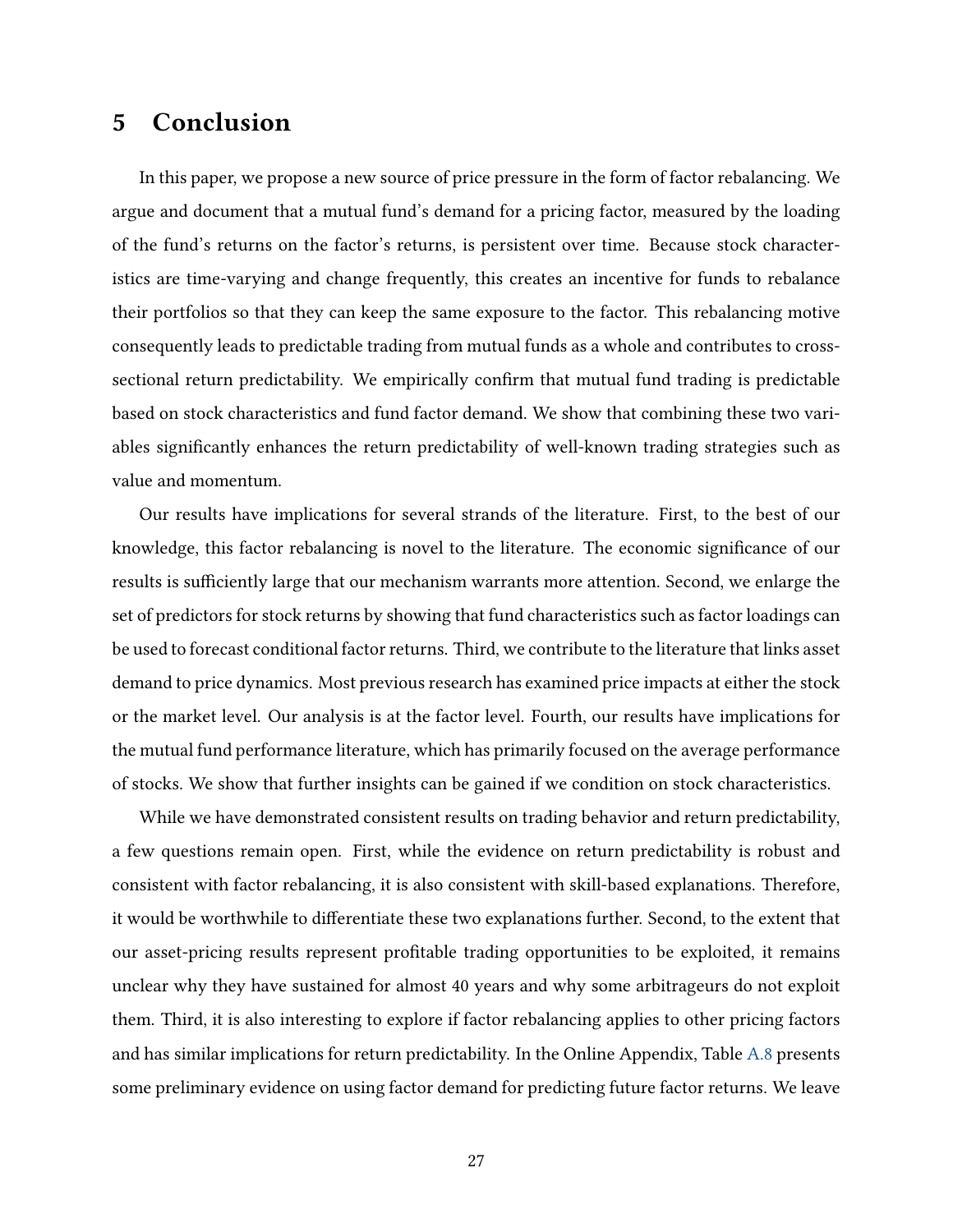these questions for future research.

# References

- <span id="page-28-4"></span>Akbas, Ferhat, Will J Armstrong, Sorin Sorescu, and Avanidhar Subrahmanyam, 2015, Smart money, dumb money, and capital market anomalies, *Journal of Financial Economics* 118, 355– 382.
- <span id="page-28-6"></span>An, Li, and Bronson Argyle, 2020, Overselling winners and losers: How mutual fund managers' trading behavior affects asset prices, Journal of Financial Markets 100580.
- <span id="page-28-2"></span>Asness, Clifford S, Tobias J Moskowitz, and Lasse Heje Pedersen, 2013, Value and Momentum Everywhere, Journal of Finance 68, 929–985.
- <span id="page-28-7"></span>Baker, Malcolm, Brendan Bradley, and Jeffrey Wurgler, 2011, Benchmarks as Limits to Arbitrage: Understanding the Low-Volatility Anomaly, Financial Analysts Journal 67, 40–54.
- <span id="page-28-9"></span>Barber, Brad M, and Terrance Odean, 2008, All That Glitters: The Effect of Attention and News on the Buying Behavior of Individual and Institutional Investors, Review of Financial Studies 21, 785–818.
- <span id="page-28-1"></span>Ben-David, Itzhak, Jiacui Li, Andrea Rossi, and Yang Song, 2021, Ratings-Driven Demand and Systematic Price Fluctuations, Review of Financial Studies .
- <span id="page-28-0"></span>Chang, Yen-Cheng, Harrison Hong, and Inessa Liskovich, 2015, Regression discontinuity and the price effects of stock market indexing, Review of Financial Studies 28, 212–246.
- <span id="page-28-5"></span>Cohen, Randolph B, Paul A Gompers, and Tuomo Vuolteenaho, 2002, Who underreacts to cashflow news? evidence from trading between individuals and institutions, *Journal of financial* Economics 66, 409–462.
- <span id="page-28-3"></span>Coval, Joshua, and Erik Stafford, 2007, Asset Fire Sales (and Purchases) in Equity Markets, Journal of Financial Economics 86, 479–512.
- <span id="page-28-8"></span>Cremers, K. J Martijn, and Antti Petajisto, 2009, How Active Is Your Fund Manager: A New Measure That Predicts Performance, Review of Financial Studies 22, 3329–3365.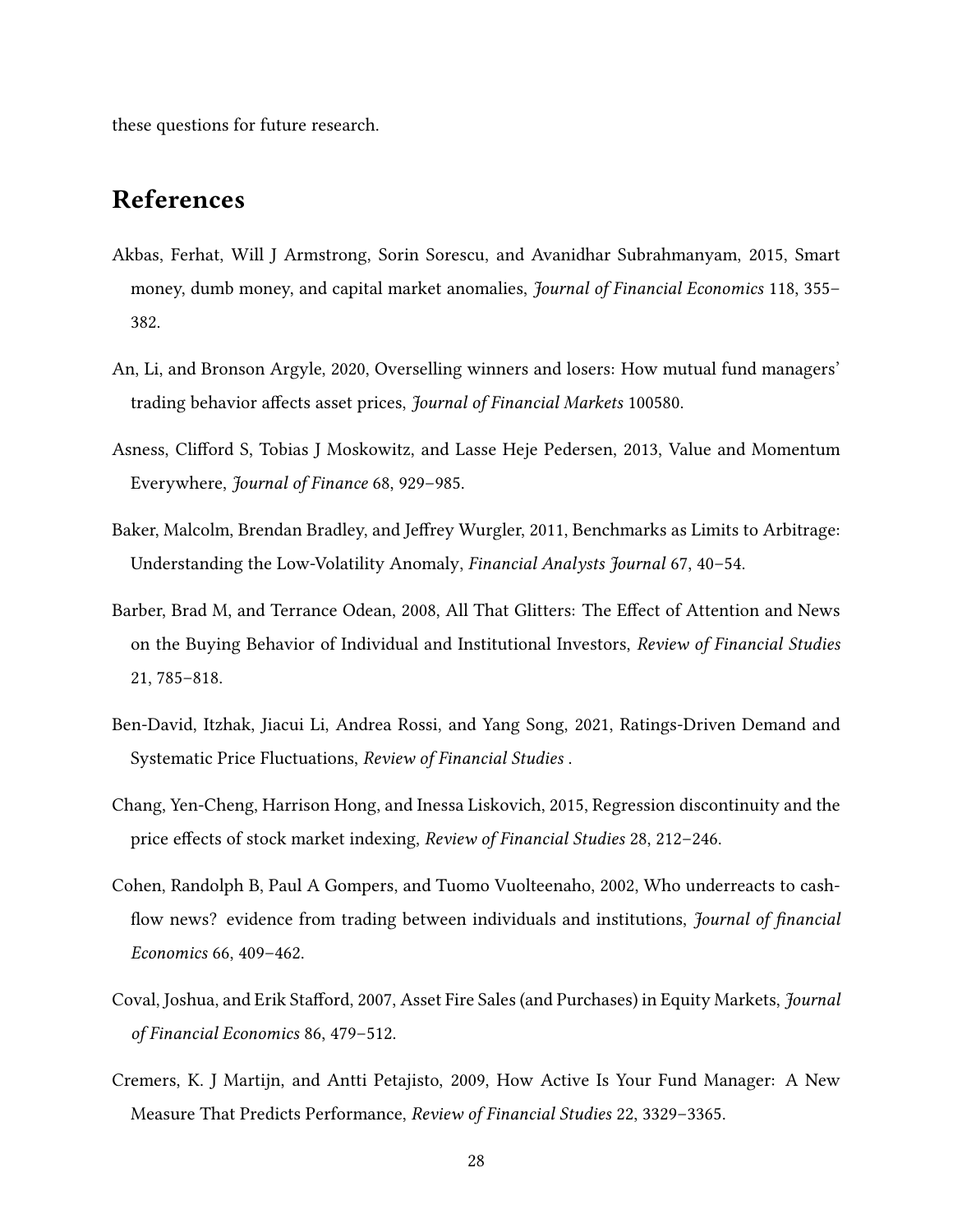- <span id="page-29-11"></span>Daniel, Kent D., and Tobias J. Moskowitz, 2017, Momentum Crashes, Journal of Financial Economics .
- <span id="page-29-4"></span>Dasgupta, Amil, Andrea Prat, and Michela Verardo, 2011, Institutional Trade Persistence and Long-Term Equity Returns, Journal of Finance 66, 635–653.
- <span id="page-29-9"></span>Dou, Winston, Leonid Kogan, and Wei Wu, 2020, Common fund flows: Flow hedging and factor pricing, Working paper .
- <span id="page-29-3"></span>Edelen, Roger M, Ozgur S Ince, and Gregory B Kadlec, 2016, Institutional investors and stock return anomalies, Journal of Financial Economics 119, 472–488.
- <span id="page-29-6"></span>Frazzini, Andrea, 2006, Disposition Effect and Underreaction to News, Journal of Finance 61, 2017– 2046.
- <span id="page-29-0"></span>Gabaix, Xaiver, and Ralph S.J. Koijen, 2022, In search of the origins of financial fluctuations: The inelastic markets hypothesis, Working paper.
- <span id="page-29-5"></span>Grinblatt, Mark, and Bing Han, 2005, Prospect theory, mental accounting, and momentum, Journal of financial economics 78, 311–339.
- <span id="page-29-7"></span>Grinblatt, Mark, and Sheridan Titman, 1989, Mutual fund performance: An analysis of quarterly portfolio holdings, Journal of business 393–416.
- <span id="page-29-8"></span>Grinblatt, Mark, Sheridan Titman, and Russ Wermers, 1995, Momentum investment strategies, portfolio performance, and herding: A study of mutual fund behavior, American economic review 1088–1105.
- <span id="page-29-2"></span>Haddad, Valentin, Paul Huebner, and Erik Loualiche, 2021, How competitive is the stock market? theory, evidence from portfolios, and implications for the rise of passive investing, Working paper.
- <span id="page-29-1"></span>Harris, Lawrence, and Eitan Gurel, 1986, Price and volume effects associated with changes in the S&P 500 list: New evidence for the existence of price pressures, Journal of Finance 41, 815–829.
- <span id="page-29-10"></span>Hartzmark, Samuel M, 2015, Worst, the Best, Ignoring All the Rest: The Rank Effect and Trading Behavior, Review of Financial Studies 28, 1024–1059.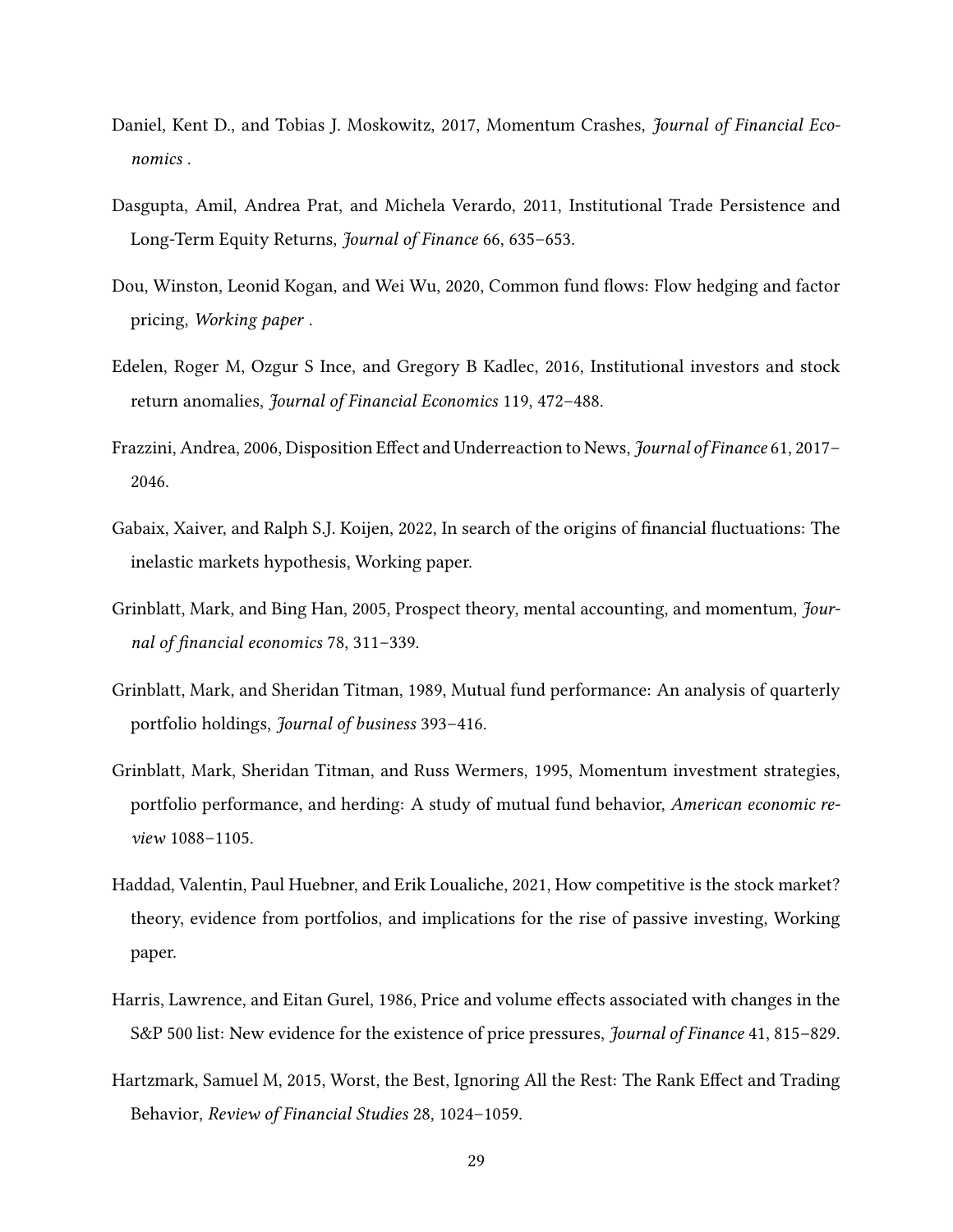- <span id="page-30-5"></span>Huang, Shiyang, Yang Song, and Hong Xiang, 2019, Flow-induced trades and asset pricing factors, Working paper.
- <span id="page-30-10"></span>Jiang, Hao, and Michela Verardo, 2018, Does Herding Behavior Reveal Skill? An Analysis of Mutual Fund Performance, Journal of Finance 73, 2229–2269.
- <span id="page-30-13"></span>Jiang, Hao, and Lu Zheng, 2018, Active fundamental performance, Review of Financial Studies 31, 4688–4719.
- <span id="page-30-12"></span>Kacperczyk, Marcin, and Amit Seru, 2007, Fund manager use of public information: New evidence on managerial skills, Journal of Finance 62, 485–528.
- <span id="page-30-11"></span>Kacperczyk, Marcin, Clemens Sialm, and Lu Zheng, 2008, Unobserved Actions of Mutual Funds, Review of Financial Studies 21, 2379–2416.
- <span id="page-30-2"></span>Koijen, Ralph SJ, and Motohiro Yogo, 2019, A demand system approach to asset pricing, Journal of Political Economy 127, 1475–1515.
- <span id="page-30-6"></span>Lakonishok, Josef, Andrei Shleifer, and Robert W. Vishny, 1992, Impact of Institutional Trading on Stock Prices, Journal of Financial Economics 32, 23–43.
- <span id="page-30-3"></span>Lettau, Martin, Sydney C Ludvigson, and Paulo Manoel, 2018, Characteristics of mutual fund portfolios: Where are the value funds?, Working paper, National Bureau of Economic Research.
- <span id="page-30-9"></span>Li, Jiacui, 2021, What drives the size and value factors?, Working paper .
- <span id="page-30-4"></span>Lou, Dong, 2012, A Flow-based Explanation for Return Predictability, Review of Financial Studies 25, 3457–3489.
- <span id="page-30-7"></span>Nofsinger, John R, and Richard W Sias, 1999, Herding and Feedback Trading by Institutional and Individual Investors, Journal of Finance 54, 2263–2295.
- <span id="page-30-1"></span>Pavlova, Anna, and Taisiya Sikorskaya, 2020, Benchmarking intensity, Working paper .

<span id="page-30-0"></span>Shleifer, Andrei, 1986, Do demand curves for stocks slope down?, Journal of Finance 41, 579–590.

<span id="page-30-8"></span>Sias, Richard W, 2004, Institutional herding, Review of Financial Studies 17, 165–206.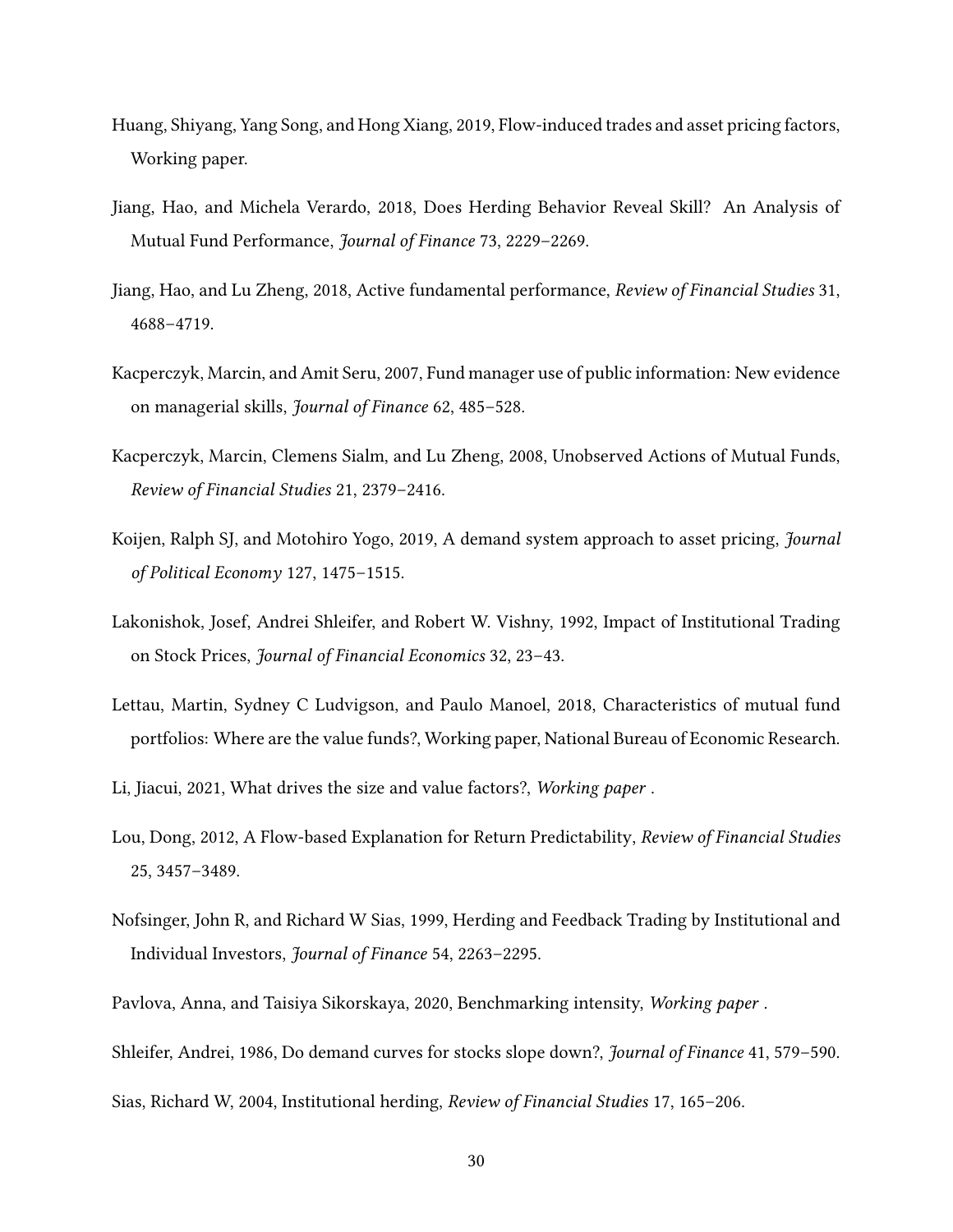- <span id="page-31-1"></span>Wermers, Russ, 1999, Mutual Fund Herding and the Impact on Stock Prices, Journal of Finance 54, 581–622.
- <span id="page-31-0"></span>Wurgler, Jeffrey, and Ekaterina Zhuravskaya, 2002, Does arbitrage flatten demand curves for stocks?, Journal of Business 75, 583–608.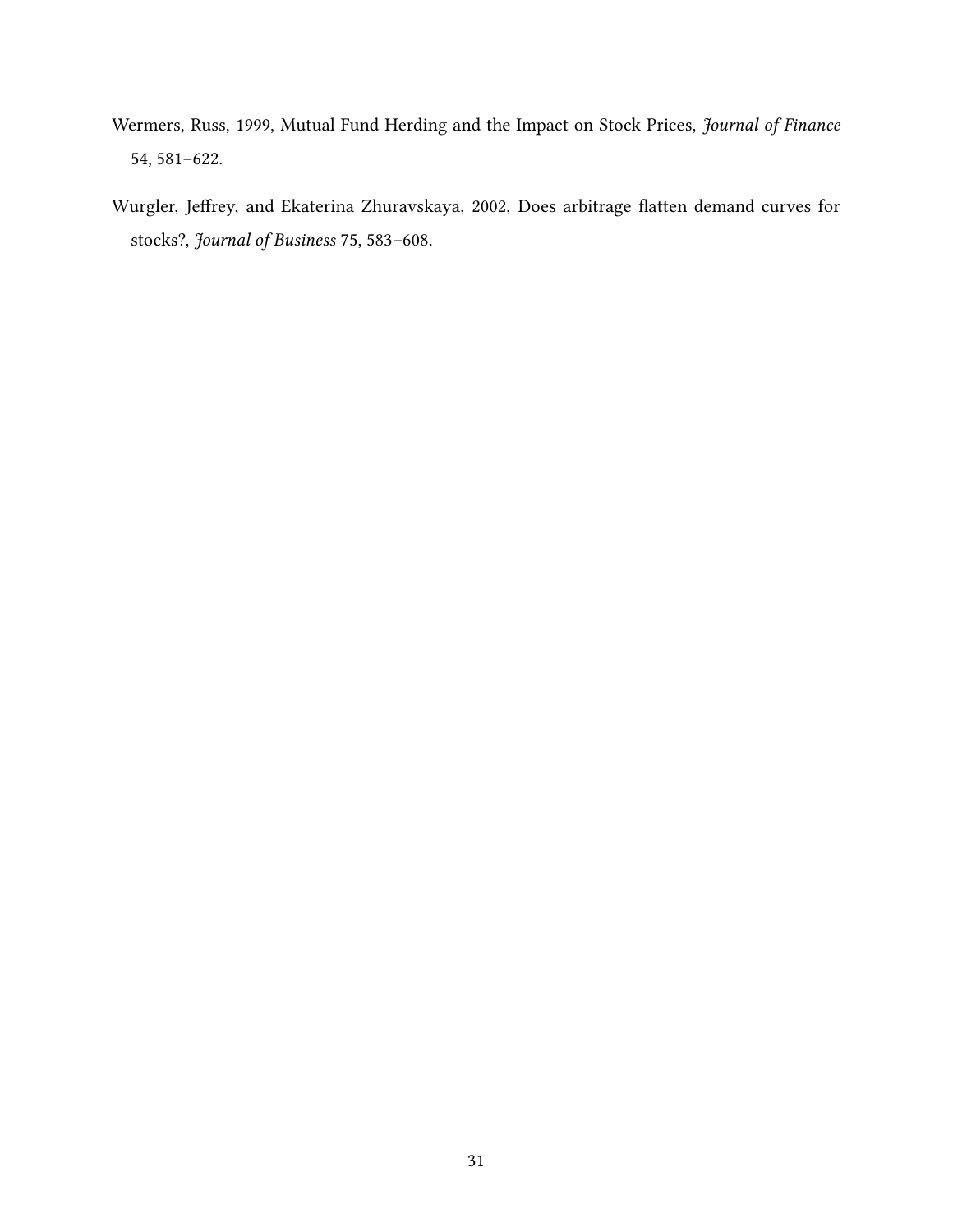<span id="page-32-1"></span><span id="page-32-0"></span>

#### Figure 2: Aggregate factor loadings

Note: This figure plots the time series dynamics of factor loadings of the aggregate mutual fund industry from 1980 to 2019. Subfigures A, B and C plot value, momentum and size factors, respectively. In each subfigure, the blue dashed line represents the TNA-weighted beta, the green dashed line represents the equal-weighted beta, and the red solid line represents the past five-year return of the corresponding factor.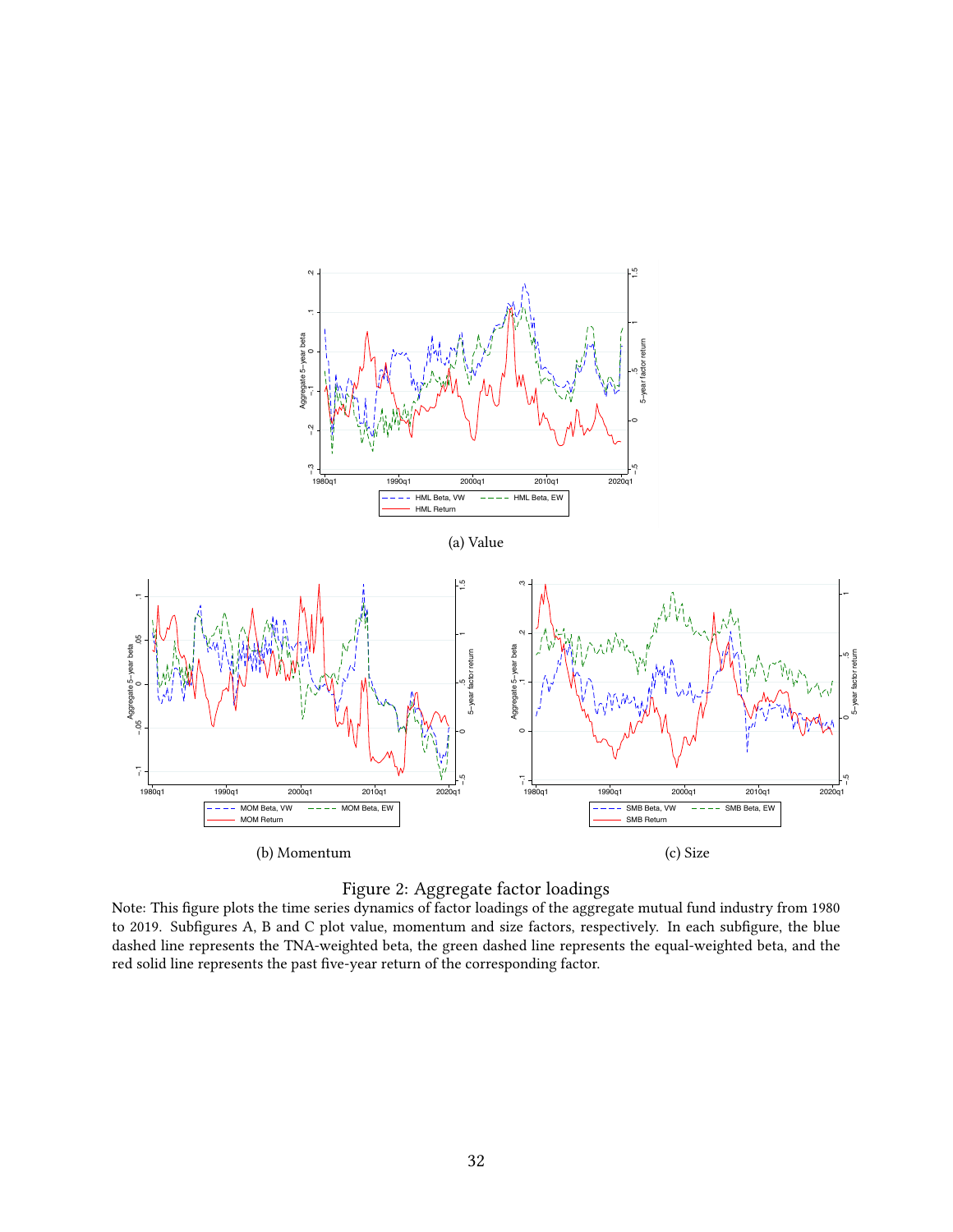<span id="page-33-0"></span>



Note: This figure plots differences in post-formation quarterly returns and mutual fund ownership between highminus-low (HML) portfolios with high and low underlying funds' betas. The left figure corresponds to value and the right figure corresponds to momentum. At the beginning of quarter 0, stocks are independently sorted into 25 bins based on B/M (past one-year return) and underlying funds' loading on value (momentum) factor. These portfolios are held for the next 8 quarters. For each fund beta quintile, the HML portfolio goes long in high B/M (past one-year return) stocks and short in low B/M (past one-year return) stocks. The differences in quarterly returns and mutual fund ownership between high and low fund beta HML portfolios are plotted in the figure. The shaded areas depict 95% confidence intervals.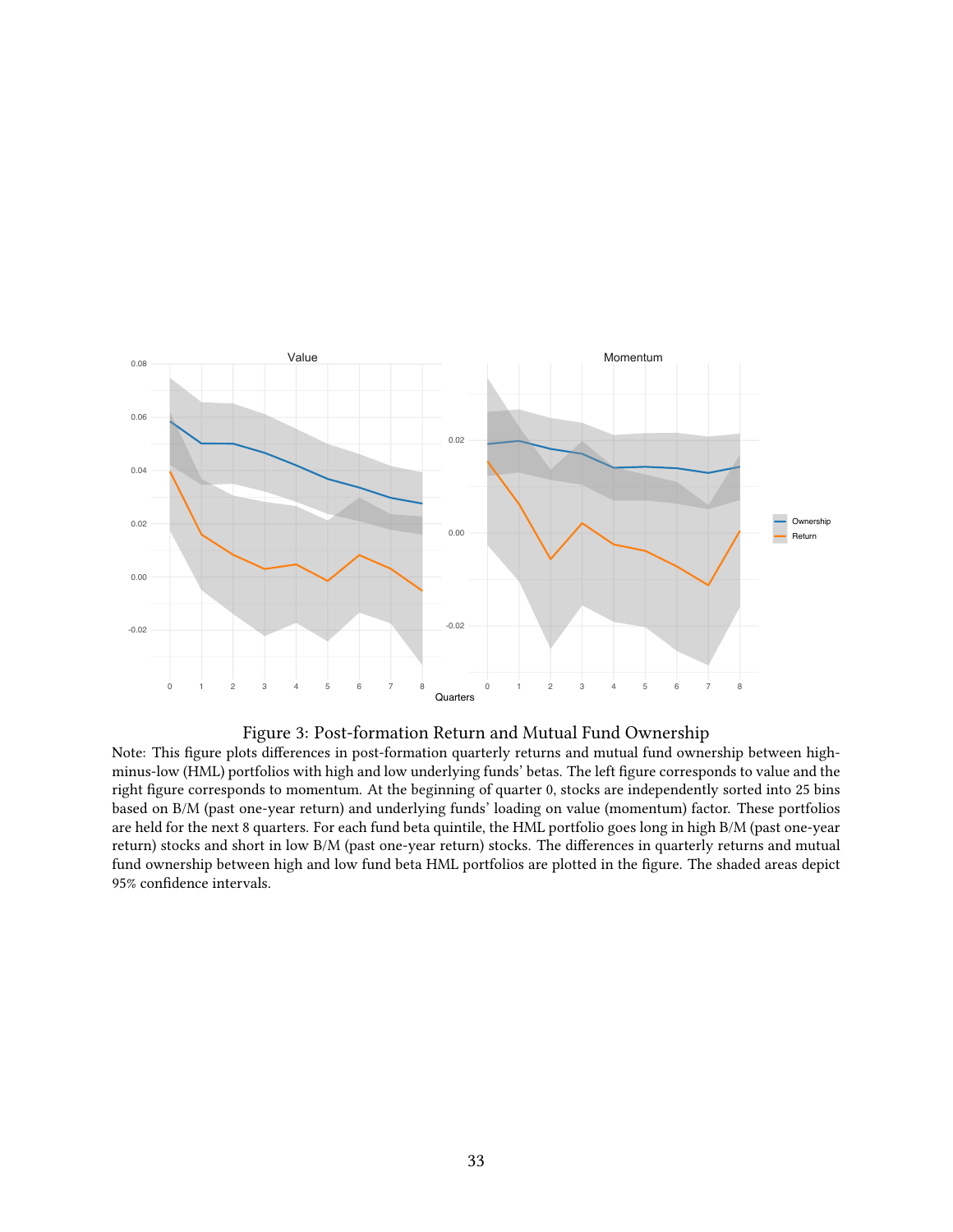<span id="page-34-0"></span>

|      |            |       | Panel A: Our sample |            |              | Panel B: Lou (2012)'s sample |       |                  |
|------|------------|-------|---------------------|------------|--------------|------------------------------|-------|------------------|
|      |            |       | TNA (\$ million)    |            | Gross return |                              |       | TNA (\$ million) |
| Year | # of funds | Mean  | Median              | Mean       | Median       | # of funds                   | Mean  | Median           |
| 1980 | 196        | 187   | 67                  | 0.09       | 0.10         | 228                          | 147   | 53               |
| 1981 | 149        | 194   | 82                  | 0.08       | 0.08         | 226                          | 138   | 54               |
| 1982 | 186        | 206   | 76                  | 0.21       | 0.23         | 232                          | 171   | 54               |
| 1983 | 232        | 271   | 115                 | $-0.01$    | $-0.01$      | 255                          | 222   | 97               |
| 1984 | 223        | 270   | 109                 | 0.01       | 0.01         | 270                          | 221   | 86               |
| 1985 | 223        | 323   | 149                 | 0.17       | 0.16         | 297                          | 276   | 114              |
| 1986 | 231        | 368   | 176                 | 0.04       | 0.04         | 341                          | 298   | 106              |
| 1987 | 234        | 413   | 188                 | $-0.22$    | $-0.21$      | 376                          | 286   | 87               |
| 1988 | 261        | 430   | 175                 | 0.02       | 0.02         | 405                          | 285   | 82               |
| 1989 | 275        | 502   | 185                 | 0.00       | 0.01         | 440                          | 340   | 95               |
| 1990 | 321        | 413   | 131                 | 0.09       | 0.08         | 480                          | 306   | 84               |
| 1991 | 347        | 562   | 178                 | 0.09       | 0.09         | 579                          | 379   | 100              |
| 1992 | 839        | 323   | 86                  | 0.07       | 0.08         | 685                          | 426   | 115              |
| 1993 | 1,033      | 449   | 105                 | 0.03       | 0.04         | 925                          | 442   | 106              |
| 1994 | 1,355      | 453   | 97                  | $-0.01$    | $-0.02$      | 1,044                        | 450   | 105              |
| 1995 | 1,519      | 568   | 126                 | 0.04       | 0.03         | 1,168                        | 611   | 134              |
| 1996 | 1,695      | 769   | 151                 | 0.06       | 0.05         | 1,314                        | 750   | 146              |
| 1997 | 2,119      | 875   | 136                 | $-0.02$    | $-0.03$      | 1,480                        | 934   | 163              |
| 1998 | 2,058      | 1,118 | 170                 | 0.20       | 0.20         | 1,570                        | 1,071 | 167              |
| 1999 | 2,059      | 1,487 | 222                 | 0.18       | 0.21         | 1,686                        | 1,307 | 188              |
| 2000 | 1,972      | 1,489 | 246                 | $-0.06$    | $-0.07$      | 1,890                        | 1,284 | 186              |
| 2001 | 1,890      | 1,332 | 235                 | 0.13       | 0.14         | 1,915                        | 1,019 | 155              |
| 2002 | 2,135      | 958   | 158                 | 0.07       | 0.07         | 1,970                        | 771   | 112              |
| 2003 | 3,228      | 966   | 156                 | 0.13       | 0.13         | 2,001                        | 976   | 146              |
| 2004 | 3,245      | 1,154 | 189                 | 0.12       | 0.12         | 1,961                        | 1,129 | 166              |
| 2005 | 3,469      | 1,260 | 214                 | 0.03       | 0.03         | 1,918                        | 1,252 | 197              |
| 2006 | 3,907      | 1,385 | 219                 | $\rm 0.08$ | 0.08         | 1,789                        | 1,400 | 222              |
| 2007 | 4,239      | 1,471 | 210                 | $-0.02$    | 0.00         |                              |       |                  |
| 2008 | 4,350      | 821   | 119                 | $-0.23$    | $-0.24$      |                              |       |                  |
| 2009 | 4,066      | 1,174 | 189                 | 0.05       | 0.05         |                              |       |                  |
| 2010 | 3,588      | 1,380 | 232                 | 0.11       | 0.12         |                              |       |                  |
| 2011 | 3,397      | 1,372 | 226                 | 0.11       | 0.10         |                              |       |                  |
| 2012 | 3,321      | 1,646 | 272                 | 0.02       | 0.02         |                              |       |                  |
| 2013 | 3,387      | 2,192 | 351                 | 0.09       | 0.09         |                              |       |                  |
| 2014 | 3,573      | 2,247 | 329                 | 0.04       | 0.03         |                              |       |                  |
| 2015 | 3,814      | 2,141 | 270                 | 0.04       | 0.04         |                              |       |                  |
| 2016 | 3,887      | 2,268 | 262                 | 0.02       | 0.03         |                              |       |                  |
| 2017 | 3,959      | 2,829 | 314                 | 0.06       | 0.05         |                              |       |                  |
| 2018 | 3,729      | 2,710 | 302                 | $-0.14$    | $-0.14$      |                              |       |                  |
| 2019 | 3,592      | 3,514 | 402                 | 0.08       | 0.08         |                              |       |                  |

## Table 1: Summary statistics for the mutual fund sample

Note: This table reports the summary statistics of our mutual fund sample in each year. The sample period is from 1980 to 2019. International, fixed income, and precious metal funds are excluded. We focus on US domestic equity funds and require the ratio of equity holdings to TNA to be between 0.80 and 1.05 and require a minimum fund size of \$1 million. Fund size, monthly returns, and capital flows are obtained from the CRSP survivorship-bias-free mutual fund database. Fund holdings data are from the Thomson Reuters Mutual Fund Holdings database. The two datasets are then merged using the MFLinks file provided by WRDS. # of funds is the number of mutual funds at the end of each year. TNA is the total net assets under management reported by CRSP (in millions of US dollars). Panels A, B report our main sample and the sample used by [Lou](#page-30-4) [\(2012\)](#page-30-4), respectively.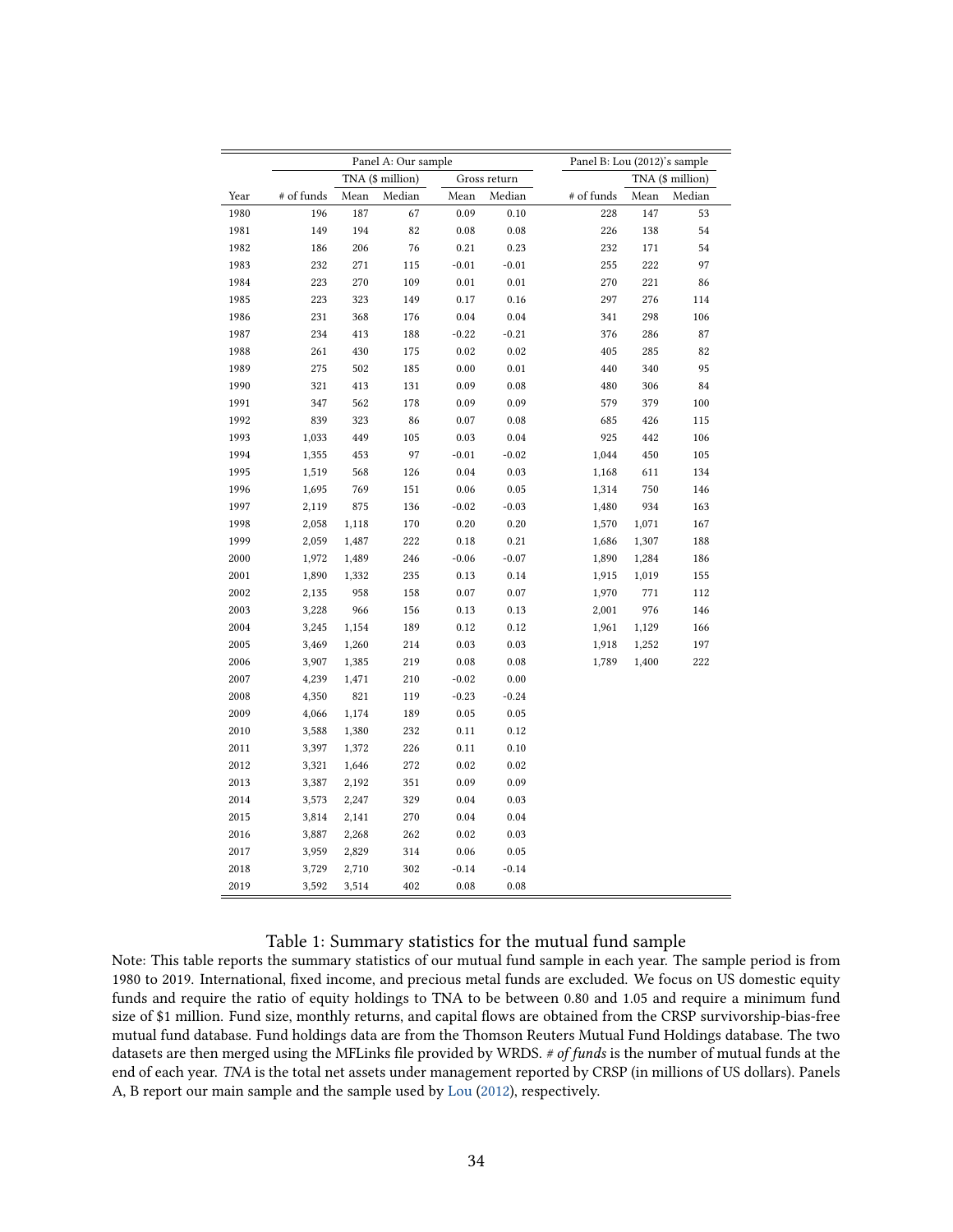<span id="page-35-0"></span>

|                     | (1)                      | (2)                      | (3)           | (4)                                       | (5)                      | (6)                      | (7)                       |
|---------------------|--------------------------|--------------------------|---------------|-------------------------------------------|--------------------------|--------------------------|---------------------------|
|                     | $\overline{\beta^{MKT}}$ | $\overline{\beta^{SMB}}$ | $\beta^{HML}$ | $\beta^{MOM}$                             | $\overline{\beta^{CMA}}$ | $\overline{\beta^{RMW}}$ | $\overline{\beta^{flow}}$ |
|                     |                          |                          |               | Panel A: Summary statistics               |                          |                          |                           |
| Mean                | 0.98                     | 0.16                     | $-0.02$       | 0.00                                      | $-0.08$                  | $-0.04$                  | 0.01                      |
| Std. dev.           | 0.22                     | 0.36                     | 0.34          | 0.18                                      | 0.41                     | 0.33                     | 0.18                      |
| P <sub>5</sub>      | 0.64                     | $-0.31$                  | $-0.52$       | $-0.27$                                   | $-0.68$                  | $-0.55$                  | $-0.17$                   |
| P <sub>25</sub>     | 0.90                     | $-0.10$                  | $-0.20$       | $-0.08$                                   | $-0.26$                  | $-0.17$                  | $-0.03$                   |
| P <sub>50</sub>     | 0.99                     | 0.07                     | $-0.01$       | 0.00                                      | $-0.06$                  | $-0.01$                  | 0.00                      |
| P75                 | 1.07                     | 0.38                     | 0.16          | 0.07                                      | 0.11                     | 0.13                     | 0.04                      |
| P95                 | 1.28                     | 0.83                     | 0.47          | 0.28                                      | 0.46                     | 0.38                     | 0.23                      |
|                     |                          |                          |               | Panel B: Summary statistics by fund style |                          |                          |                           |
| All                 | 0.98                     | 0.16                     | $-0.02$       | 0.00                                      | $-0.08$                  | $-0.04$                  | 0.01                      |
| Growth              | 1.04                     | 0.29                     | $-0.19$       | 0.09                                      | $-0.23$                  | $-0.16$                  | 0.00                      |
| Value               | 1.00                     | 0.20                     | 0.23          | $-0.07$                                   | 0.06                     | 0.10                     | $-0.01$                   |
| Large cap           | 0.98                     | $-0.08$                  | $-0.02$       | 0.01                                      | $-0.07$                  | 0.00                     | $-0.01$                   |
| Medium cap          | 1.03                     | 0.38                     | $-0.03$       | 0.03                                      | $-0.10$                  | $-0.05$                  | 0.00                      |
| Small cap           | 1.02                     | 0.73                     | 0.07          | 0.03                                      | $-0.10$                  | 0.00                     | 0.00                      |
|                     |                          |                          |               | Panel C: Index funds vs. non-index funds  |                          |                          |                           |
| All index funds     | 1.02                     | 0.09                     | $-0.02$       | $-0.06$                                   | $-0.08$                  | 0.01                     | 0.00                      |
| Enhanced            | 1.36                     | 0.08                     | $-0.04$       | $-0.01$                                   | $-0.04$                  | 0.03                     | $-0.01$                   |
| Base                | 0.93                     | 0.07                     | 0.01          | $-0.04$                                   | $-0.05$                  | 0.05                     | $-0.04$                   |
| Pure                | 1.01                     | 0.09                     | $-0.02$       | $-0.06$                                   | $-0.09$                  | 0.00                     | 0.01                      |
| All non-index funds | 1.00                     | 0.25                     | $-0.01$       | 0.02                                      | $-0.09$                  | $-0.03$                  | 0.00                      |

#### Table 2: Summary statistics of factor betas

Note: This table summarizes the distribution of factor betas. We require a fund to have at least 60 months of returns data and each rolling-window estimation to have at least 24 monthly observations. For each fund  $i$  in month  $t$ , we estimate factor betas by using observations from month  $t - 59$  to month t and running the following rolling timeseries regression:

$$
rret_{i,t+1-k} = \alpha_{i,t} + \beta_{i,t}^{MKT} MKT_{t+1-k} + \beta_{i,t}^{HML} HML_{t+1-k} + \beta_{i,t}^{SMB} SMB_{t+1-k} + \beta_{i,t}^{MOM} MOM_{i,t+1-k} + \beta_{i,t}^{CMA} CMA_{t+1-k} + \beta_{i,t}^{RMW} RMW_{i,t+1-k} + \beta_{i,t}^{flow} flow_{i,t+1-k} + \varepsilon_{i,t,t+1-k},
$$

where  $k = 1, 2, ..., 60$ ; rret is raw fund returns; MKT is excess market returns; and HML, SMB, MOM, CMA, and RMW are returns for value, size, momentum, investment, and profitability strategies, respectively. We also control for retail flows with  $flow$ , where  $flow_{i,t} = \frac{TNA_{i,t}}{TNA_{i,t}}$  $\frac{TNA_{i,t}}{TNA_{i,t-1}} - (1 + ret_{i,t})$  and  $ret$  represents net fund returns. In Panel A, P5, P25, P50, P75, and P95 correspond to the 5th, 25th, 50th, 75th, and 95th percentiles in the distribution. In Panel B, the classifications of growth, value, small cap, medium cap, and large cap are from the Lipper mutual fund classifications. In Panel C, the classifications of index funds are provided by CRSP.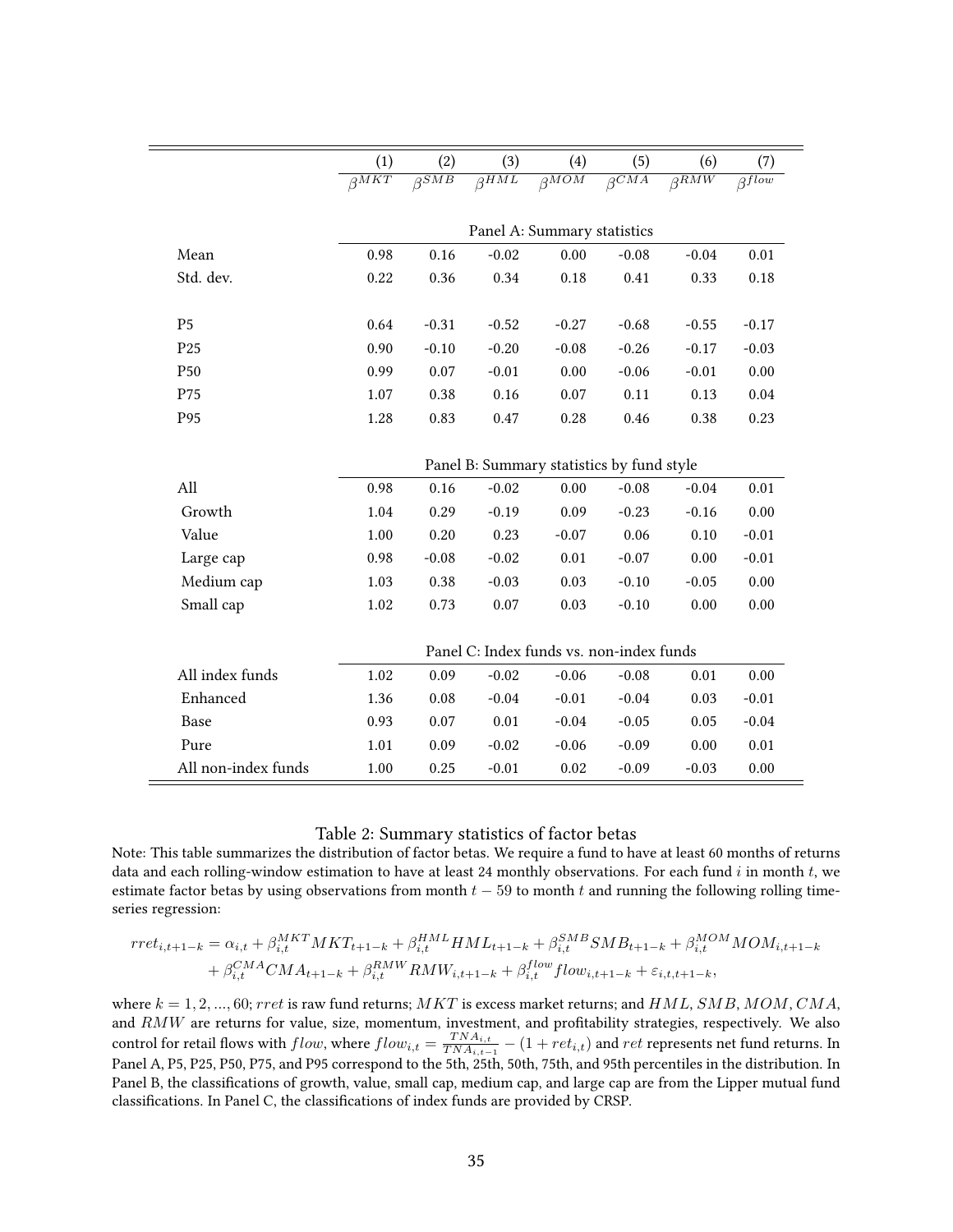<span id="page-36-0"></span>

|                                         | (1)                            | (2)                   | (3)                   | (4)                   | (5)                   | (6)                    |
|-----------------------------------------|--------------------------------|-----------------------|-----------------------|-----------------------|-----------------------|------------------------|
|                                         | $\overline{\beta_{i,q}^{MKT}}$ | $\beta_{i,q}^{SMB}$   | $\beta_{i,q}^{HML}$   | $\beta_{i,q}^{MOM}$   | $\beta_{i,q}^{SMB}$   | $\beta_{i,q}^{HML}$    |
| $\beta_{i,q-20}^{MKT}$                  | $0.348***$                     |                       |                       |                       |                       |                        |
| $\beta_{i,q-20}^{SMB}$                  | (0.019)                        | $0.747***$<br>(0.012) |                       |                       | $0.424***$<br>(0.021) |                        |
| $\beta_{i,q-20}^{HML}$                  |                                |                       | $0.369***$<br>(0.015) |                       |                       | $0.297***$<br>(0.021)  |
| $\beta_{i,q-20}^{MOM}$                  |                                |                       |                       | $0.293***$<br>(0.019) |                       |                        |
| Dummy_size                              |                                |                       |                       |                       | $0.031***$<br>(0.009) |                        |
| Dummy_size $\times\beta_{i,q-20}^{SMB}$ |                                |                       |                       |                       | $0.469***$<br>(0.024) |                        |
| Dummy_BM                                |                                |                       |                       |                       |                       | $-0.039***$<br>(0.012) |
| Dummy_BM $\times \beta_{i,q-20}^{HML}$  |                                |                       |                       |                       |                       | $0.234***$<br>(0.027)  |
| Quarter FE                              |                                |                       | ✓                     | ✓                     |                       | ✓                      |
| Observations                            | 153,331                        | 153,331               | 153,331               | 153,331               | 153,331               | 153,331                |
| $R^2$                                   | 0.235                          | 0.568                 | 0.236                 | 0.184                 | 0.639                 | 0.255                  |

#### Table 3: Persistence of factor demand

Note: This table examines the persistence of factor demand.  $\beta_{i,q}$  represents the loading on a given factor estimated using the five-year window in which q is the last quarter;  $\beta_{i,q-20}$  represents the loading to a given factor estimated when  $q-20$  is the last quarter of the five-year window. Therefore,  $\beta_{i,q}$  and  $\beta_{i,q-20}$  do not overlap in their estimation periods. For funds classified as small cap, medium cap, and large cap according to the Lipper mutual fund classifications, Dummy\_size equals 1; otherwise, it equals 0. For funds classified as value or growth funds according to the Lipper mutual fund classifications, Dummy\_BM equals 1; otherwise, it equals 0. All standard errors are double-clustered by fund and quarter. \*, \*\*, \*\*\* indicate statistical significance at 10%, 5% and 1% levels, respectively.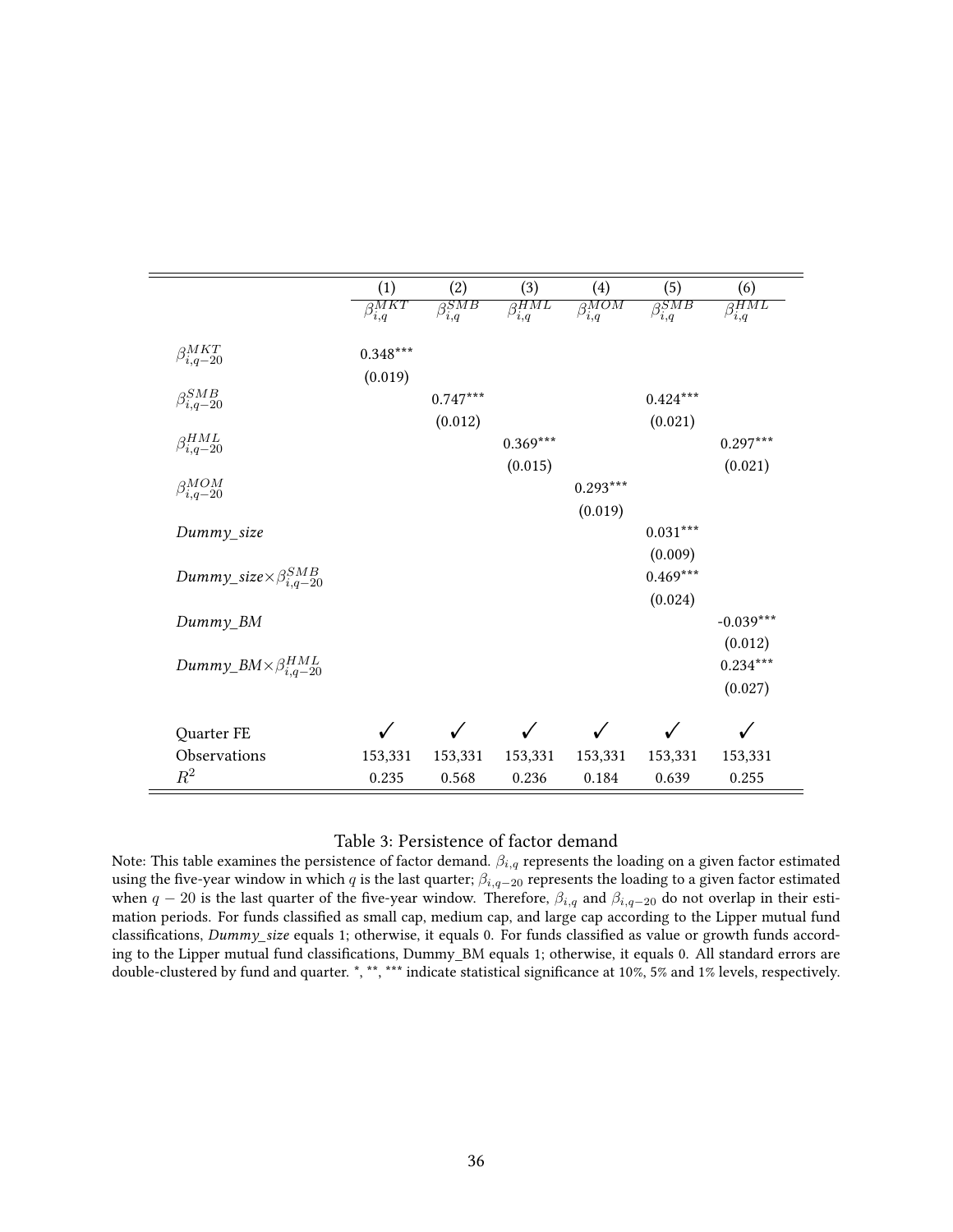<span id="page-37-0"></span>

|                |              |      | Panel A: Stock B/M            |                |      |                |              | Panel B: Fund $\beta^{HML}$ |      |                |      |
|----------------|--------------|------|-------------------------------|----------------|------|----------------|--------------|-----------------------------|------|----------------|------|
|                | $\mathbf{1}$ | 2    | 3                             | $\overline{4}$ | 5    |                | $\mathbf{1}$ | 2                           | 3    | $\overline{4}$ | 5    |
| 1              | 0.68         | 0.23 | 0.06                          | 0.03           | 0.01 | 1              | 0.74         | 0.20                        | 0.04 | 0.02           | 0.01 |
| $\overline{2}$ | 0.16         | 0.50 | 0.24                          | 0.07           | 0.02 | $\overline{2}$ | 0.19         | 0.53                        | 0.21 | 0.06           | 0.02 |
| 3              | 0.03         | 0.21 | 0.45                          | 0.25           | 0.07 | 3              | 0.04         | 0.21                        | 0.51 | 0.20           | 0.04 |
| $\overline{4}$ | 0.01         | 0.05 | 0.22                          | 0.48           | 0.23 | $\overline{4}$ | 0.01         | 0.06                        | 0.20 | 0.56           | 0.17 |
| 5              | 0.01         | 0.01 | 0.05                          | 0.22           | 0.72 | 5              | 0.01         | 0.02                        | 0.04 | 0.18           | 0.75 |
|                |              |      |                               |                |      |                |              |                             |      |                |      |
|                |              |      | Panel C: Stock $r_{t-12,t-2}$ |                |      |                |              | Panel D: Fund $\beta^{MOM}$ |      |                |      |
|                | $\mathbf{1}$ | 2    | 3                             | 4              | 5    |                | $\mathbf{1}$ | 2                           | 3    | $\overline{4}$ | 5    |
| 1              | 0.25         | 0.20 | 0.18                          | 0.18           | 0.19 | 1              | 0.75         | 0.18                        | 0.04 | 0.02           | 0.01 |
| $\overline{2}$ | 0.19         | 0.22 | 0.23                          | 0.22           | 0.14 | $\overline{2}$ | 0.15         | 0.56                        | 0.21 | 0.06           | 0.02 |
| 3              | 0.17         | 0.23 | 0.25                          | 0.22           | 0.14 | 3              | 0.04         | 0.20                        | 0.51 | 0.22           | 0.04 |
| $\overline{4}$ | 0.18         | 0.22 | 0.23                          | 0.21           | 0.15 | $\overline{4}$ | 0.02         | 0.06                        | 0.21 | 0.54           | 0.17 |
| 5              | 0.26         | 0.19 | 0.17                          | 0.18           | 0.20 | 5              | 0.01         | 0.02                        | 0.04 | 0.18           | 0.74 |
|                |              |      |                               |                |      |                |              |                             |      |                |      |

Table 4: One-year transition probability of stocks characteristics and mutual fund factor loadings Note: This table reports the probability of a stock and a fund moving from one characteristic quintile to another quintile over one year. Panels A and B pertain to value and Panels C and D pertain to momentum. Stocks are sorted into different quintiles in each quarter based on their book-to-market ratios (B/M) in Panel A and their returns over the last year ( $r_{t-12,t-2}$ , skipping the most recent month) in Panel C. Funds are sorted into different quintiles in each quarter based on their loadings on HML ( $\beta^{HML}$ ) in Panel B and their loadings on MOM ( $\beta^{MOM})$  in Panel D. One-year transition probability represents the probability of moving from one quintile to another quintile between the current quarter and four quarters later.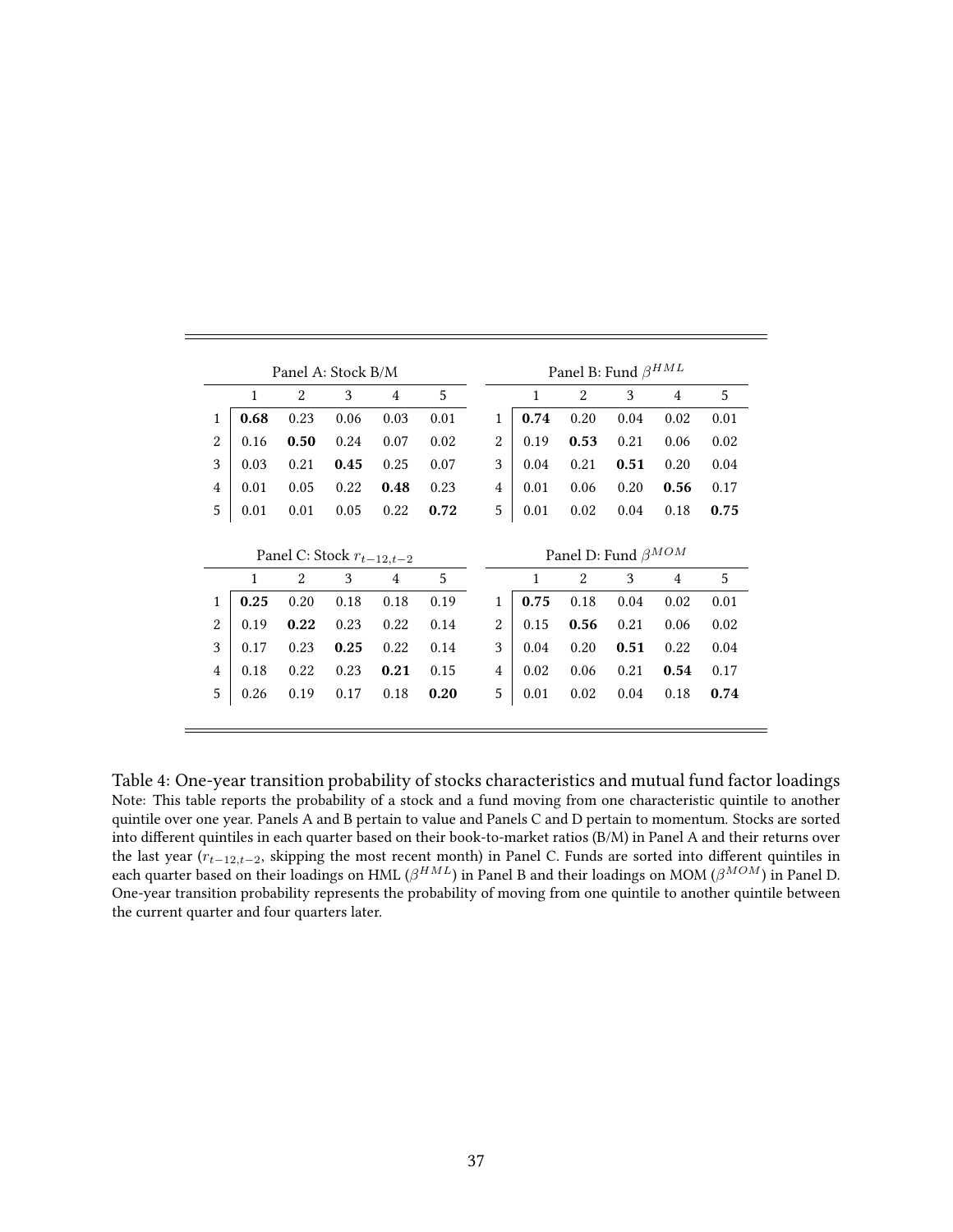<span id="page-38-0"></span>

|                   |             | Dependent variable: $\Delta Shares_{i,j,q+1}/Shrott_{i,q}$ |                          |             |
|-------------------|-------------|------------------------------------------------------------|--------------------------|-------------|
| Panel A: Value    |             |                                                            |                          |             |
|                   |             | High- $\beta_{i,q}^{HML}$                                  | Low- $\beta_{i,q}^{HML}$ |             |
|                   | (1)         | (2)                                                        | (3)                      | (4)         |
| $BM_{i,q}$        | $0.0159***$ | $0.0116***$                                                | $-0.0194***$             | $-0.0053$   |
|                   | (0.0037)    | (0.0034)                                                   | (0.0071)                 | (0.0055)    |
| $r_{i,q-4,q-1/3}$ |             | 0.0005                                                     |                          | $0.1072***$ |
|                   |             | (0.0047)                                                   |                          | (0.0065)    |
| $\beta_{i,q}$     |             | $-0.0289***$                                               |                          | $0.0247***$ |
|                   |             | (0.0066)                                                   |                          | (0.0090)    |
| $ME_{i,q}$        |             | $-0.9863***$                                               |                          | $-1.482***$ |
|                   |             | (0.0568)                                                   |                          | (0.0921)    |
| $R^2$             | 0.0000      | 0.0025                                                     | 0.0000                   | 0.0104      |
| Observations      | 6,575,970   | 6,548,231                                                  | 3,615,836                | 3,584,211   |

|  | Panel B: Momentum |
|--|-------------------|
|--|-------------------|

|                   |             | High- $\beta_{j,q}^{MOM}$ | $\text{Low-}\beta^{MOM}_{j,q}$ |             |
|-------------------|-------------|---------------------------|--------------------------------|-------------|
|                   | (1)         | (2)                       | (3)                            | (4)         |
| $r_{i,q-4,q-1/3}$ | $0.1027***$ | $0.0980***$               | $-0.0170**$                    | $-0.0132*$  |
|                   | (0.0064)    | (0.0060)                  | (0.0081)                       | (0.0076)    |
| $BM_{i,q}$        |             | $-0.0306***$              |                                | $0.0177***$ |
|                   |             | (0.0059)                  |                                | (0.0039)    |
| $\beta_{i,q}$     |             | $-0.0035$                 |                                | $-0.0072$   |
|                   |             | (0.0051)                  |                                | (0.0080)    |
| $ME_{i,q}$        |             | $-1.286***$               |                                | $-1.51***$  |
|                   |             | (0.0700)                  |                                | (0.0947)    |
| $R^2$             | 0.0049      | 0.0082                    | 0.0000                         | 0.0044      |
| Observations      | 5,875,288   | 5,845,588                 | 2,778,921                      | 2,763,143   |

#### Table 5: Fund-level portfolio rebalancing: FIT-adjusted trading in shares

Note: This table reports how mutual funds rebalance their portfolios based on stock characteristics. The dependent variable,  $\Delta Shares_{i,j,q+1}/Shrott_{i,q}$ , is FIT-adjusted trading in shares in quarter  $q+1$ , normalized by stock i's total shares outstanding as of quarter  $q$ . The independent variables are stock  $i$ 's characteristics in quarter  $q$ , including the book-to-market ratio (demeaned cross-sectionally),  $BM_{i,q}$ ; past one-year return (skipping the most recent month),  $r_{i,q-4,q-1/3}$ ; market beta,  $\beta_{i,q}$ ; and market capitalization (in billions),  $ME_{i,q}$ . Panels A and B report results for value and momentum, respectively. Columns (1) and (2) use funds in top quintile of  $\beta_{j,q}^{HML}$  (Panel A) or  $\beta_{j,q}^{MOM}$  (Panel B). Columns (3) and (4) use funds in bottom quintile of  $\beta_{j,q}^{HML}$  (Panel A) or  $\beta_{j,q}^{MOM}$  (Panel B). The data sample is from 1980Q1 to 2018Q4. Standard errors are clustered at quarter and fund levels. \*, \*\*, \*\*\* indicate statistical significance at 10%, 5% and 1% levels, respectively.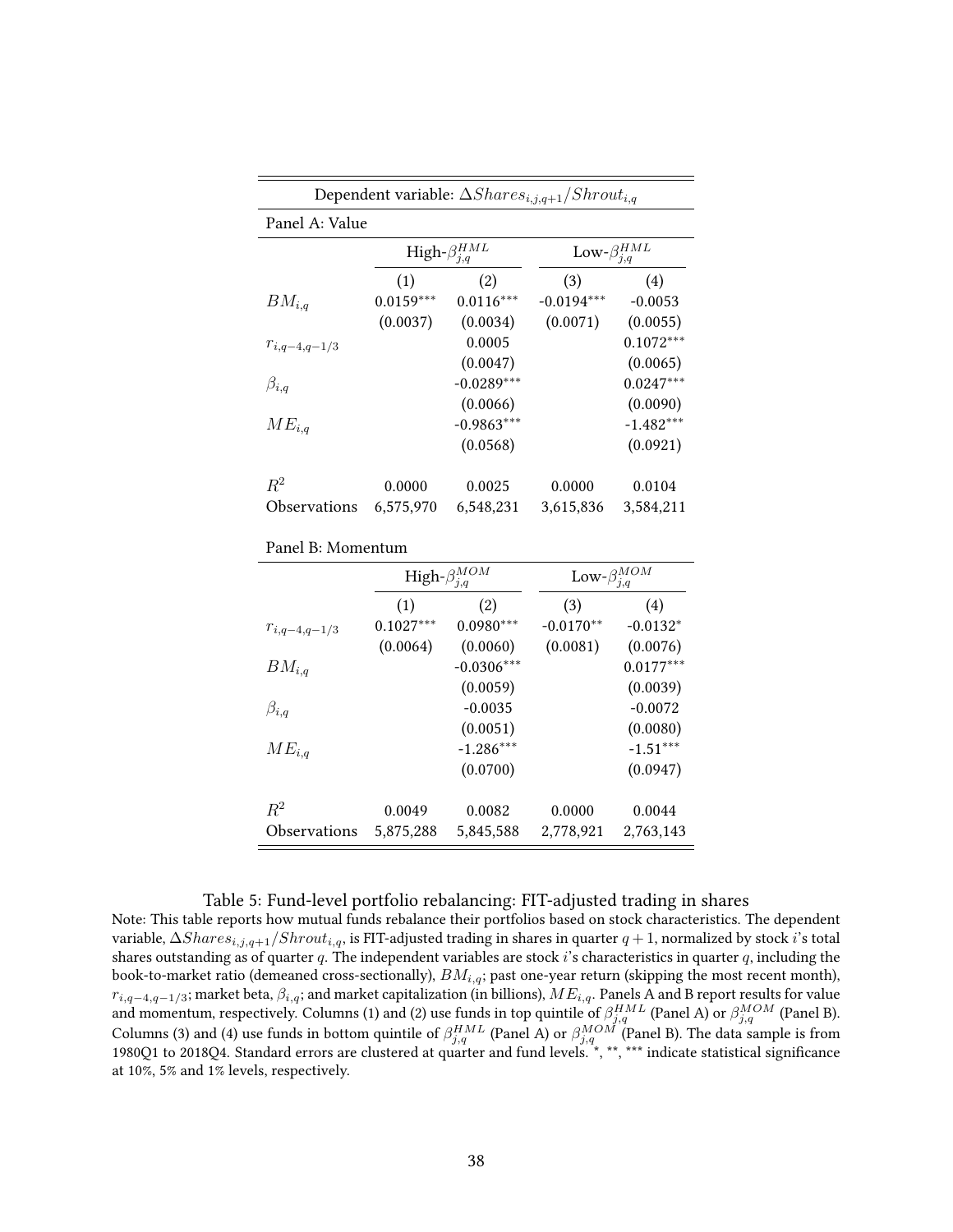<span id="page-39-0"></span>

|          | Panel A: Average number                       |          |                 | of stocks - value |                                |                         |               | Panel B: Average number of stocks - momentum |                |          |              |                                            |                               |
|----------|-----------------------------------------------|----------|-----------------|-------------------|--------------------------------|-------------------------|---------------|----------------------------------------------|----------------|----------|--------------|--------------------------------------------|-------------------------------|
|          | H NI I<br>$Low-β$                             |          | Fund            | $\uparrow$        | High- $\overline{\beta}^{HML}$ |                         |               | $\text{Low-}\overline{\beta}^{MOTk}$         |                | Fund     |              | $\text{High-}\overline{\beta}^{MOM}$       |                               |
|          |                                               | 2        | S               |                   | S                              |                         |               |                                              | 2              | 3        | 4            | 5                                          |                               |
| Low-B/M  | 220                                           | 132      | Ξ               | $\ddot{+}$        |                                |                         | $Low-RET$     | $\overline{5}$                               | $\overline{5}$ | 98       | 87           |                                            |                               |
|          | 124                                           | 142      | $\frac{10}{10}$ | 72                | 45                             |                         | $\sim$        | 124                                          | 117            | 104      | 87           | 3                                          |                               |
| Stock    | 5                                             | 103      | 122             | 15                | 92                             |                         | Stock         | 106                                          | 116            | 110      | 95           | 69                                         |                               |
|          | 35                                            | 67       | 106             | 134               | 150                            |                         |               | 87                                           | 102            | 108      | 108          | $\infty$                                   |                               |
| High-B/M | 26                                            | 50       | 92              | 139               | 184                            |                         | ص<br>High-RET | $\mathcal{S}$                                | 68             | 85       | 115          | 165                                        |                               |
|          | $\text{Low-}\overline{\beta}^{H\overline{M}}$ |          | Fund            |                   | High- $\overline{\beta}^{HML}$ |                         |               | $\text{Low-}\overline{\beta}^{MOM}$          |                | Fund     |              | ${\rm High}\text{-}\overline{\beta}^{MOM}$ |                               |
|          |                                               | 2        | $\infty$        | 4                 | 5                              | $-1$                    |               |                                              | 2              | $\infty$ | 4            | 5                                          | $\frac{1}{2}$                 |
| Low-B/M  | <b>U7.0</b>                                   | 11.9     | 8.8             | 10.0              | 6.6                            | $-10.4$                 | Low-RET       | 7.5                                          | 7.5            | 9.9      | 8.3          | 12.4                                       |                               |
|          | 14.5                                          | 14.3     | 10.6            | 11.2              | 10.1                           |                         | $\sim$        | 10.2                                         | 10.9           | 12.1     | 11.5         | 14.0                                       |                               |
| Stock    | 17.3                                          | 14.1     | 12.5            |                   | 11.7                           | $-4.4$<br>$-5.5$<br>2.0 | Stock         | 10.0                                         | 11.4           | 13.5     | 12.9         | 17.2                                       | $4.8$ $7.6$<br>$7.8$<br>$7.6$ |
|          | $\frac{1}{2}$                                 | 15.2     | 13.9            | 10.7<br>11.9      | 13.2                           |                         |               | 10.5                                         | 11.6           | 11.5     | 14.4<br>16.2 | 16.2                                       |                               |
| High-B/M | 8.5                                           | 16.4     | 15.2            | 12.8              | 14.0                           | 5.5                     | High-RET      | 8.4                                          |                | 12.7     |              | 19.5                                       | $\Xi$                         |
| HML      | $-8.5$                                        |          | 6.4             | 2.8               | 7.4                            | 15.9                    | <b>WWL</b>    | 1.0                                          | 1.0            | 2.8      | 7.9          | 7.2                                        | 6.2                           |
|          | $[-2.02]$                                     | $1.46$ ] | [2.43]          | [0.95]            | [2.72]                         | $[3.52]$                |               | [0.28]                                       | [0.29]         | [0.91]   | [2.32]       | [2.03]                                     | [1.70]                        |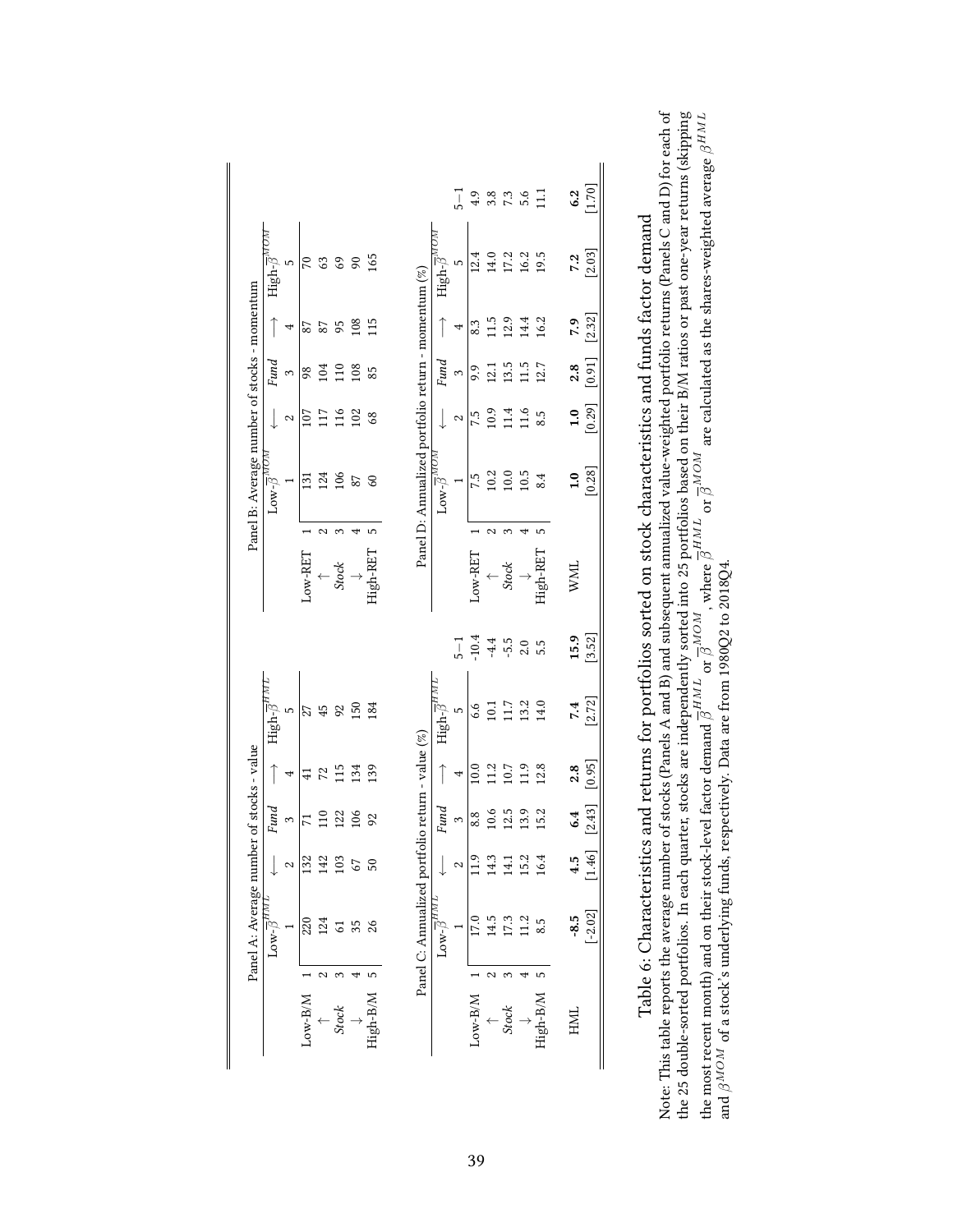<span id="page-40-0"></span>

|       | $\overline{\beta}$ Wo.        |                 | Fund                                     |                                          | $\tau^{\rm mH}$ -dgh-                                       |                                                                   | $\sim_{\mathcal{W}}\in \mathbb{R}^{n\times n}$ ו    |                                                                                                                                                                                                                                                                                                                                        | Fund                                                                                                  |                                                                                                                                      | $\mathrm{High}\textup{-}\overline{\beta}^{ML}$ |
|-------|-------------------------------|-----------------|------------------------------------------|------------------------------------------|-------------------------------------------------------------|-------------------------------------------------------------------|-----------------------------------------------------|----------------------------------------------------------------------------------------------------------------------------------------------------------------------------------------------------------------------------------------------------------------------------------------------------------------------------------------|-------------------------------------------------------------------------------------------------------|--------------------------------------------------------------------------------------------------------------------------------------|------------------------------------------------|
|       |                               |                 | $\tilde{\phantom{0}}$                    |                                          |                                                             |                                                                   |                                                     | $\sim$                                                                                                                                                                                                                                                                                                                                 | $\tilde{3}$                                                                                           |                                                                                                                                      |                                                |
| M/B   | $-0.02$                       | 0.07            | 0.10                                     | 0.11                                     | 0.42                                                        | OW-RET                                                            |                                                     | $\left \frac{1}{3}\right $<br>$\left \frac{3}{5}\right $<br>$\left \frac{3}{5}\right $<br>$\left \frac{3}{5}\right $<br>$\left \frac{3}{5}\right $<br>$\left \frac{3}{5}\right $<br>$\left \frac{3}{5}\right $<br>$\left \frac{3}{5}\right $<br>$\left \frac{3}{5}\right $<br>$\left \frac{3}{5}\right $<br>$\left \frac{3}{5}\right $ | $\frac{46}{9}$<br>$\frac{35}{9}$<br>$\frac{5}{9}$<br>$\frac{31}{9}$<br>$\frac{4}{9}$<br>$\frac{6}{9}$ |                                                                                                                                      |                                                |
|       |                               |                 |                                          | $-0.05$<br>$-0.04$<br>$-0.19$<br>$-0.29$ |                                                             |                                                                   | $-0.40$<br>$-0.23$<br>$-0.14$<br>$-0.07$<br>$-0.07$ |                                                                                                                                                                                                                                                                                                                                        |                                                                                                       | $\frac{1}{9}$<br>$\frac{1}{9}$<br>$\frac{1}{9}$<br>$\frac{2}{9}$<br>$\frac{2}{9}$<br>$\frac{2}{9}$<br>$\frac{1}{9}$<br>$\frac{1}{9}$ | $-0.25$<br>$-0.27$<br>$-0.19$<br>$0.42$        |
| Stock | $-0.35$<br>$-0.24$<br>$-0.25$ | $\frac{3}{2}$   | $-0.29$<br>$-0.17$<br>$-0.15$<br>$-0.13$ |                                          | $\begin{array}{c} 0.17 \\ 0.18 \\ 0.03 \\ 0.14 \end{array}$ | $\begin{array}{l} \uparrow \\ \uparrow \\ \downarrow \end{array}$ |                                                     |                                                                                                                                                                                                                                                                                                                                        |                                                                                                       |                                                                                                                                      |                                                |
|       |                               | $\overline{27}$ |                                          |                                          |                                                             |                                                                   |                                                     |                                                                                                                                                                                                                                                                                                                                        |                                                                                                       |                                                                                                                                      |                                                |
| $M\$  |                               | $\frac{21}{2}$  |                                          |                                          |                                                             | ligh-RET                                                          |                                                     |                                                                                                                                                                                                                                                                                                                                        |                                                                                                       |                                                                                                                                      |                                                |
| HML   | $-0.23$                       | $-0.14$         | $-0.23$                                  | $-0.39$                                  | $-0.56$                                                     | WML                                                               | 0.60                                                | 0.32                                                                                                                                                                                                                                                                                                                                   | 0.52                                                                                                  | 0.59                                                                                                                                 | 0.67                                           |

| u trading                     |                      |
|-------------------------------|----------------------|
|                               |                      |
| Flow-induced                  | ֚֚֬                  |
| J                             |                      |
| $\ddot{\phantom{0}}$<br>Table | $\ddot{\phantom{a}}$ |
|                               |                      |

where  $\bar{\beta}^{HML}$  and  $\bar{\beta}^{MOM}$  are calculated as the shares-weighted average  $\beta^{HML}$  and  $\beta^{MOM}$  of a stock's underlying funds, respectively. We follow Lou (2012) and define FIT for each stock j in each quarter q as the proportional purchases and sales for inflows and outflows, respectively. We take the values of PSF from Lou (2012): a dollar inflow corresponds to 62 cents additional purchase of the fund's current portfolio; a dollar outflow corresponds to one dollar sale of the existing portfolio. The left and right panels report Note: This table reports quarterly average flow-induced trading (FIT) for each of the 25 double-sorted portfolios. In each quarter, stocks are independently sorted Note: This table reports quarterly average flow-induced trading (FIT) for each of the 25 double-sorted portfolios. In each quarter, stocks are independently sorted into 25 portfolios based on their B/M ratios or past one-year returns (skipping the most recent month) and on their stock-level factor demand  $\overline{\beta}^{HML}$  or  $\overline{\beta}^{MOM}$  , where  $\overline{\beta}^{HML}$  and  $\overline{\beta}^{MOM}$  are calculated as the shares-weighted average  $\beta^{HML}$  and  $\beta^{MOM}$  of a stock's underlying funds, respectively. We follow [Lou](#page-30-4) [\(2012\)](#page-30-4) and define FIT for each stock j in each quarter q as  $FTj_{,q} = \frac{\sum_i share_{s,i,j,q-1} \times {flow_{i,q} \times PSF}}{\sum_i share_{i,j,q-1}}$ , where  $flow_{i,q}$  is the dollar flow to fund i in quarter q scaled by the fund's lagged TNA and s*hares<sub>i,j,q−1</sub>* is the number of shares held by fund i at the beginning of quarter q. PSF is the partial scaling factor to account for the proportional purchases and sales for inflows and outflows, respectively. We take the values of PSF from [Lou](#page-30-4) [\(2012\)](#page-30-4): a dollar inflow corresponds to 62 cents additional purchase of the fund's current portfolio; a dollar outflow corresponds to one dollar sale of the existing portfolio. The left and right panels report into 25 portfolios based on their B/M ratios or past one-year returns (skipping the most recent month) and on their stock-level factor demand  $\bar{\beta}^{HML}$  or  $\bar{\beta}^{MOM}$ quarterly average FIT for value and momentum-related portfolios, respectively. quarterly average FIT for value and momentum-related portfolios, respectively.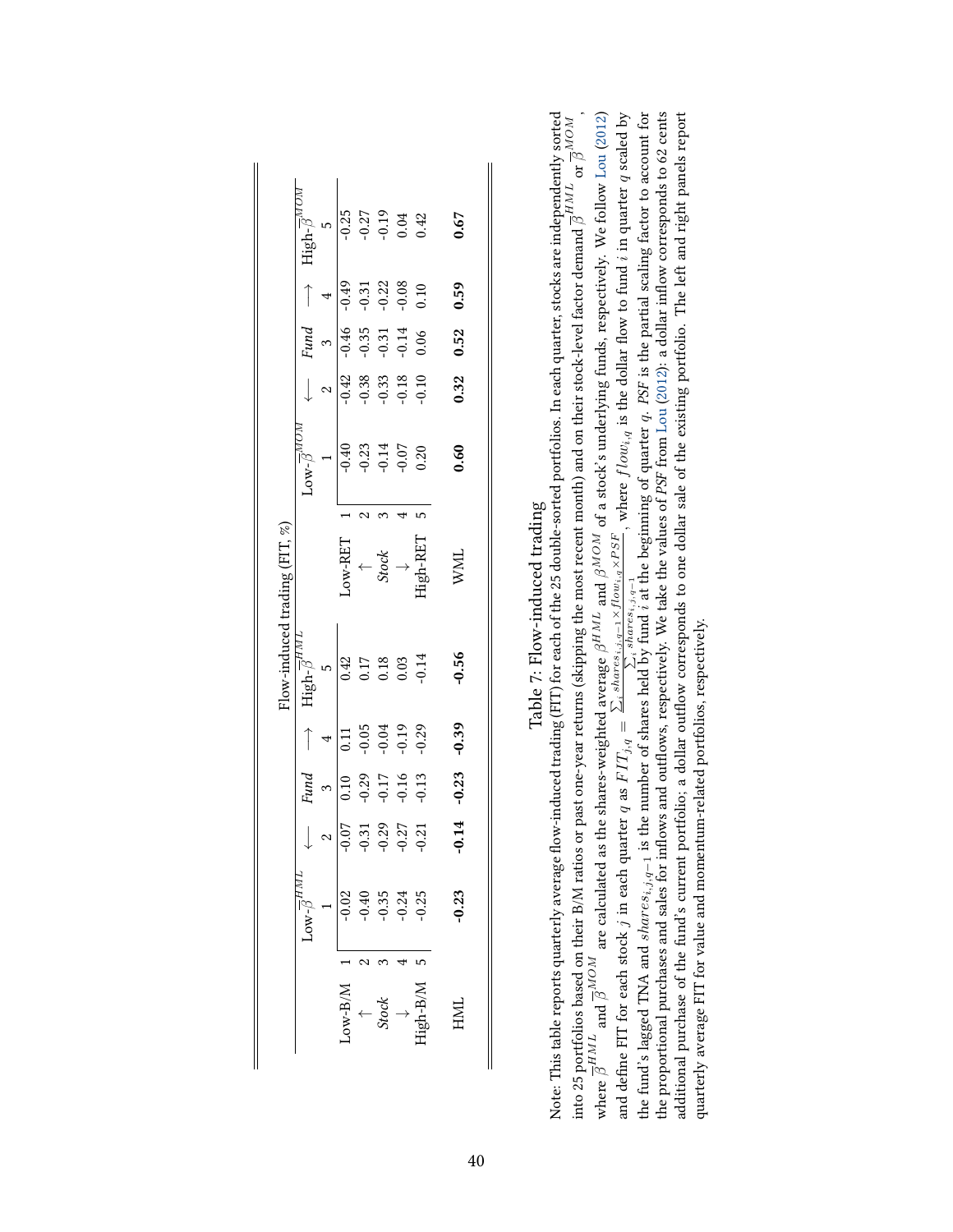<span id="page-41-0"></span>

|                                     |                                                             | $\frac{1}{2}$ | 2.4               | 10.2          |            | $\begin{bmatrix} 7.8 \\ 3.33 \end{bmatrix}$ |                                      |                                                           | $\overline{1}$ | 3.3       | 7.4           | 4.2        | [3.44]    |                                                      |                                                          | T<br>5         | 9.5                    | 11.3                       | 1.8        | [1.79]    |
|-------------------------------------|-------------------------------------------------------------|---------------|-------------------|---------------|------------|---------------------------------------------|--------------------------------------|-----------------------------------------------------------|----------------|-----------|---------------|------------|-----------|------------------------------------------------------|----------------------------------------------------------|----------------|------------------------|----------------------------|------------|-----------|
|                                     | $\text{High-}\overline{\beta}^{H\overline{M}L}$             | L             | 10.2              | 22.7          | 12.5       | [4.27]                                      |                                      | High- $\overline{\beta}$                                  | S              | 0.7       | 7.8           | 7.1        | $[7.79]$  |                                                      | High- $\overline{\beta}^t$                               | S              | 3.6                    | 11.4                       | 7.8        | $[7.59]$  |
| portfolio returns (annualized, %)   |                                                             | 4             | 8.3               | 18.8          | 10.5       | [3.56]                                      |                                      |                                                           |                | م:<br>1-  | 6.6           | 8.1        | $[10.02]$ |                                                      | $\uparrow$                                               |                | $-0.5$                 | 8.7                        | 9.2        | [10.82]   |
| Momentum                            | Fund                                                        | $\infty$      | 8.0               | 14.5          | 6.5        | [2.41]                                      |                                      | Fund                                                      | 3              |           |               | 3.0        | [3.59]    |                                                      | Fund                                                     | $\mathfrak{S}$ | $\degree$              | 4.3                        | 4.0        | [5.15]    |
|                                     |                                                             | 2             | 8.3               | 13.4          | 5.2        | [1.90]                                      |                                      |                                                           | 2              | $-2.8$    | 0.0           | 2.9        | [2.84]    |                                                      |                                                          | 2              | -5.5                   | $\overline{0.1}$           | 5.6        | $[6.81]$  |
| Panel A2: EW                        | $\text{Low-}\overline{\beta}^{H \overline{M} \overline{L}}$ |               | 7.8               | 12.5          | 4.7        | $[1.53]$                                    | Panel B2: CAPM alpha (annualized, %) | $\text{Low-}\overline{\beta}^{H\overline{M}\overline{L}}$ |                | $-2.6$    | 0.4           | 3.0        | [2.93]    | Panel C2: MKT+SMB+HML 3-factor alpha (annualized, %) | $\text{Low-}\overline{\beta}^{H\overline{M}\mathcal{I}}$ |                | $-5.9$                 | $\overline{0}$             | 6.0        | $[7.68]$  |
|                                     |                                                             |               | Low-RET           | 5<br>High-RET | <b>WML</b> | t-stats                                     |                                      |                                                           |                | Low-RET   | 5<br>High-RET | <b>WML</b> | t-stats   |                                                      |                                                          |                | Low-RET                | 5<br>High-RET              | <b>WML</b> | t-stats   |
|                                     |                                                             | $-5$          | $-9.3$            | 2.1           | 11.4       | [2.99]                                      |                                      |                                                           | $\overline{1}$ | $-7.3$    | 8.4           | 15.8       | $[13.54]$ |                                                      |                                                          | $\frac{1}{2}$  | $-3.8$                 | 7.6                        | 11.4       | $[9.91]$  |
|                                     | $\text{High-}\overline{\beta}^{H\overline{M}L}$             | LO            | 6.4               | 13.9          | 7.5        | [3.42]                                      |                                      | ${\rm High}\overline{\beta}^{HM}$                         | S              | $-2.3$    | 6.3           | 8.6        | $[12.48]$ | 3-factor alpha (annualized, %)                       | High- $\overline{\beta}^{H M_1}$                         | S              | $-2.5$                 | 9.4                        | 11.9       | $[17.81]$ |
|                                     |                                                             | 4             | 9.9               | 15.0          | 5.1        | [2.24]                                      |                                      |                                                           | 4              | 2.8       | 5.3           | 2.5        | [3.24]    |                                                      | $\uparrow$                                               | 4              | $\frac{8}{10}$         | 8.0                        | 6.3        | [9.75]    |
| io returns (annualized, %)<br>Value | Fund                                                        | $\infty$      | 55                | 16.2          | 7.1        | $[3.06]$                                    |                                      | Fund                                                      | 3              |           | 7.8           | 6.8        | [10.02]   |                                                      | Fund                                                     | $\mathfrak{S}$ | $-0.6$                 | $\overline{10.1}$          | 10.6       | [12.27]   |
|                                     |                                                             | $\sim$        | $\overline{12.1}$ | 16.7          | 4.6        | [1.72]                                      |                                      |                                                           | 2              | 3.0       | 7.2           | 4.2        | $[5.25]$  |                                                      |                                                          | 2              | 0.9                    | 10.1                       | 9.3        | [13.41]   |
| Panel A1: EW portfoli               | $\text{Low-}\overline{\beta}^{H\overline{ML}}$              |               | 15.7              | 11.8          | $-3.9$     | $[-1.04]$                                   | Panel B1: CAPM alpha (annualized, %) | $\text{Low-}\overline{\beta}^{H\overline{M}\overline{L}}$ |                | 5.0       | $-2.1$        | $-7.1$     | $[-6.59]$ | Panel C1: MKT+SMB+MOM                                | $\text{Low-}\overline{\beta}^{HML}$                      |                | C.                     | 1.8                        | 0.5        | [0.46]    |
|                                     |                                                             |               | $Low-B/M$         | S<br>High-B/M | HML        | t-stats                                     |                                      |                                                           |                | $Low-B/M$ | High-B/M      | HML        | t-stats   |                                                      |                                                          |                | $_{\rm Low\text{-}BM}$ | $\overline{5}$<br>High-B/M | HML        | t-stats   |

Note: This table reports alternative performance measures for each of the 25 double-sorted portfolios. For brevity, we only report the top and bottom portfolios  $\overline{\beta}^{HML}$  (Panels A1, B1, and C1), or on their past one-year returns (skipping the most recent month) and stock-level factor demand  $\overline{\beta}^{MOM}$  (Panels A2, B2, and C2).  $\overline{\beta}^{HML}$  or  $\overline{\beta}^{MOM}$  are calculated as the shares-weighted average  $\beta^{HML}$  and  $\beta^{MOM}$  of a stock's underlying funds, respectively. Panels A1 and A2 report and momentum; Panel C2 reports alphas from a three-factor model of market, size, and value. t statistics are reported in the brackets. Data are from 1980Q2 to sorted on stock characteristics. In each quarter, stocks are independently sorted into 25 portfolios based on their B/M ratios and stock-level factor demand equal-weighted annualized returns. Panels B1 and B2 report portfolio alphas based on CAPM. Panel C1 reports alphas from a three-factor model of market, size, Note: This table reports alternative performance measures for each of the 25 double-sorted portfolios. For brevity, we only report the top and bottom portfolios sorted on stock characteristics. In each quarter, stocks are independently sorted into 25 portfolios based on their B/M ratios and stock-level factor demand  $\overline{\beta}^{HML}$ (Panels A1, B1, and C1), or on their past one-year returns (skipping the most recent month) and stock-level factor demand  $\overline{\beta}^{MOM}$  (Panels A2, B2, and C2).  $\overline{\beta}^{HML}$  or  $\overline{\beta}^{MOM}$  are calculated as the shares-weighted average  $\beta^{HML}$  and  $\beta^{MOM}$  of a stock's underlying funds, respectively. Panels A1 and A2 report equal-weighted annualized returns. Panels B1 and B2 report portfolio alphas based on CAPM. Panel C1 reports alphas from a three-factor model of market, size, and momentum; Panel C2 reports alphas from a three-factor model of market, size, and value. t statistics are reported in the brackets. Data are from 1980Q2 to Table 8: Alternative performance measures for  $5 \times 5$  stock portfolios sorted on stock characteristics and stock-level factor demands Table 8: Alternative performance measures for 5 × 5 stock portfolios sorted on stock characteristics and stock-level factor demands 2018Q4.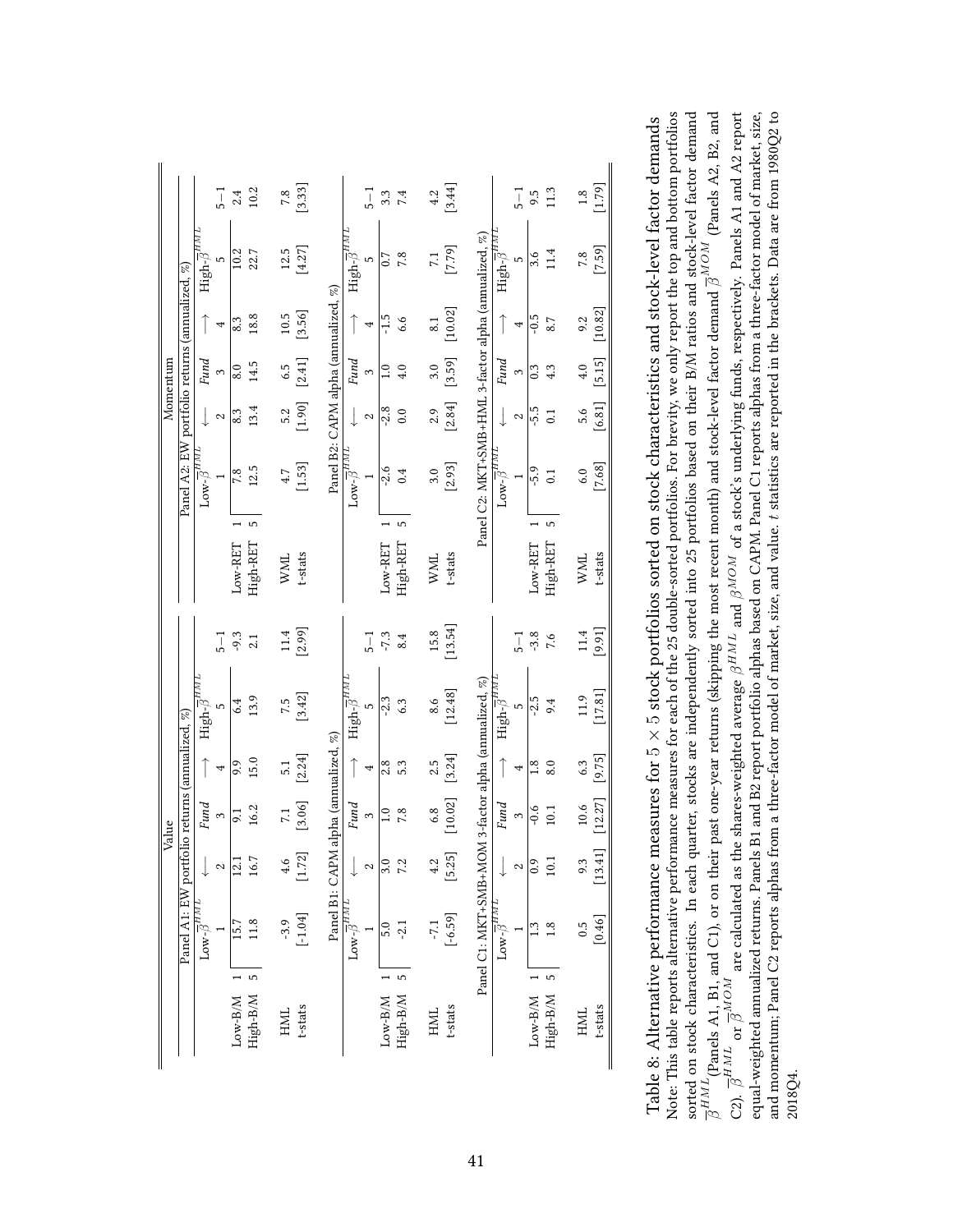| tock portfolios double-sorted on B/M ratios and HML betas, subsample analysis<br>Table 9: Returns for $5 \times 5$ st                                                                               |
|-----------------------------------------------------------------------------------------------------------------------------------------------------------------------------------------------------|
| Note: This table reports returns and alphas for each of the 25 portfolios double-sorted on B/M ratios and HML betas, $\overline{\beta}^{HML}$ , where $\overline{\beta}^{HML}$ is calculated as the |
| shares-weighted average $\beta^{HML}$ of the underlying funds. Panel A uses data from 1980Q1 to 1999Q4. Panel B uses data from 2000Q1 to 2018Q4. Panel C uses                                       |
| stocks that are above the median mutual fund ownership in each quarter. Panel D uses stocks that are below the median mutual fund ownership in each quarter.                                        |
| Panel E uses stocks that are above the median firm size in each quarter. Panel F uses stocks that are below the median firm size in each quarter. When calculating                                  |
| 3-factor alphas, we control for market, size, and momentum. t statistics are reported in the brackets.                                                                                              |
|                                                                                                                                                                                                     |

<span id="page-42-0"></span>

| ΠМΗ<br>$-2.71$<br>$Low-\overline{\beta}$ |                                              |                                                                                                                         |                                                                                                       |                                                                                                                                                              |                                                                                                                                                                                                                                                                        |                        |                                                                                                         |                                                                                                                                                               |                                                                                                                                    |                                                                                                                                                                                                                                                                                                                         |                                                                                                    |                                                                                                                                                             |
|------------------------------------------|----------------------------------------------|-------------------------------------------------------------------------------------------------------------------------|-------------------------------------------------------------------------------------------------------|--------------------------------------------------------------------------------------------------------------------------------------------------------------|------------------------------------------------------------------------------------------------------------------------------------------------------------------------------------------------------------------------------------------------------------------------|------------------------|---------------------------------------------------------------------------------------------------------|---------------------------------------------------------------------------------------------------------------------------------------------------------------|------------------------------------------------------------------------------------------------------------------------------------|-------------------------------------------------------------------------------------------------------------------------------------------------------------------------------------------------------------------------------------------------------------------------------------------------------------------------|----------------------------------------------------------------------------------------------------|-------------------------------------------------------------------------------------------------------------------------------------------------------------|
|                                          |                                              | Fund                                                                                                                    |                                                                                                       | $\text{High-}\overline{\beta}^{HML}$                                                                                                                         |                                                                                                                                                                                                                                                                        |                        | Low- $\overline{\beta}$                                                                                 |                                                                                                                                                               | Fund                                                                                                                               |                                                                                                                                                                                                                                                                                                                         | High- $\overline{\beta}^{H \overline{M} \overline{L}}$                                             |                                                                                                                                                             |
|                                          | $\sim$                                       | $\boldsymbol{\mathfrak{S}}$                                                                                             | 4                                                                                                     | 5                                                                                                                                                            | $5 - 1$                                                                                                                                                                                                                                                                |                        |                                                                                                         | $\mathbf{\sim}$                                                                                                                                               | $\mathfrak{S}$                                                                                                                     | $\overline{\phantom{a}}$                                                                                                                                                                                                                                                                                                |                                                                                                    | $5 - 1$                                                                                                                                                     |
|                                          | 4.11                                         |                                                                                                                         |                                                                                                       |                                                                                                                                                              | (0.29)                                                                                                                                                                                                                                                                 | HML VW ret             | $-13.94$                                                                                                |                                                                                                                                                               |                                                                                                                                    |                                                                                                                                                                                                                                                                                                                         |                                                                                                    | 21.11                                                                                                                                                       |
| $[-0.51]$                                | [0.92]                                       | $\begin{bmatrix} 1.91 \\ 1.91 \\ 6.37 \\ 11.71 \\ \end{bmatrix}$                                                        | $\begin{array}{c} 1.04 \\ [0.24] \\ 3.23 \\ [0.87] \\ 3.87 \end{array}$                               | $\begin{array}{c} 7.57 \\ [2.08] \\ 4.41 \\ [1.53] \\ [2.87] \end{array}$                                                                                    |                                                                                                                                                                                                                                                                        |                        |                                                                                                         |                                                                                                                                                               |                                                                                                                                    |                                                                                                                                                                                                                                                                                                                         | 7.17<br>[1.79]<br>10.44                                                                            |                                                                                                                                                             |
| 0.10                                     | 3.31                                         |                                                                                                                         |                                                                                                       |                                                                                                                                                              |                                                                                                                                                                                                                                                                        | HML EW ret             |                                                                                                         |                                                                                                                                                               |                                                                                                                                    |                                                                                                                                                                                                                                                                                                                         |                                                                                                    |                                                                                                                                                             |
| [0.02]                                   | [0.89]                                       |                                                                                                                         |                                                                                                       |                                                                                                                                                              |                                                                                                                                                                                                                                                                        |                        | $\begin{bmatrix} -2.17 \\ -7.65 \\ -1.32 \end{bmatrix}$                                                 |                                                                                                                                                               |                                                                                                                                    |                                                                                                                                                                                                                                                                                                                         |                                                                                                    |                                                                                                                                                             |
| $1.78\,$                                 | 5.76                                         |                                                                                                                         |                                                                                                       |                                                                                                                                                              |                                                                                                                                                                                                                                                                        | $\mathbb{C}$ APM alpha | $-14.00$                                                                                                |                                                                                                                                                               |                                                                                                                                    |                                                                                                                                                                                                                                                                                                                         |                                                                                                    |                                                                                                                                                             |
| [1.07]                                   | [4.65]                                       | $[14.25]$<br>18.49                                                                                                      | $[3.24]$<br>9.59                                                                                      | $\begin{bmatrix} 14.15 \\ 15.06 \end{bmatrix}$                                                                                                               | $\begin{array}{l} 2.05 \\ 4.31 \\ 1.02 \\ 1.109 \\ 6.75 \\ 8.52 \\ \hline \end{array}$                                                                                                                                                                                 |                        | $[-7.69]$                                                                                               | 4.91<br>$\begin{bmatrix} 1.14 \\ 5.86 \\ 1.51 \end{bmatrix}$<br>$\begin{bmatrix} 5.75 \\ 3.75 \\ 6.33 \\ 6.21 \end{bmatrix}$                                  | 5.04<br>[1.49]<br>[2.31]<br>[2.32]<br>[4.41]                                                                                       | $\frac{1}{4}$ .50<br>$\frac{1}{4}$ .09<br>$\frac{1}{4}$ .08<br>$\frac{1}{4}$ .08<br>$\frac{1}{4}$ .09<br>$\frac{1}{4}$ .09<br>$\frac{1}{4}$ .09<br>$\frac{1}{4}$ .09<br>$\frac{1}{4}$ .09<br>$\frac{1}{4}$ .09<br>$\frac{1}{4}$ .09<br>$\frac{1}{4}$ .09<br>$\frac{1}{4}$ .09<br>$\frac{1}{4}$ .09<br>$\frac{1}{4}$ .09 | $\begin{bmatrix} 3.19 \\ 6.69 \\ 6.89 \\ \end{bmatrix}$                                            | $\begin{array}{l} [2.88] \\ 18.09 \\ 18.09 \\ 20.48 \\ 10.06 \\ 18.20 \\ 18.20 \\ \end{array}$                                                              |
| 9.13                                     | 10.98                                        |                                                                                                                         |                                                                                                       |                                                                                                                                                              |                                                                                                                                                                                                                                                                        | 3-factor alpha         |                                                                                                         |                                                                                                                                                               |                                                                                                                                    |                                                                                                                                                                                                                                                                                                                         |                                                                                                    |                                                                                                                                                             |
| [6.28]                                   | [10.31]                                      | [60.39]                                                                                                                 | [9.26]                                                                                                | [12.56]                                                                                                                                                      |                                                                                                                                                                                                                                                                        |                        | $-9.31$<br>$[-7.03]$                                                                                    |                                                                                                                                                               |                                                                                                                                    |                                                                                                                                                                                                                                                                                                                         | [10.88]                                                                                            |                                                                                                                                                             |
|                                          | Panel C: High MF c                           | wnership (annualized,                                                                                                   |                                                                                                       | ূহ                                                                                                                                                           |                                                                                                                                                                                                                                                                        |                        | Panel D: Low MF ownership (annualized, %)                                                               |                                                                                                                                                               |                                                                                                                                    |                                                                                                                                                                                                                                                                                                                         |                                                                                                    |                                                                                                                                                             |
| $\text{Low-}\overline{\beta}^{HMT}$      |                                              | Fund                                                                                                                    |                                                                                                       | ${\rm High}\overline{\beta}^{H\overline{m}}$                                                                                                                 |                                                                                                                                                                                                                                                                        |                        | $Low-\beta$                                                                                             |                                                                                                                                                               |                                                                                                                                    |                                                                                                                                                                                                                                                                                                                         | High- $\overline{\beta}^{H M}$                                                                     |                                                                                                                                                             |
|                                          | $\sim$                                       | $\mathfrak{S}$                                                                                                          | 4                                                                                                     |                                                                                                                                                              | $5 - 1$                                                                                                                                                                                                                                                                |                        |                                                                                                         | $\boldsymbol{\sim}$                                                                                                                                           | Fund<br>3                                                                                                                          | $\overline{\mathcal{A}}$                                                                                                                                                                                                                                                                                                |                                                                                                    | $-1$                                                                                                                                                        |
| $-10.26$                                 | 0.30                                         |                                                                                                                         |                                                                                                       |                                                                                                                                                              |                                                                                                                                                                                                                                                                        | HML VW ret             | $-1.78$                                                                                                 |                                                                                                                                                               |                                                                                                                                    |                                                                                                                                                                                                                                                                                                                         |                                                                                                    |                                                                                                                                                             |
| $[-2.13]$                                | $\begin{bmatrix} 0.08 \ 2.38 \end{bmatrix}$  | $\begin{array}{c} 3.09 \\ 1.17 \\ 1.95 \\ 0.82 \\ 4.96 \\ 7.20 \end{array}$                                             | $\begin{array}{c} 2.36 \\ 0.87 \\ 1.41 \\ 0.55 \\ 1.72 \\ 1.47 \\ 0.55 \\ 0.85 \\ \hline \end{array}$ | $\begin{array}{l} 2.75 \\ 0.88 \\ 0.61 \\ 1.91 \\ 0.68 \\ \textrm{0.63} \\ 0.2 \\ 3.2 \\ \textrm{0.53} \\ 0.2 \\ \textrm{0.62} \\ \textrm{0.63} \end{array}$ | $\begin{array}{l} 13.01\\[-4pt] 2.51]\\[-4pt] 7.51\\[-4pt] 1.37\\[-4pt] 1.37\\[-4pt] 5.83\\[-4pt] 5.83\\[-4pt] 4.19] \end{array}$                                                                                                                                      |                        | $\begin{bmatrix} 0.44 \\ 3.03 \\ 0.85 \\ 0.11 \\ 0.10 \\ 0.01 \\ 0.01 \\ 0.01 \\ 0.01 \\ \end{bmatrix}$ | 5.10<br>$\begin{bmatrix} 1.64 \\ 6.35 \\ 2.20 \end{bmatrix}$<br>$\begin{bmatrix} 2.41 \\ 5.41 \\ 9.58 \\ 2.49 \end{bmatrix}$                                  | 8.37<br>[2.80]<br>9.36<br>[3.70]<br>8.51<br>[2.74]<br>12.74]                                                                       | 8.05<br>[2.32]<br>[2.99]<br>[7.36]<br>[7.384]<br>[1.82]                                                                                                                                                                                                                                                                 | $7.96$<br>$[2.21]$<br>8.44<br>$[2.92]$<br>9.65<br>9.0.11]                                          |                                                                                                                                                             |
| $-5.61$                                  |                                              |                                                                                                                         |                                                                                                       |                                                                                                                                                              |                                                                                                                                                                                                                                                                        | HML EW ret             |                                                                                                         |                                                                                                                                                               |                                                                                                                                    |                                                                                                                                                                                                                                                                                                                         |                                                                                                    |                                                                                                                                                             |
| $[-1.19]$                                | [0.73]                                       |                                                                                                                         |                                                                                                       |                                                                                                                                                              |                                                                                                                                                                                                                                                                        |                        |                                                                                                         |                                                                                                                                                               |                                                                                                                                    |                                                                                                                                                                                                                                                                                                                         |                                                                                                    |                                                                                                                                                             |
| $-8.35$                                  | $\rm 0.13$                                   |                                                                                                                         |                                                                                                       |                                                                                                                                                              |                                                                                                                                                                                                                                                                        | CAPM alpha             |                                                                                                         |                                                                                                                                                               |                                                                                                                                    |                                                                                                                                                                                                                                                                                                                         |                                                                                                    |                                                                                                                                                             |
| $[-6.64]$                                | $\begin{bmatrix} 0.13 \\ 7.23 \end{bmatrix}$ |                                                                                                                         |                                                                                                       |                                                                                                                                                              |                                                                                                                                                                                                                                                                        |                        |                                                                                                         |                                                                                                                                                               |                                                                                                                                    |                                                                                                                                                                                                                                                                                                                         |                                                                                                    |                                                                                                                                                             |
| $-0.55$                                  |                                              |                                                                                                                         |                                                                                                       |                                                                                                                                                              |                                                                                                                                                                                                                                                                        | 3-factor alpha         |                                                                                                         |                                                                                                                                                               |                                                                                                                                    |                                                                                                                                                                                                                                                                                                                         | 14.01                                                                                              |                                                                                                                                                             |
| $[-0.54]$                                | $[7.21$                                      | [10.70]                                                                                                                 |                                                                                                       |                                                                                                                                                              |                                                                                                                                                                                                                                                                        |                        |                                                                                                         |                                                                                                                                                               |                                                                                                                                    |                                                                                                                                                                                                                                                                                                                         | [15.37]                                                                                            |                                                                                                                                                             |
|                                          | Panel E: Large                               | stocks (annualized, %                                                                                                   |                                                                                                       |                                                                                                                                                              |                                                                                                                                                                                                                                                                        |                        |                                                                                                         |                                                                                                                                                               |                                                                                                                                    | anel F: Small stocks (annualized, %)                                                                                                                                                                                                                                                                                    |                                                                                                    |                                                                                                                                                             |
| $\text{Low-}\overline{\beta}^{HML}$      |                                              | Fund                                                                                                                    |                                                                                                       | High- $\overline{\beta}^{HM}$                                                                                                                                |                                                                                                                                                                                                                                                                        |                        | $\text{Low-}\overline{\beta}^{HM}.$                                                                     |                                                                                                                                                               | Fund                                                                                                                               |                                                                                                                                                                                                                                                                                                                         | High- $\overline{\beta}^{\prime}$                                                                  |                                                                                                                                                             |
|                                          | $\sim$                                       | $\mathfrak{S}$                                                                                                          | $\overline{\phantom{a}}$                                                                              |                                                                                                                                                              | $5 - 1$                                                                                                                                                                                                                                                                |                        |                                                                                                         | $\boldsymbol{\mathsf{c}}$                                                                                                                                     | $\mathfrak{S}$                                                                                                                     | ↑ →                                                                                                                                                                                                                                                                                                                     |                                                                                                    | $5 - 1$                                                                                                                                                     |
| $-7.37$                                  | 5.48                                         |                                                                                                                         |                                                                                                       |                                                                                                                                                              |                                                                                                                                                                                                                                                                        | HML VW ret             |                                                                                                         |                                                                                                                                                               |                                                                                                                                    |                                                                                                                                                                                                                                                                                                                         |                                                                                                    |                                                                                                                                                             |
| $[-1.61]$                                | $[1.51]$                                     |                                                                                                                         | $0.01$<br>$0.01$<br>$4.83$                                                                            |                                                                                                                                                              |                                                                                                                                                                                                                                                                        |                        |                                                                                                         |                                                                                                                                                               |                                                                                                                                    |                                                                                                                                                                                                                                                                                                                         |                                                                                                    |                                                                                                                                                             |
| $-4.29$                                  | 6.56                                         |                                                                                                                         |                                                                                                       |                                                                                                                                                              |                                                                                                                                                                                                                                                                        | HML EW ret             |                                                                                                         |                                                                                                                                                               |                                                                                                                                    |                                                                                                                                                                                                                                                                                                                         |                                                                                                    |                                                                                                                                                             |
| $[-0.99]$                                | $[2.08]$                                     |                                                                                                                         |                                                                                                       |                                                                                                                                                              |                                                                                                                                                                                                                                                                        |                        |                                                                                                         |                                                                                                                                                               |                                                                                                                                    |                                                                                                                                                                                                                                                                                                                         |                                                                                                    |                                                                                                                                                             |
| $-5.77$                                  | 4.86                                         |                                                                                                                         |                                                                                                       |                                                                                                                                                              |                                                                                                                                                                                                                                                                        | CAPM alpha             |                                                                                                         |                                                                                                                                                               |                                                                                                                                    |                                                                                                                                                                                                                                                                                                                         |                                                                                                    |                                                                                                                                                             |
| $[-4.57]$                                | [4.58]                                       | $\begin{array}{r} \hline 8.78 \\ [3.72] \\ 8.47 \\ [3.57] \\ [3.57] \\ 9.10 \\ [1.362] \\ [1.36] \\ \hline \end{array}$ | $\begin{bmatrix} 2.07 \\ -0.15 \\ -0.26 \\ 3.50 \\ 6.26 \end{bmatrix}$                                | $\begin{array}{l} 6.22 \\ 6.211 \\ 2.319 \\ 6.349 \\ 6.99 \\ 9.52 \\ \end{array}$                                                                            | $\begin{array}{l} 13.59\\ 2.63\\ 10.69\\ 12.76\\ 13.76\\ 8.96\\ 7.70\\ 7.70\\ 7.70\\ 7.71\\ 7.70\\ 7.71\\ 12.76\\ 7.71\\ 13.71\\ 14.73\\ 15.91\\ 16.73\\ 17.70\\ 18.73\\ 19.73\\ 11.73\\ 13.73\\ 14.73\\ 15.73\\ 16.73\\ 17.73\\ 18.73\\ 19.73\\ 19.73\\ 19.73\\ 19.7$ |                        | $\begin{array}{r} -2.52 \\ -0.59 \\ -1.40 \\ -0.35 \\ 0.08 \\ 0.06 \\ 7.34 \\ 6.13 \\ \end{array}$      | $\begin{array}{l} 0.30 \\[-4pt] 0.08 \\[-4pt] 0.77 \\[-4pt] -0.73 \\[-4pt] 2.52 \\[-4pt] 2.52 \\[-4pt] 2.52 \\[-4pt] 0.53 \\[-4pt] 0.53 \\[-4pt] \end{array}$ | $\begin{array}{c} 4.50 \\[-4pt] 1.51 \\[-4pt] 4.55 \\[-4pt] 0.32 \\[-4pt] 6.32 \\[-4pt] 6.76 \\[-4pt] 1.4.01 \\[-4pt] \end{array}$ | $\begin{array}{c} 10.29 \\ [3.34] \\ 9.55 \\ [3.18] \\ 12.40 \\ 13.13] \\ 15.98 \\ 15.29] \end{array}$                                                                                                                                                                                                                  | $\begin{array}{l} 4.68 \\ [1.51] \\ [2.72] \\ [0.97] \\ [5.71] \\ [6.93] \\ [8.70] \\ \end{array}$ | $\begin{array}{c} 7.20 \\[-4pt] 1.46 \\[-4pt] 1.1 \\[-4pt] 0.93 \\[-4pt] 0.63 \\[-4pt] 0.33 \\[-4pt] 1.37 \\[-4pt] 1.13 \\[-4pt] 1.13 \\[-4pt] \end{array}$ |
| $1.52$<br>[1.33]                         | 10.20                                        |                                                                                                                         |                                                                                                       |                                                                                                                                                              |                                                                                                                                                                                                                                                                        | 3-factor alpha         |                                                                                                         |                                                                                                                                                               |                                                                                                                                    |                                                                                                                                                                                                                                                                                                                         |                                                                                                    |                                                                                                                                                             |
|                                          | [10.25]                                      |                                                                                                                         |                                                                                                       | [13.15]                                                                                                                                                      |                                                                                                                                                                                                                                                                        |                        |                                                                                                         |                                                                                                                                                               |                                                                                                                                    |                                                                                                                                                                                                                                                                                                                         |                                                                                                    |                                                                                                                                                             |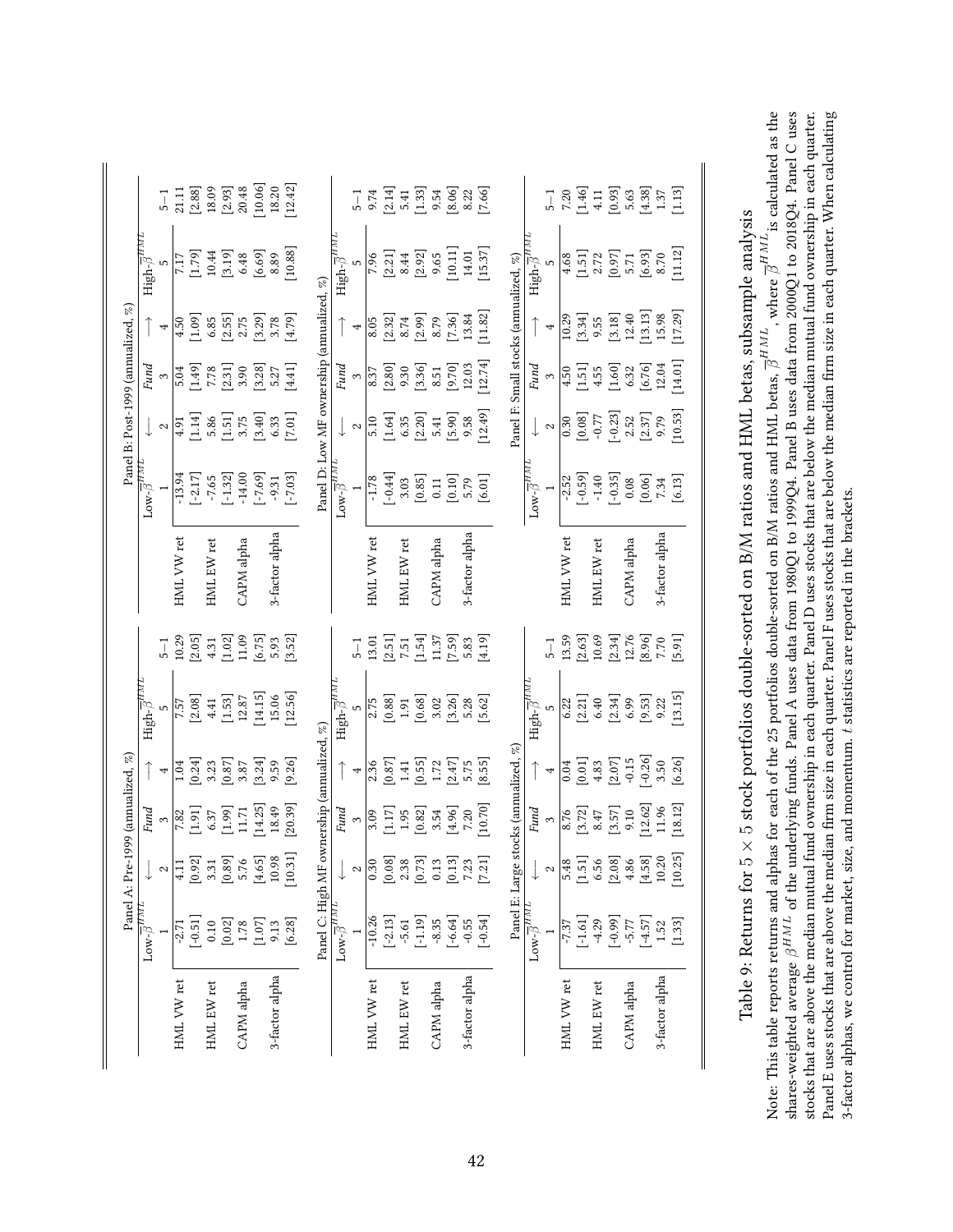<span id="page-43-0"></span>

|                | $Low\text{-}\overline{\beta}^{MOM}$ |                                              | Fund<br>3                                                                                                                                                                                                                                                                                                                                      |                                                                                             | High- $\overline{\beta}^{M \overline{O} \overline{D}}$                                                     |                                                                                                                                                              |                | $\text{Low-}\overline{\beta}^{M\overline{O}}$                                                                                          |                                                                                                                                                                                                                                                                                                                 | Fund                                                                                                  |                                                                                                       | High- $\overline{\beta}^{M\overline{O}m}$                                                                    |                                                                                                            |
|----------------|-------------------------------------|----------------------------------------------|------------------------------------------------------------------------------------------------------------------------------------------------------------------------------------------------------------------------------------------------------------------------------------------------------------------------------------------------|---------------------------------------------------------------------------------------------|------------------------------------------------------------------------------------------------------------|--------------------------------------------------------------------------------------------------------------------------------------------------------------|----------------|----------------------------------------------------------------------------------------------------------------------------------------|-----------------------------------------------------------------------------------------------------------------------------------------------------------------------------------------------------------------------------------------------------------------------------------------------------------------|-------------------------------------------------------------------------------------------------------|-------------------------------------------------------------------------------------------------------|--------------------------------------------------------------------------------------------------------------|------------------------------------------------------------------------------------------------------------|
|                |                                     | $\sim$                                       |                                                                                                                                                                                                                                                                                                                                                | 4                                                                                           |                                                                                                            | $5 - 1$                                                                                                                                                      |                |                                                                                                                                        | $\boldsymbol{\sim}$                                                                                                                                                                                                                                                                                             | $\mathfrak{S}$                                                                                        | 4                                                                                                     |                                                                                                              | $5 - 1$                                                                                                    |
| WML VW ret     | 2.72                                | 4.50                                         |                                                                                                                                                                                                                                                                                                                                                | 3.43                                                                                        | 15.58                                                                                                      |                                                                                                                                                              | WML VW ret     |                                                                                                                                        |                                                                                                                                                                                                                                                                                                                 |                                                                                                       |                                                                                                       |                                                                                                              |                                                                                                            |
|                | [0.66]                              | [1.08]                                       |                                                                                                                                                                                                                                                                                                                                                |                                                                                             |                                                                                                            |                                                                                                                                                              |                |                                                                                                                                        |                                                                                                                                                                                                                                                                                                                 |                                                                                                       |                                                                                                       |                                                                                                              |                                                                                                            |
| WML EW ret     | $10.38\,$                           | 10.58                                        |                                                                                                                                                                                                                                                                                                                                                |                                                                                             |                                                                                                            |                                                                                                                                                              | WML EW ret     |                                                                                                                                        |                                                                                                                                                                                                                                                                                                                 |                                                                                                       |                                                                                                       |                                                                                                              |                                                                                                            |
|                | [3.54]                              | [3.37]                                       |                                                                                                                                                                                                                                                                                                                                                |                                                                                             |                                                                                                            |                                                                                                                                                              |                |                                                                                                                                        |                                                                                                                                                                                                                                                                                                                 |                                                                                                       |                                                                                                       |                                                                                                              |                                                                                                            |
| CAPM alpha     | $1.89\,$                            | 5.76                                         |                                                                                                                                                                                                                                                                                                                                                |                                                                                             |                                                                                                            |                                                                                                                                                              | CAPM alpha     |                                                                                                                                        |                                                                                                                                                                                                                                                                                                                 |                                                                                                       |                                                                                                       |                                                                                                              |                                                                                                            |
|                | [1.79]                              | $\begin{bmatrix} 5.66 \\ 4.71 \end{bmatrix}$ | $\begin{array}{r} \hline 7.81 \\ 2.00 \\ 12.84 \\ 14.87 \\ 6.49 \\ 6.16 \\ 5.35 \\ 1.17 \end{array}$                                                                                                                                                                                                                                           | $\begin{array}{l} [3.01] \\ 17.60 \\ 10.23 \\ 10.23 \\ 8.78 \\ \hline \end{array}$          | $\begin{bmatrix} 3.78 \\ 20.39 \\ 6.46 \\ 12.71 \\ 13.20 \\ 15.37 \\ 15.37 \\ 15.10 \\ \end{bmatrix}$      | $\begin{array}{l} 12.87 \\ [2.69] \\ [3.71] \\ [3.71] \\ [10.82] \\ [11.70] \\ [11.65] \\ [8.57] \end{array}$                                                |                | $\begin{array}{r} -0.66 \\[-4pt] -0.12 \\[-4pt] -0.57 \\[-4pt] -0.57 \\[-4pt] 2.34 \\[-4pt] 4.15 \\[-4pt] 4.15 \\[-4pt] 5 \end{array}$ | $\begin{array}{r} \n 1.33 \\  -2.33 \\  -0.44 \\  0.10 \\  -0.35 \\  -0.22 \\  1.21 \\  -1.15 \\  \end{array}$                                                                                                                                                                                                  | $\begin{bmatrix} -1.95 \\ -0.42 \\ 0.62 \\ 0.14 \\ -0.96 \\ -0.81 \\ -0.05 \\ -0.04 \\ \end{bmatrix}$ |                                                                                                       | $\begin{bmatrix} -0.73 \\ -0.13 \\ 5.13 \\ 1.09 \\ 0.73 \\ 0.52 \\ 1.3 \\ 2.13 \\ 0.04 \\ \end{bmatrix}$     |                                                                                                            |
| 3-factor alpha | 4.32                                |                                              |                                                                                                                                                                                                                                                                                                                                                |                                                                                             |                                                                                                            |                                                                                                                                                              | 3-factor alpha |                                                                                                                                        |                                                                                                                                                                                                                                                                                                                 |                                                                                                       |                                                                                                       |                                                                                                              |                                                                                                            |
|                | [4.07]                              | [4.63]                                       |                                                                                                                                                                                                                                                                                                                                                | [8.36]                                                                                      |                                                                                                            |                                                                                                                                                              |                |                                                                                                                                        |                                                                                                                                                                                                                                                                                                                 |                                                                                                       | $\begin{array}{l} 2.81 \\ 2.85 \\ 0.55 \\ 0.80 \\ 0.81 \\ 4.54 \\ 6.37 \\ 6.59 \\ \hline \end{array}$ |                                                                                                              |                                                                                                            |
|                | Panel C: High MF ov                 |                                              |                                                                                                                                                                                                                                                                                                                                                | $\operatorname{mership}$ (annualized, $\%$ )                                                |                                                                                                            |                                                                                                                                                              |                | Panel D: Low MF ownership (annualized, %)                                                                                              |                                                                                                                                                                                                                                                                                                                 |                                                                                                       |                                                                                                       |                                                                                                              |                                                                                                            |
|                | $\text{Low-}\overline{\beta}^{MOM}$ |                                              |                                                                                                                                                                                                                                                                                                                                                |                                                                                             | High- $\overline{\beta}^{\prime}$                                                                          |                                                                                                                                                              |                | $Low-\beta$                                                                                                                            |                                                                                                                                                                                                                                                                                                                 |                                                                                                       |                                                                                                       | $\mathrm{High}\text{-}\beta'$                                                                                |                                                                                                            |
|                |                                     | $\sim$                                       | Fund<br>3                                                                                                                                                                                                                                                                                                                                      | 4                                                                                           |                                                                                                            | $-5$                                                                                                                                                         |                |                                                                                                                                        | 2                                                                                                                                                                                                                                                                                                               | Fund<br>3                                                                                             | $\overline{\phantom{a}}$                                                                              |                                                                                                              | $5 - 1$                                                                                                    |
| WML VW ret     | 0.65                                | $-0.84$                                      |                                                                                                                                                                                                                                                                                                                                                |                                                                                             |                                                                                                            |                                                                                                                                                              | WML VW ret     |                                                                                                                                        |                                                                                                                                                                                                                                                                                                                 |                                                                                                       |                                                                                                       |                                                                                                              |                                                                                                            |
|                | [0.18]                              | $[-0.25]$                                    |                                                                                                                                                                                                                                                                                                                                                |                                                                                             |                                                                                                            |                                                                                                                                                              |                |                                                                                                                                        |                                                                                                                                                                                                                                                                                                                 |                                                                                                       |                                                                                                       |                                                                                                              |                                                                                                            |
| WML EW ret     | 3.78                                | 2.83                                         |                                                                                                                                                                                                                                                                                                                                                |                                                                                             |                                                                                                            |                                                                                                                                                              | WML EW ret     |                                                                                                                                        |                                                                                                                                                                                                                                                                                                                 |                                                                                                       |                                                                                                       |                                                                                                              |                                                                                                            |
|                | [1.20]                              | $[1.03]$                                     | $\begin{array}{ l }\n\hline\n1.85 \\ 0.53 \\ 0.53 \\ 1.71 \\ 1.49 \\ 0.33 \\ 0.55 \\ 0.55\n\end{array}$                                                                                                                                                                                                                                        | $\begin{array}{c} 8.83 \\ [2.35] \\ [2.39] \\ [3.13] \\ [3.13] \\ \end{array}$              | $\begin{array}{r} \n 77 \\  \hline\n 9.53 \\  1.30 \\  10.54 \\  10.44 \\  10.44 \\  \hline\n \end{array}$ | 9.12<br>2.57<br>2.57<br>2.62<br>2.57<br>2.57<br>2.57<br>2.57<br>2.57<br>2.57<br>2.57                                                                         |                | $\begin{array}{l} 2.79 \\ 2.77 \\ 0.77 \\ 5.70 \\ 1.83 \\ 4.81 \\ 6.73 \\ 6.73 \\ \hline \end{array}$                                  | $\begin{array}{ l } \hline 0.69 \\ 0.633 \\ 0.277 \\ 0.59 \\ 0.59 \\ 0.779 \\ 0.59 \\ 0.59 \\ 0.59 \\ 0.59 \\ 0.59 \\ 0.59 \\ 0.59 \\ 0.59 \\ 0.59 \\ 0.59 \\ 0.59 \\ 0.59 \\ 0.59 \\ 0.59 \\ 0.59 \\ 0.59 \\ 0.59 \\ 0.59 \\ 0.59 \\ 0.59 \\ 0.59 \\ 0.59 \\ 0.59 \\ 0.59 \\ 0.59 \\ 0.59 \\ 0.59 \\ 0.59 \\ $ |                                                                                                       |                                                                                                       |                                                                                                              | $\begin{array}{l} 2.55 \\ [0.66] \\ [0.41] \\ [0.27] \\ [0.27] \\ [0.26] \\ [1.43] \\ [-1.68] \end{array}$ |
| CAPM alpha     | $1.02\,$                            | $-0.23$                                      |                                                                                                                                                                                                                                                                                                                                                |                                                                                             |                                                                                                            |                                                                                                                                                              | CAPM alpha     |                                                                                                                                        |                                                                                                                                                                                                                                                                                                                 |                                                                                                       |                                                                                                       |                                                                                                              |                                                                                                            |
|                | [0.97]                              | $[-0.25]$                                    |                                                                                                                                                                                                                                                                                                                                                | $\frac{11.10}{11.75}$                                                                       |                                                                                                            |                                                                                                                                                              |                |                                                                                                                                        |                                                                                                                                                                                                                                                                                                                 |                                                                                                       |                                                                                                       |                                                                                                              |                                                                                                            |
| 3-factor alpha | 4.35                                | 2.51                                         |                                                                                                                                                                                                                                                                                                                                                |                                                                                             |                                                                                                            |                                                                                                                                                              | 3-factor alpha |                                                                                                                                        |                                                                                                                                                                                                                                                                                                                 |                                                                                                       |                                                                                                       |                                                                                                              |                                                                                                            |
|                | $[5.28]$                            | [3.01]                                       |                                                                                                                                                                                                                                                                                                                                                | [13.28]                                                                                     |                                                                                                            |                                                                                                                                                              |                |                                                                                                                                        |                                                                                                                                                                                                                                                                                                                 |                                                                                                       |                                                                                                       |                                                                                                              |                                                                                                            |
|                | Panel E: Large st                   |                                              |                                                                                                                                                                                                                                                                                                                                                | ocks (annualized, %)                                                                        |                                                                                                            |                                                                                                                                                              |                |                                                                                                                                        |                                                                                                                                                                                                                                                                                                                 | Panel F: Small stocks (annualized, %)                                                                 |                                                                                                       |                                                                                                              |                                                                                                            |
|                | $Low\overline{\beta}^{MOM}$         |                                              |                                                                                                                                                                                                                                                                                                                                                |                                                                                             | High- $\bar{\beta}^{MO}$                                                                                   |                                                                                                                                                              |                | $Low - \overline{\beta}^{MOL}$                                                                                                         |                                                                                                                                                                                                                                                                                                                 | Fund                                                                                                  |                                                                                                       | ${\rm High-} \overline{\beta}^{MOM}$                                                                         |                                                                                                            |
|                |                                     | 2                                            | $Find$ 3                                                                                                                                                                                                                                                                                                                                       |                                                                                             |                                                                                                            | $\frac{1}{2}$                                                                                                                                                |                |                                                                                                                                        | $\boldsymbol{\mathsf{c}}$                                                                                                                                                                                                                                                                                       | $\mathfrak{S}$                                                                                        | $\overline{\mathbf{A}}$                                                                               |                                                                                                              | $5 - 1$                                                                                                    |
| WML VW ret     | 1.06                                | $-0.91$                                      | 1.33                                                                                                                                                                                                                                                                                                                                           |                                                                                             |                                                                                                            |                                                                                                                                                              | WML VW ret     |                                                                                                                                        |                                                                                                                                                                                                                                                                                                                 | 11.09                                                                                                 | 14.31                                                                                                 | 13.64                                                                                                        |                                                                                                            |
|                | $[0.30]$                            | $[-0.28]$                                    |                                                                                                                                                                                                                                                                                                                                                |                                                                                             |                                                                                                            |                                                                                                                                                              |                |                                                                                                                                        |                                                                                                                                                                                                                                                                                                                 | $\begin{array}{c} [3.69] \\ 11.76 \\ [3.87] \\ 11.62 \end{array}$                                     | [4.68]                                                                                                |                                                                                                              |                                                                                                            |
| WML EW ret     | 0.90                                | 0.90                                         |                                                                                                                                                                                                                                                                                                                                                |                                                                                             |                                                                                                            |                                                                                                                                                              | WML EW ret     |                                                                                                                                        |                                                                                                                                                                                                                                                                                                                 |                                                                                                       | 15.06                                                                                                 |                                                                                                              |                                                                                                            |
|                | [0.28]                              | [0.32]                                       |                                                                                                                                                                                                                                                                                                                                                |                                                                                             |                                                                                                            |                                                                                                                                                              |                |                                                                                                                                        |                                                                                                                                                                                                                                                                                                                 |                                                                                                       |                                                                                                       |                                                                                                              |                                                                                                            |
| CAPM alpha     | 3.28                                | 0.39                                         |                                                                                                                                                                                                                                                                                                                                                |                                                                                             |                                                                                                            |                                                                                                                                                              | CAPM alpha     |                                                                                                                                        |                                                                                                                                                                                                                                                                                                                 |                                                                                                       |                                                                                                       |                                                                                                              |                                                                                                            |
|                | [3.12]                              | [0.40]                                       | $\begin{bmatrix} 42 \\ 2.27 \\ 2.37 \\ 0.79 \\ 1.39 \\ -1.59 \\ -1.59 \\ -1.59 \\ -1.59 \\ -1.59 \\ -1.59 \\ -1.59 \\ -1.59 \\ -1.59 \\ -1.59 \\ -1.59 \\ -1.59 \\ -1.59 \\ -1.59 \\ -1.59 \\ -1.59 \\ -1.59 \\ -1.59 \\ -1.59 \\ -1.59 \\ -1.59 \\ -1.59 \\ -1.59 \\ -1.59 \\ -1.59 \\ -1.59 \\ -1.59 \\ -1.59 \\ -1.59 \\ -1.59 \\ -1.59 \\$ | $\begin{array}{c} 6.33 \\ 0.33 \\ 1.88 \\ 6.57 \\ 6.06 \\ 7.57 \\ 7.37 \\ 8.27 \end{array}$ | $\begin{bmatrix} 2 & 2 & 3 \\ 1 & 3 & 3 \\ 2 & 3 & 5 \\ 3 & 3 & 7 \\ 4 & 5 & 8 \\ 5 & 6 & 8 \end{bmatrix}$ | $\begin{array}{c} 4.66 \\[-4pt] 4.13 \\[-4pt] 5.73 \\[-4pt] 6.73 \\[-4pt] 1.43 \\[-4pt] 0.99 \\[-4pt] 0.88 \\[-4pt] 0.90 \\[-4pt] 0.80 \\[-4pt] \end{array}$ |                | $\begin{array}{r} \hline 7.79 \\ [2.11] \\ [7.83] \\ [7.834] \\ [8.67] \\ [9.12] \\ [1.88] \\ [1.3.81] \\ [13.81] \end{array}$         | 7.88<br>[2.62]<br>[3.37]<br>(3.9)<br>[1.67]<br>(1.68]                                                                                                                                                                                                                                                           | $\begin{bmatrix} 14.31 \\ 12.55 \\ 14.42 \end{bmatrix}$                                               | $[4.99] \\ [13.97 \\ [15.18] \\ [15.25 \\ [14.58] \\ [14.58]$                                         | $\begin{bmatrix} 4.21 \\ 15.51 \\ 15.17 \\ 14.01 \\ 15.57 \\ 15.13 \\ 15.13 \\ 15.13 \\ 15.54 \end{bmatrix}$ | 5.85<br>[1.70]<br>7.68<br>7.93<br>5.93<br>5.90]<br>7.90<br>5.90]                                           |
| 3-factor alpha | 6.11                                | 3.26                                         |                                                                                                                                                                                                                                                                                                                                                |                                                                                             |                                                                                                            |                                                                                                                                                              | 3-factor alpha |                                                                                                                                        |                                                                                                                                                                                                                                                                                                                 |                                                                                                       |                                                                                                       |                                                                                                              |                                                                                                            |
|                | $[7.37]$                            | [4.22]                                       |                                                                                                                                                                                                                                                                                                                                                |                                                                                             |                                                                                                            |                                                                                                                                                              |                |                                                                                                                                        |                                                                                                                                                                                                                                                                                                                 |                                                                                                       |                                                                                                       |                                                                                                              |                                                                                                            |

that are below the median mutual fund ownership in each quarter. Panel E uses stocks that are above the median firm size in each quarter. Panel F uses stocks that are below the median firm size in each quarter. When calculating 3-factor alphas, we control for market, size, and value. t statistics are reported in the Note: This table reports the return and average number of stocks for each of the 25 portfolios double-sorted on past one-year returns (skipping the most recent  $\beta^{MOM}$  of the underlying funds. Panel A uses data from 1980Q1 to 1999Q4. Panel B uses data from 2000Q1 to 2018Q4. Panel C uses stocks that are above the median mutual fund ownership in each quarter. Panel D uses stocks that are below the median mutual fund ownership in each quarter. Panel E uses stocks that are above the median firm size in each quarter. Panel F uses stocks that are below the median firm size in each quarter. When calculating 3-factor alphas, we control for market, size, and value. t statistics are reported in the stock portfolios double-sorted on past returns and MOM betas, subsample analysis  $\bar{\beta}^{MOM}$  is calculated as the shares-weighted average ది × $\frac{1}{\beta}$ MOM, where  $\bar{\beta}$ ເລ Table 10: Returns for month) and MOM betas, brackets.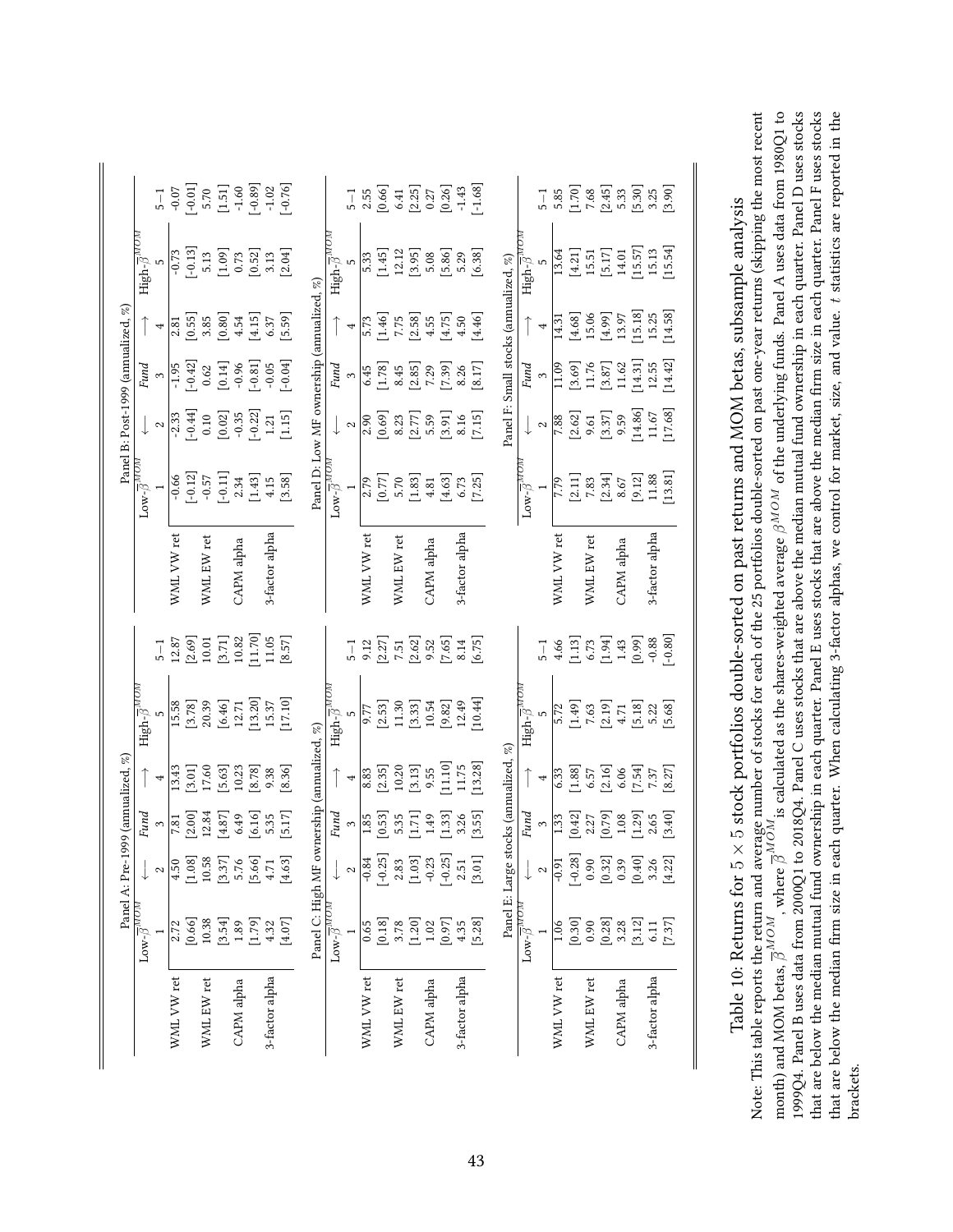<span id="page-44-0"></span>

|           |   | $\text{Low-}\overline{\beta}^{H\overline{ML}}$                | $\leftarrow$ Fund $\rightarrow$                     | ${\rm High}\overline{\beta}^{H\overline{M}L}$ |          |                                                                            |                      | $\text{Low-}\overline{\beta}^{H\overline{M}L}$ | $\leftarrow$ Fund $\rightarrow$ | ${\rm High}\overline{\beta}^{H\overline{M}L}$   |          |
|-----------|---|---------------------------------------------------------------|-----------------------------------------------------|-----------------------------------------------|----------|----------------------------------------------------------------------------|----------------------|------------------------------------------------|---------------------------------|-------------------------------------------------|----------|
|           |   |                                                               | $\sim$                                              |                                               | $3 - 1$  |                                                                            |                      |                                                |                                 | $\tilde{3}$                                     | $3 - 1$  |
| $Low-B/M$ |   | 14.12                                                         | 10.31                                               | 8.90                                          |          | $\text{Low-B/M}$                                                           |                      | 14.59                                          | 11.02                           | 8.94                                            |          |
| Stock     | Z | 14.26                                                         | 12.09                                               | 11.17                                         |          | $Stock\hspace{-0.05cm}\rule{0.7pt}{1.1ex}\hspace{-0.05cm}\hspace{0.025cm}$ | 2                    | 15.44                                          | 13.81                           | 12.64                                           |          |
| High-B/M  |   | 12.70                                                         | 13.47                                               | 13.08                                         |          | High-B/M                                                                   |                      | 15.20                                          | 15.51                           | 13.76                                           |          |
| HML       |   | $-1.41$                                                       | 3.17                                                | 4.18                                          | 5.59     | <b>HML</b>                                                                 |                      | 0.61                                           | 4.49                            | 4.81                                            | 4.20     |
| t-stats   |   | $[-0.55]$                                                     | [1.85]                                              | $[2.25]$                                      | $[2.27]$ | t-stats                                                                    |                      | [0.25]                                         | [2.73]                          | [2.65]                                          | $[2.11]$ |
|           |   |                                                               | Panel C: MKT+SMB+MOM 3-factor alpha (annualized, %) |                                               |          |                                                                            |                      |                                                | Panel D: Number of stocks       |                                                 |          |
|           |   | $\text{Low-}\overline{\beta}^{H\, \overline{M} \overline{L}}$ | $\leftarrow$ Fund $\rightarrow$                     | ${\rm High}\overline{\beta}^{HML}$            |          |                                                                            |                      | $\texttt{Low-}\overline{\beta}^{HMT}$          | $\leftarrow$ Fund $\rightarrow$ | $\text{High-}\overline{\beta}^{H\overline{M}L}$ |          |
|           |   |                                                               | $\sim$                                              | $\infty$                                      | $3 - 1$  |                                                                            |                      |                                                | $\sim$                          |                                                 |          |
| $Low-B/M$ |   | 1.73                                                          | 1.56                                                | 0.56                                          |          | $Low-B/M$                                                                  |                      | 477                                            | 238                             | 103                                             |          |
| Stock     | 2 | 5.97                                                          | 4.96                                                | 4.21                                          |          | Stock                                                                      | $\mathbf{\tilde{c}}$ | 214                                            | 327                             | 278                                             |          |
| High-B/M  | 3 | 5.81                                                          | 7.31                                                | 7.96                                          |          | High-B/M                                                                   |                      | 102                                            | 266                             | 450                                             |          |
| HML       |   | 4.07                                                          | 5.75                                                | 7.40                                          | 3.33     |                                                                            |                      |                                                |                                 |                                                 |          |
| t-stats   |   | [6.89]                                                        | $[14.03]$                                           | [15.56]                                       | $[5.19]$ |                                                                            |                      |                                                |                                 |                                                 |          |

weight returns and alphas based on a model of MKT, SMB and MOM for each of the 9 portfolios and the corresponding HML portfolios, respectively. Panel D  $\bar \beta^{HML}$ ),  $\beta^{HML}$  of its underlying funds. Panels A, B and C report the value-weighted returns, equal- $\times$ 3 stock portfolios double-sorted on the B/M ratio and stock-level demand for value ( $\beta$  stock portfolios double-sorted on the B/M ratio demand for value reports the average number of stocks for each of the portfolios. Quarterly portfolios are from 1980Q2 to 2018Q4. reports the average number of stocks for each of the portfolios. Quarterly portfolios are from 1980Q2 to 2018Q4. ಣ  $\overline{\beta}^{HML}$  is calculated as the shares-weighted average Note: This table reports returns, alphas and number of stocks for 3 ×ಌ Table 11: Returns and characteristics for where a stock's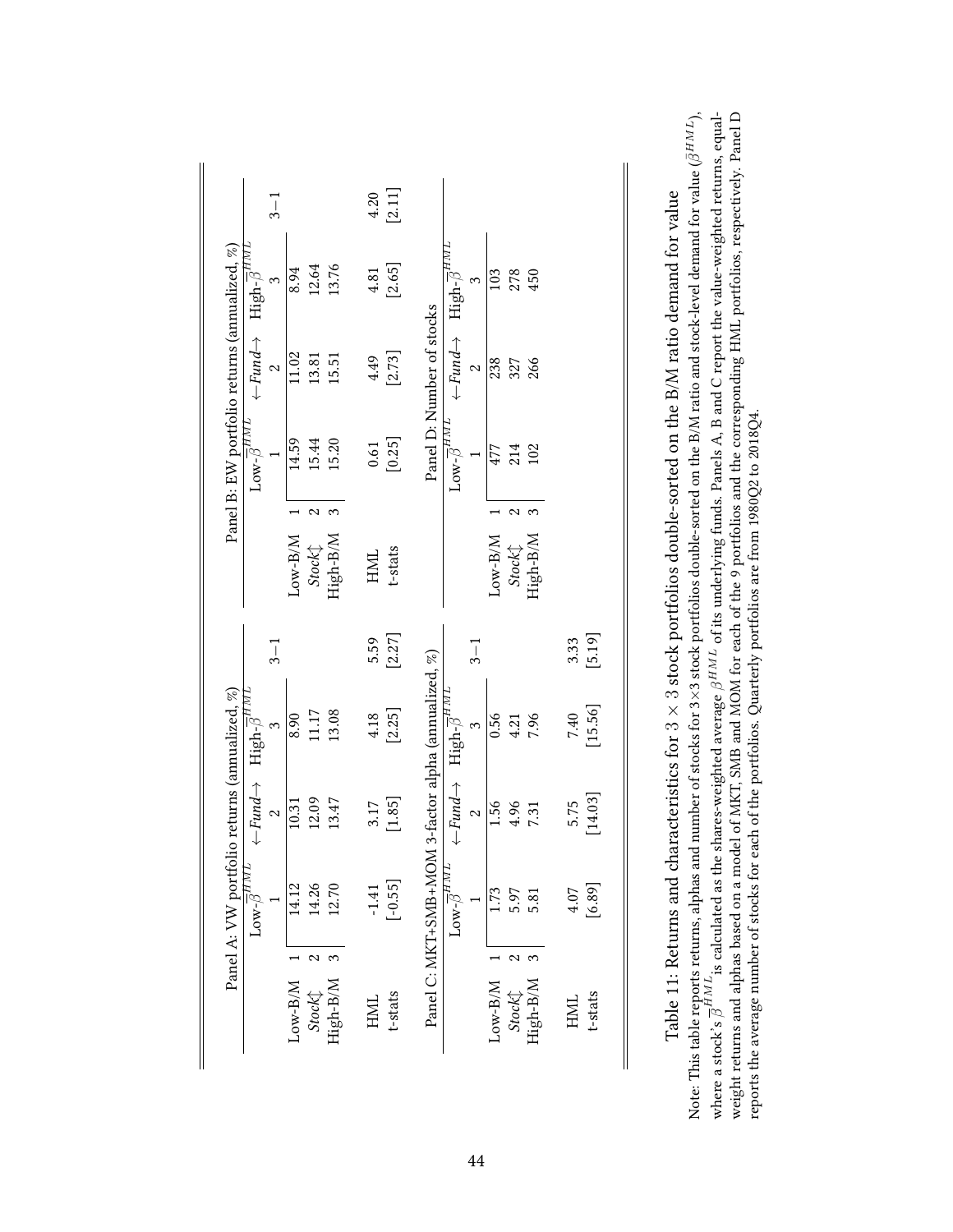<span id="page-45-0"></span>

|                 |                                              |                                            |                                |                                 | Dependent variable: $r_{i,q+1}$      |                                 |                                      |                                 |
|-----------------|----------------------------------------------|--------------------------------------------|--------------------------------|---------------------------------|--------------------------------------|---------------------------------|--------------------------------------|---------------------------------|
|                 |                                              | Value                                      |                                |                                 |                                      | Momentum                        |                                      |                                 |
|                 |                                              | Full sample                                |                                | Full sample                     |                                      | Pre-1999                        |                                      | Post-1999                       |
|                 | $\bar{\beta}^{HML}_{i,q}$<br>$Low$ - $\beta$ | ${\rm High}\text{-}\bar{\beta}^{HM}_{i,q}$ | Low- $\bar{\beta}^{MOM}_{i,q}$ | High- $\bar{\beta}^{MOM}_{i,q}$ | $\text{Low-}\bar{\beta}^{MOM}_{i,q}$ | High- $\bar{\beta}^{MOM}_{i,q}$ | $\text{Low-}\bar{\beta}^{MOM}_{i,q}$ | High- $\bar{\beta}_{i,q}^{MOM}$ |
|                 |                                              | $\widehat{c}$                              | $\widehat{\mathcal{E}}$        | $\bigoplus$                     | $\widehat{5}$                        | $\odot$                         | $\widehat{\in}$                      | $\circledS$                     |
|                 | $0.0010**$                                   | $0.0044***$                                | 0.0007                         | $0.0025*$                       | 0.0003                               | $0.0016***$                     | 0.0037                               | $0.0184***$                     |
|                 | (0.0004)                                     |                                            | (0.0007)                       |                                 | (0.0004)                             | $(0.0007)$<br>$0.0190***$       |                                      | $(0.0051)$<br>-0.0040**         |
| $i, q-4, q-1/3$ |                                              | $(0.0013)$<br>$0.0019$                     | $-0.0042$ *                    | $(0.0013)$<br>$0.0016$          | $-0.0037$                            |                                 | $(0.0025)$<br>-0.0041                |                                 |
|                 | $0.0037***$<br>(0.0017)<br>-0.2037***        |                                            | (0.0025)                       | $(0.0016)$<br>0.2883***         | (0.0044)                             | (0.0032)                        | (0.0027)                             | $(0.0018)$<br>$0.2218***$       |
| $ME_{i,q}$      |                                              | $(0.0018)$<br>0.1119                       | $-0.0512$                      |                                 | $-0.2304$                            | 0.2580                          |                                      |                                 |
|                 | (0.0399)                                     | (0.0963)                                   | (0.0325)                       | (0.0512)                        | (0.2314)                             | $(0.1854)$<br>$0.0191***$       |                                      | $(0.0510)$<br>$-0.0163***$      |
|                 | $-0.0083***$                                 | $0.0103***$                                | $0.0127***$                    | $-0.0009$                       | $-0.0012$                            |                                 | $(0.0315)$<br>$0.0149***$            |                                 |
|                 | (0.0024)                                     | (0.0014)                                   | (0.0018)                       | (0.0024)                        | (0.0027)                             | (0.0029)                        | (0.0024)                             | (0.0030)                        |
| $R^2$           | 0.0000                                       | 0.0013                                     | 0.0012                         | 0.0000                          | 0.0000                               | 0.0058                          | 0.0020                               | 0.0028                          |
| Observations    | 69,902                                       | 76,254                                     | 76,898                         | 69,042                          | 35,045                               | 30,309                          | 41,853                               | 38,733                          |

Table 12: Stock-level cross-sectional regressions Table 12: Stock-level cross-sectional regressions

Note: This table reports results from the stock return predictive regressions Note: This table reports results from the stock return predictive regressions

$$
r_{i,q+1} = \gamma_0 + \gamma_1 B M_{i,q} + \gamma_2 r_{i,q-4,q-\frac{1}{2}} + \gamma_3 M E_{i,q} + \gamma_4 \beta_{i,q} + \varepsilon_{i,q+1,q}
$$

where the dependent variable is stock i's return in quarter  $q + 1$ . The independent variables include the book-to-market ratio,  $BM_{i,q}$ ; past one-year return (skipping the most recent month),  $r_{i,q-4,q-\frac{1}{2}}$ ; market beta,  $\beta_{i,q}$ ; and market capitalization (in billions),  $MB_{i,q}$ . In Columns (1) and (2), we separately estimate the regressions for stocks whose underlying investors' demand for value (measured by  $\bar{\beta}_{i,q}^{HML}$ ) is in the bottom and top quintiles. In Columns (3) to (8), we perform similar analyses concerning momentum with three sample periods: full sample (Columns (3) and (4)), pre-1999 sample (Columns (5) and (6)), and post-1999 sample (Columns (7) and (8)). Within each sample period, we separately estimate the regressions for stocks whose underlying investors' demand for momentum (measured by  $\bar{\beta}^{MOM}_{i,q}$ ) is in the bottom and top quintiles. Standard errors are clustered by year-quarter.  $^*,$   $^{**}$ ,  $^{***}$  indicate statistical significance at 10%, 5% and where the dependent variable is stock  $i$ 's return in quarter  $q+1$ . The independent variables include the book-to-market ratio,  $BM_{i,q}$ ; past one-year return (skipping the most recent month),  $r_{i,q-4,q-\frac{1}{3}}$ ; market beta,  $\beta_{i,q}$ ; and market capitalization (in billions),  $MF_{i,q}$ . In Columns (1) and (2), we separately estimate the regressions for stocks whose underlying investors' demand for value (measured by  $\frac{\partial H}{\partial t}$ ) is in the bottom and top quintiles. In Columns (3) to (8), we perform similar analyses concerning momentum with three sample periods: full sample (Columns (3) and (4)), pre-1999 sample (Columns (5) and (6)), and post-1999 sample (Columns (7) and (8)). Within each sample period, we separately estimate the regressions for stocks whose underlying investors' demand for momentum (measured by  $\beta_{i,q}^{MOM}$  ) is in the bottom and top quintiles. Standard errors are clustered by year-quarter. \*, \*\*, \*\*\* indicate statistical significance at 10%, 5% and 1% levels, respectively. 1% levels, respectively.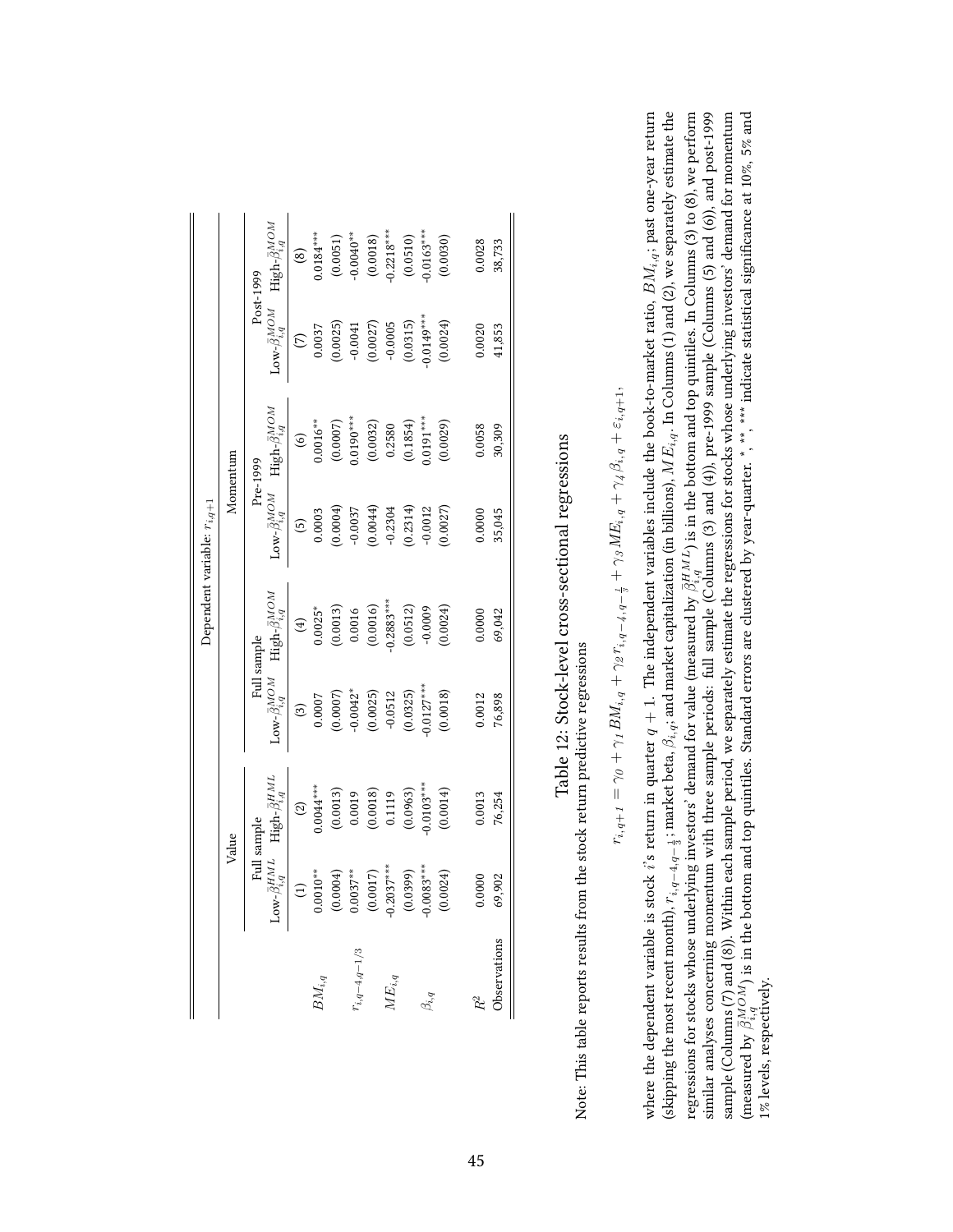<span id="page-46-0"></span>

|                                                                      | High- $\bar{\beta}^{HML}$                     | 5<br>4         | 0.18<br>$\overline{0.11}$ | 0.18     | $0.21$<br>$0.26$<br>$0.23$<br>$0.23$<br>0.17 | 0.20 | 0.23     | 0.05<br>0.12 |                                             |                  | High- $\overline{\beta}^{MOM}$        | 5<br>4         | $-0.10$<br>0.01 | 0.09 | 0.11             | $0.31$<br>$0.31$<br>$0.36$<br>0.17 | 0.53<br>0.40 | 0.63<br>0.39 |
|----------------------------------------------------------------------|-----------------------------------------------|----------------|---------------------------|----------|----------------------------------------------|------|----------|--------------|---------------------------------------------|------------------|---------------------------------------|----------------|-----------------|------|------------------|------------------------------------|--------------|--------------|
| Value funds                                                          | Fund                                          | $\infty$       | 0.15                      | 0.16     | 0.13                                         | 0.14 | 0.18     | 0.03         |                                             | Momentum funds   | Fund                                  | $\mathfrak{S}$ | $-0.03$         | 0.04 | 0.10             | 0.18                               | 0.24         | 0.26         |
|                                                                      |                                               | 2              | $\overline{0.11}$         | 0.12     | 0.16                                         | 0.20 | 0.19     | 0.08         |                                             |                  |                                       | 2              | 0.01            | 0.07 | 0.11             | 0.17                               | 0.24         | 0.23         |
|                                                                      | $\text{Low-}\overline{\beta}^{HML}$           |                | 0.13                      | 0.13     | $0.15$<br>$0.08$                             |      | 0.13     | 0.00         |                                             |                  | ${\rm Low\text{-}g}^{MOM}$            |                | $-0.02$         | 0.03 | $0.06$<br>$0.07$ |                                    | 0.16         | 0.18         |
|                                                                      |                                               |                |                           |          |                                              |      |          |              |                                             |                  |                                       |                |                 |      |                  |                                    |              |              |
|                                                                      |                                               |                | $_{\rm Low\text{-}BMM}$   |          | Stock                                        |      | High-B/M | HML          |                                             |                  |                                       |                | Low-RET         |      | Stock            |                                    | High-RET     | <b>NNL</b>   |
| Panel A: Decomposition of mutual fund ownership change (%) for value | $\mathrm{High}\text{-}\overline{\beta}^{HMT}$ | $\overline{5}$ | 0.00                      | $-0.01$  | $-0.05$                                      | 0.00 | 0.01     | 0.01         | tual fund ownership change (%) for momentum |                  | High- $\overline{\beta}^{MOM}$        | LC.            | 0.17            | 0.21 | 0.12             | 0.11                               | 0.09         | $-0.08$      |
|                                                                      |                                               | 4              | 0.06                      | $0.07\,$ | 0.03                                         | 0.02 | 0.00     | $-0.06$      |                                             |                  |                                       | 4              | 0.26            | 0.20 | 0.11             | 0.10                               | 0.04         | $-0.22$      |
| Growth funds                                                         | Fund                                          | $\infty$       | 0.10                      | 0.06     | 0.06                                         | 0.06 | 0.01     | $-0.09$      |                                             | Contrarian funds | Fund                                  | $\infty$       | 0.23            | 0.17 | 0.10             | 0.04                               | 0.06         | $-0.17$      |
|                                                                      |                                               | 2              | 0.14                      | 0.08     | $0.10\,$                                     | 0.07 | 0.02     | $-0.12$      |                                             |                  |                                       | 2              | 0.23            | 0.15 | $0.07\,$         | 0.00                               | $-0.05$      | $-0.29$      |
|                                                                      | $\text{Low-}\overline{\beta}^{HMT}$           |                | 0.34                      |          | $0.30$<br>$0.30$<br>$0.09$                   |      | $-0.14$  | $-0.48$      | Panel B: Decomposition of mu                |                  | $\textbf{row-}\overline{\beta}^{MOM}$ |                | 0.21            | 0.16 | 0.03             | 0.01                               | 0.02         | $-0.19$      |
|                                                                      |                                               |                |                           | 2        | 3                                            | +    | 5        |              |                                             |                  |                                       |                |                 | N    | ∾                | ⇥                                  | 5            |              |
|                                                                      |                                               |                | Low-B/M                   |          | Stock                                        |      | High-B/M | HML          |                                             |                  |                                       |                | Low-RET         |      | Stock            |                                    | High-RE.     | <b>WML</b>   |

Table 13: Decomposition of total mutual fund ownership changes Table 13: Decomposition of total mutual fund ownership changes

than the cross-sectional median and growth (contrarian) funds as those lower than the cross-sectional median. Panels A and B report the decomposition of Note: This table reports the average ownership changes from funds with low and high factor betas separately. In each quarter, stocks are independently sorted into 25 portfolios based on their B/M ratios or past one-year r weighted average  $\beta^{HML}$  and  $\beta^{MOM}$  of the underlying funds, respectively. We calculate ownership changes for a subset of mutual funds for each portfolio in each quarter and take their time-series averages. For value (momentum) strategy, we define value (momentum) funds as funds with HML (MOM) beta higher than the cross-sectional median and growth (contrarian) funds as those lower than the cross-sectional median. Panels A and B report the decomposition of Note: This table reports the average ownership changes from funds with low and high factor betas separately. In each quarter, stocks are independently sorted into 25 portfolios based on their B/M ratios or past one-year returns (skipping the most recent month) and on their  $\overline{\beta}^{HML}$  or  $\overline{\beta}^{HOLDM}$ , calculated as the sharesweighted average  $\beta^{HML}$  and  $\beta^{MOM}$  of the underlying funds, respectively. We calculate ownership changes for a subset of mutual funds for each portfolio in each quarter and take their time-series averages. For value (momentum) strategy, we define value (momentum) funds as funds with HML (MOM) beta higher mutual fund ownership change for value and momentum, respectively. mutual fund ownership change for value and momentum, respectively.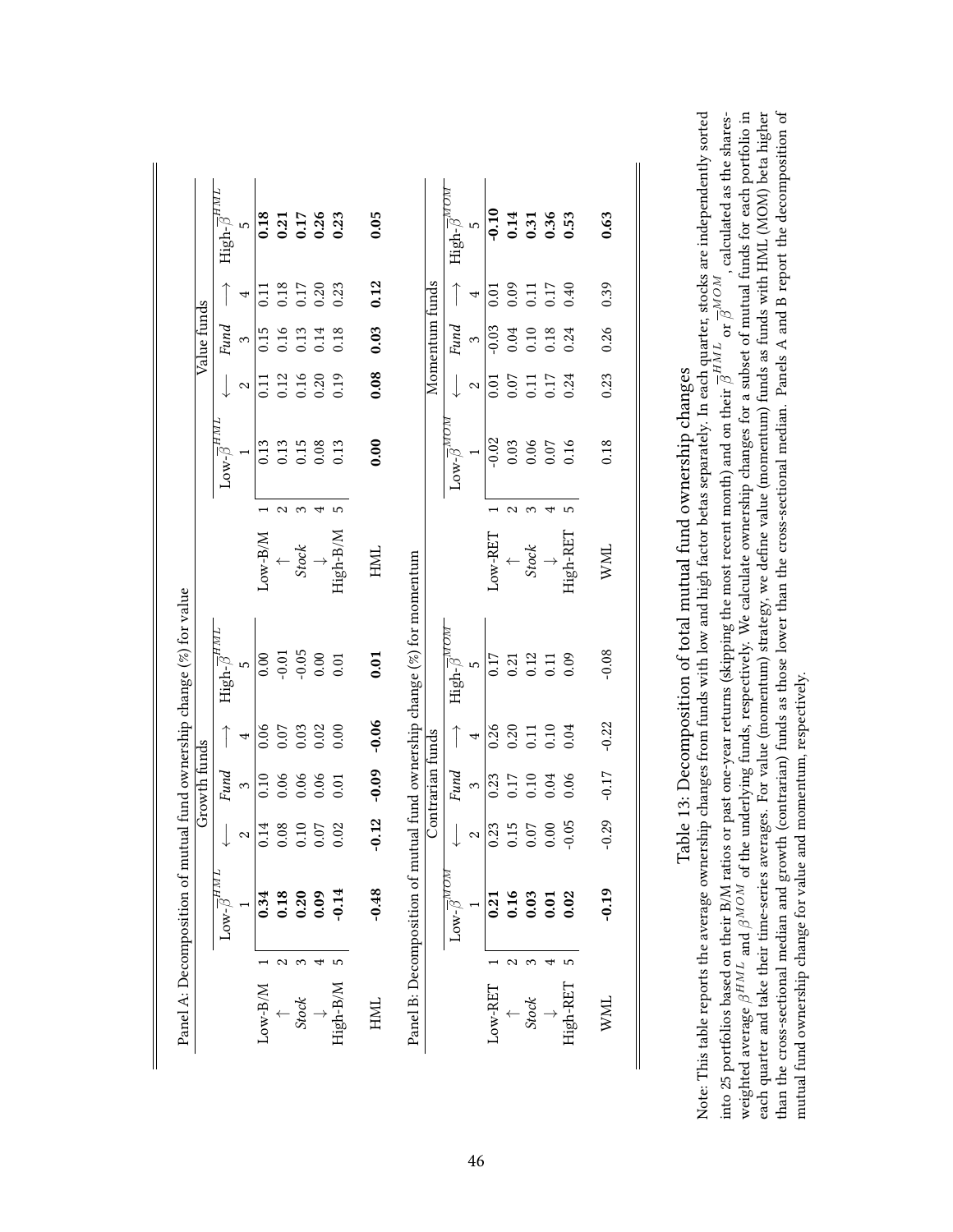<span id="page-47-0"></span>

|                                |                  | HML portfolio  |         |
|--------------------------------|------------------|----------------|---------|
|                                | Growth funds     | Value funds    | Diff.   |
|                                | (1)              | (2)            | (3)     |
| $\wedge$ Demand                | $-0.48%$         | 0.05%          | 0.53%   |
| $\triangle Return$             | $-2.76%$         | 1.21%          | 3.97%   |
| $-\Delta Demand/\Delta Return$ | $-0.17$          | $-0.04$        | $-0.13$ |
|                                |                  | WML portfolio  |         |
|                                | Contrarian funds | Momentum funds | Diff.   |
|                                | (4)              | (5)            | (6)     |
| $\triangle Demand$             | $-0.19%$         | 0.63%          | 0.82%   |
| $\triangle Return$             | $-0.75%$         | 1.79%          | 2.54%   |
| $-\Delta Demand/\Delta Return$ | $-0.25$          | $-0.35$        | $-0.32$ |

# Table 14: Estimates of price elasticity of demand

Note: This table reports the price elasticity associated with factor-rebalancing demand changes

$$
Elasticity = -\frac{\Delta Demand}{\Delta Return},
$$

where ∆Demand is defined as the average quarterly change in the number of shares held by funds with inelastic demand, scaled by the total number of shares outstanding. In calculating ∆Demand, we only examine a subset of mutual funds: we define value (momentum) funds as funds with HML (MOM) beta higher than the cross-sectional median and growth (contrarian) funds as those lower than the cross-sectional median. ∆Return is the difference between each long-short portfolio return and the average long-short portfolio return.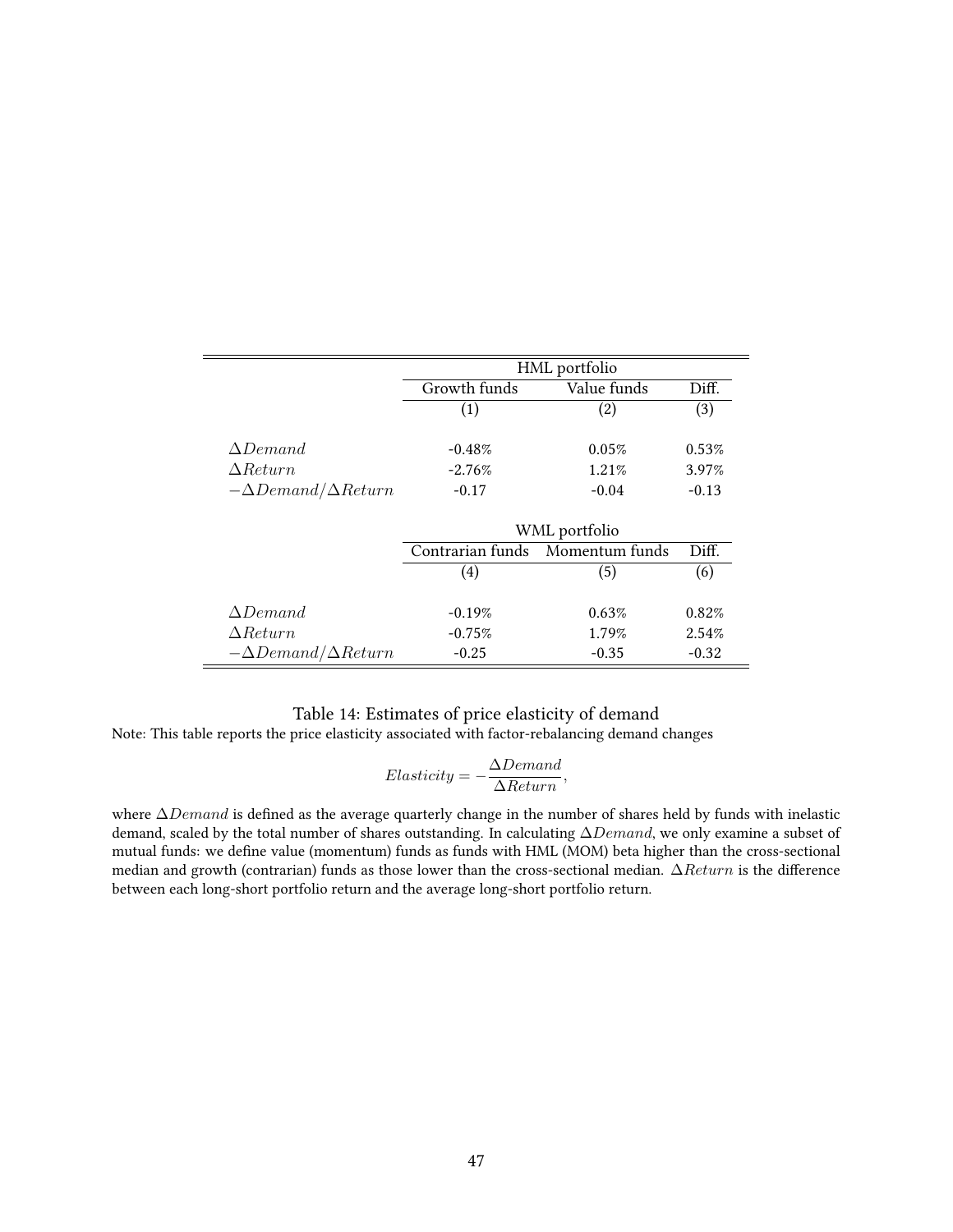<span id="page-48-0"></span>

|                         |                                                | $\frac{1}{2}$  | $-0.53$ |         | $-0.55$<br>$-0.05$<br>$0.17$<br>$0.06$               |         |          | 0.59    |                            |                                                       | $\frac{1}{2}$ | 0.15    |                  | $-0.02$<br>0.32<br>0.51 |         | 0.87     | 0.72        |
|-------------------------|------------------------------------------------|----------------|---------|---------|------------------------------------------------------|---------|----------|---------|----------------------------|-------------------------------------------------------|---------------|---------|------------------|-------------------------|---------|----------|-------------|
|                         | High- $\overline{\beta}^{H.}$                  | LO             | $-0.14$ | $-0.18$ | 0.19                                                 | 0.03    | 0.03     | 0.17    |                            | $\mathrm{High}\text{-}\overline{\beta}^{\mathbb{A}}$  | LO            | 0.20    | $-0.03$          | 0.23                    | 0.47    | 0.38     | 0.18        |
|                         |                                                |                | $-0.31$ | $-0.13$ | 0.17                                                 | 0.12    | 0.19     | 0.50    |                            | $\begin{array}{c}\uparrow\\ \uparrow \end{array}$     | 4             | 0.26    | 0.14             | 0.19                    | 0.13    | $\Xi$    | $-0.15$     |
|                         | Fund                                           | $\infty$       | $-0.38$ | $-0.07$ | $-0.03$                                              | $-0.08$ | 0.08     | 0.46    |                            | Fund                                                  | $\infty$      | $-0.06$ | 0.20             | $-0.03$                 | $-0.09$ | 0.16     | 0.23        |
| Panel B: CAR (%), value |                                                | 2              | 0.12    | 0.15    | 0.26                                                 | 0.30    | 0.05     | $-0.06$ |                            |                                                       | 2             | $-0.19$ | 0.06             | 0.01                    | 0.03    | 0.05     | 0.14        |
|                         | $\text{row-}\overline{\beta}^{HML}$            |                | 0.39    | 0.37    | 0.23                                                 | 0.14    | 0.03     | $-0.42$ | Panel D: CAR (%), momentum | $\texttt{row-}\overline{\beta}^{MOM}$                 |               | 0.05    | $-0.01$          | $-0.09$                 | 0.04    | 0.49     | $-0.53$     |
|                         |                                                |                |         |         |                                                      |         |          |         |                            |                                                       |               |         |                  |                         |         |          |             |
|                         |                                                |                | M/R-wor |         | $\begin{array}{c} \uparrow \ {} \\ 2tot \end{array}$ |         | High-B/M | HML     |                            |                                                       |               | Low-RET |                  | <b>Stock</b>            |         | High-RET | <b>WML</b>  |
|                         |                                                | $\frac{1}{2}$  | 0.20    | 0.08    | 0.15                                                 | 0.22    | 0.36     | 0.16    |                            |                                                       | $\frac{1}{2}$ |         | $0.68$<br>$0.13$ | 0.10                    | $-0.06$ | $-0.21$  | $-0.89$     |
|                         | High- $\overline{\beta}^{HM}$                  | $\overline{5}$ | 0.36    |         | 0.20<br>0.12<br>0.07                                 |         | 64.0     | $-0.86$ |                            | $\mathrm{High}\text{-}\overline{\beta}^{\mathrm{MF}}$ | 5             | $-0.44$ | $-0.08$          | 0.14                    | 0.20    | 0.47     | 0.90        |
|                         |                                                | 4              | 0.33    | 0.15    | 0.20                                                 | 0.04    | $-0.45$  | $-0.78$ |                            |                                                       | 4             | $-0.51$ | $-0.04$          | 0.14                    | 0.21    | 0.46     | 0.98        |
|                         | Fund                                           | $\infty$       | 0.24    | 0.15    | 0.16                                                 | $-0.06$ | $-0.45$  | $-0.69$ | $(\%)$ , momentum          | Fund                                                  | $\infty$      | $-0.64$ | $-0.07$          | 0.09                    | 0.30    | 0.53     | 1.17        |
| Panel A: SUE (%), value |                                                |                | 0.24    | 0.17    | 0.18                                                 |         | $-0.63$  | $-0.87$ |                            |                                                       |               | $-0.90$ | $-0.16$          | 0.10                    | 0.23    | 0.60     | 1.49        |
|                         | $\text{Low-}\overline{\beta}^{\overline{HMT}}$ |                | 0.16    | 0.12    | $-0.04$                                              | $-0.15$ | $-0.86$  | $-1.02$ | Panel C: SUE               | $\text{Low-}\overline{\beta}^{MOM}$                   |               | $-1.12$ | $-0.21$          | 0.04                    | 0.26    | 0.68     | 1.79        |
|                         |                                                |                |         |         |                                                      |         |          |         |                            |                                                       |               |         |                  |                         |         |          |             |
|                         |                                                |                | Low-B/M |         | Stock                                                |         | igh-B/M  | HML     |                            |                                                       |               | Low-RET |                  | Stock                   |         | High-RET | <b>NNIL</b> |

Table 15: Subsequent fundamentals for ທ ×ເລ stock portfolios double-sorted on stock characteristics and fund betas

calculated as the shares-weighted average  $\beta^{HML}$  of the underlying funds. Panels C and D report subsequent fundamentals (SUE and CAR) for the 25 portfolios double-sorted on B/M ratios and HML betas,  $\overline{\beta}^{HML}$ , where  $\overline{\beta}^{HML}$ is  $\beta^{HML}$  of the underlying funds. Panels C and D report subsequent fundamentals (SUE and CAR) for the 25 portfolios  $\beta^{HML}$  of the underlying funds. Standardized earnings surprise (SUE) is defined as earnings surprise relative to analysts' forecasts, normalized by the current stock price. Cumulative abnormal returns (CAR)  $\overline{\beta}^{HML}$  , where Note: Panels A and B report subsequent fundamentals (SUE and CAR) for the 25 portfolios double-sorted on B/M ratios and HML betas, is defined as the size and value-adjusted abnormal returns in a three-day window around the earnings announcements. is defined as the size and value-adjusted abnormal returns in a three-day window around the earnings announcements.  $\overline{\beta}^{HML}$  is calculated as the shares-weighted average double-sorted on B/M ratios and HML betas, calculated as the shares-weighted average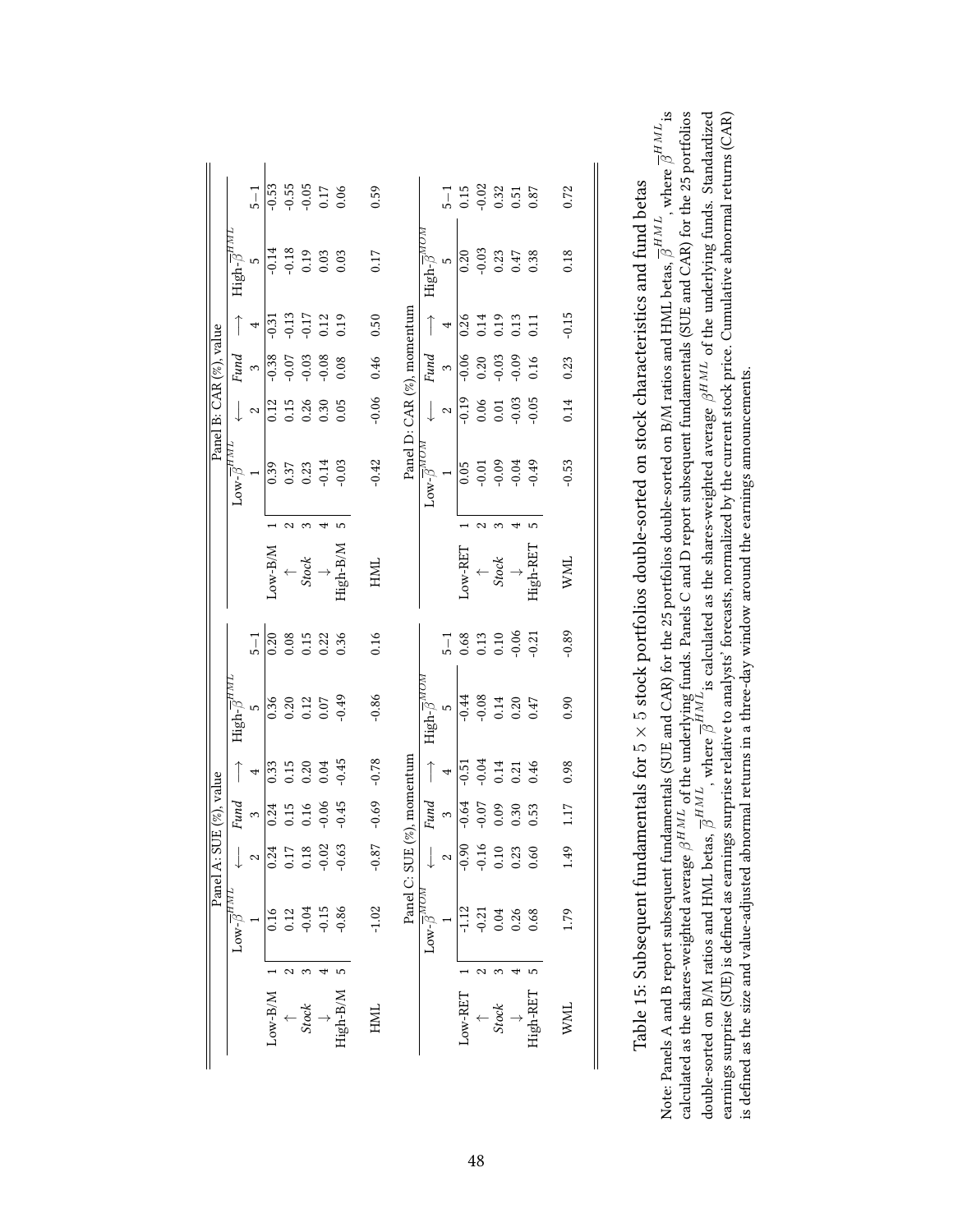# Online Appendix for

# "Factor Demand and Factor Returns"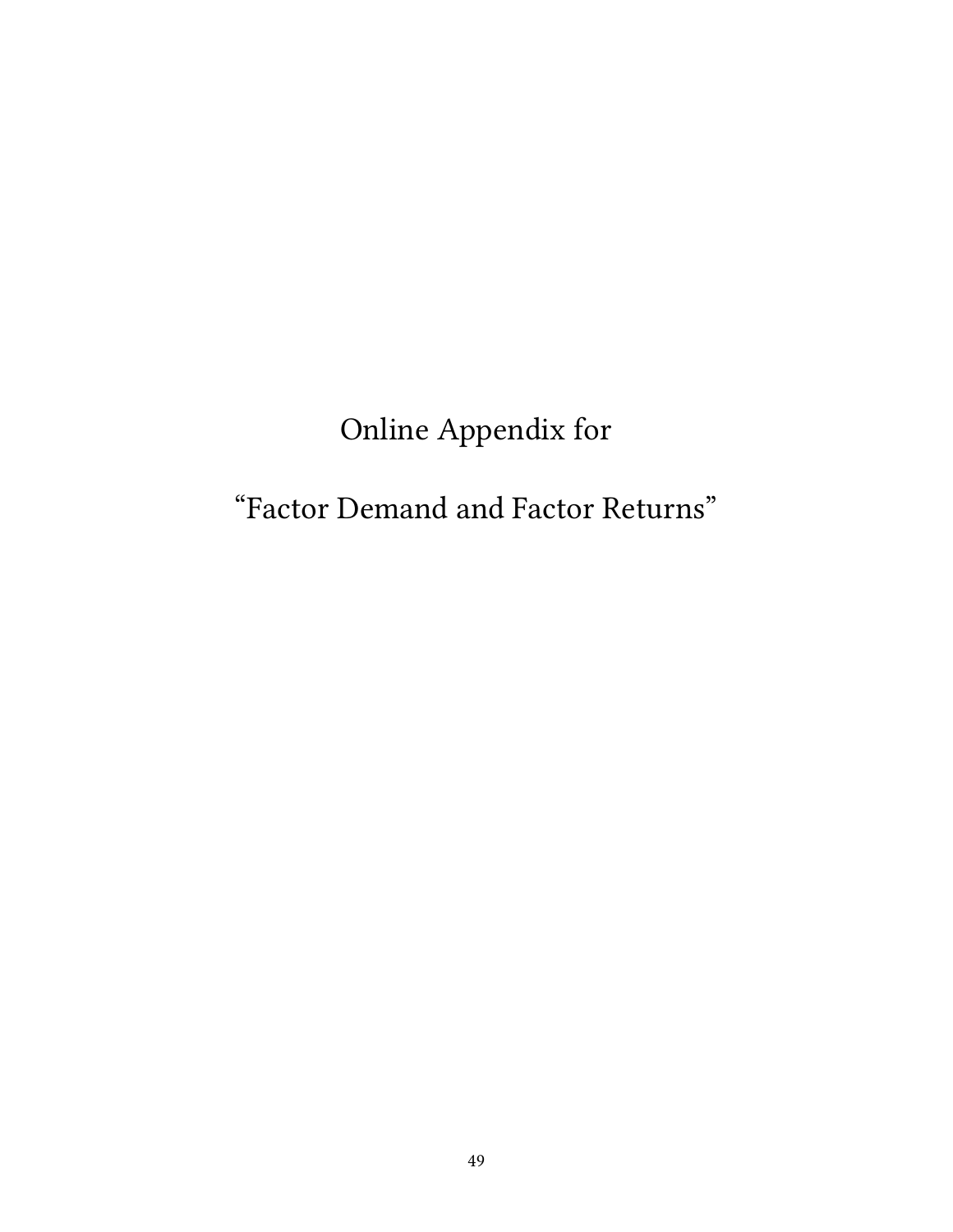<span id="page-50-0"></span>

|                                                        |             | $\beta_{i,q}^{HML}$ |             | $\beta_{i,q}^{MOM}$ |
|--------------------------------------------------------|-------------|---------------------|-------------|---------------------|
|                                                        | (1)         | (2)                 | (3)         | (4)                 |
| $\beta_{i,q-20}^{HML}$                                 | $0.478***$  | $0.475***$          |             |                     |
|                                                        | (0.014)     | (0.014)             |             |                     |
| $\beta_{i,q-20}^{MOM}$                                 |             |                     | $0.421***$  | $0.418***$          |
|                                                        |             |                     | (0.017)     | (0.017)             |
| AllIndex                                               | $0.021*$    |                     | $-0.037***$ |                     |
|                                                        | (0.012)     |                     | (0.005)     |                     |
| AllIndex $\times \beta_{i,q-20}^{HML}$                 | $-0.143***$ |                     |             |                     |
|                                                        | (0.039)     |                     |             |                     |
| PureIndex                                              |             | 0.020               |             | $-0.039***$         |
|                                                        |             | (0.012)             |             | (0.005)             |
| PureIndex $\times \beta_{i,q-20}^{HML}$                |             | $-0.141***$         |             |                     |
|                                                        |             | (0.041)             |             |                     |
| AllIndex $\frac{\beta_{i,q-20}^{MOM}}{\beta_{i,q-20}}$ |             |                     | $-0.189***$ |                     |
|                                                        |             |                     | (0.048)     |                     |
| PureIndex $\times \beta_{i,q-20}^{MOM}$                |             |                     |             | $-0.187***$         |
|                                                        |             |                     |             | (0.050)             |
| Quarter FE                                             | Yes         | Yes                 | Yes         | Yes                 |
| Obs.                                                   | 95,876      | 95,876              | 95,876      | 95,876              |
| R-squared                                              | 0.310       | 0.309               | 0.271       | 0.271               |

 $*p<0.1; **p<0.05; **p<0.01$ .

## Table A.1: Persistence of factor demand for value and momentum

Note: This table examines the persistence of factor demand.  $\beta_{i,q}$  represents the loading to a given factor estimated using the five-year window in which  $q$  is the last quarter;  $\beta_{i,q-20}$  represents the loading to a given factor estimated when  $q-20$  is the last quarter of the five-year window. Therefore,  $\beta_{i,q}$  and  $\beta_{i,q-20}$  do not overlap in their estimation periods. PureIndex is an indicator for passive index funds. AllIndex is an indicator for all index funds.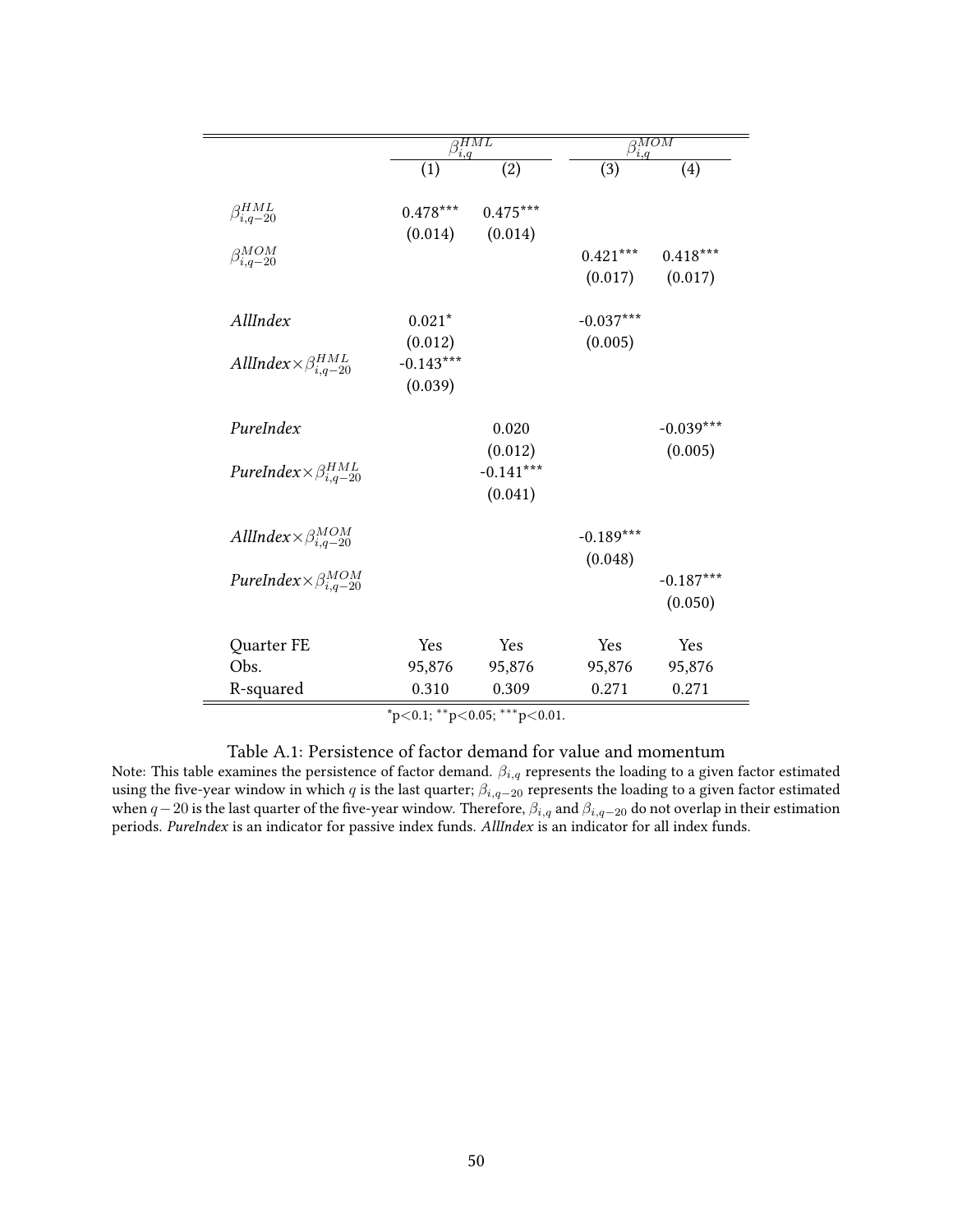|                                                |             | $\overline{\beta_{i,q}^{HML}}$ |             | $\beta_{i,q}^{MOM}$ |
|------------------------------------------------|-------------|--------------------------------|-------------|---------------------|
|                                                | (1)         | (2)                            | (3)         | (4)                 |
| $\beta_{i,q-20}^{HML}$                         | $0.886***$  | $1.013***$                     |             |                     |
|                                                | (0.054)     | (0.066)                        |             |                     |
| $\beta_{i,q-20}^{MOM}$                         |             |                                | $0.535***$  | $0.596***$          |
|                                                |             |                                | (0.064)     | (0.062)             |
| ActiveShare                                    | $-0.007$    |                                | $-0.030***$ |                     |
|                                                | (0.024)     |                                | (0.010)     |                     |
| ActiveShare (SD)                               |             | $-0.013$                       |             | $-0.023***$         |
|                                                |             | (0.024)                        |             | (0.007)             |
| ActiveShare $\times \beta_{i,q-20}^{HML}$      | $-0.546***$ |                                |             |                     |
|                                                | (0.066)     |                                |             |                     |
| ActiveShare (SD) $\times \beta_{i,q-20}^{HML}$ |             | $-0.620***$                    |             |                     |
|                                                |             | (0.084)                        |             |                     |
| ActiveShare $\times \beta_{i,q-20}^{MOM}$      |             |                                | $-0.252***$ |                     |
|                                                |             |                                | (0.080)     |                     |
| ActiveShare (SD) $\times \beta^{MOM}_{i,q-20}$ |             |                                |             | $-0.263***$         |
|                                                |             |                                |             | (0.077)             |
| Quarter FE                                     | Yes         | Yes                            | Yes         | Yes                 |
| Obs.                                           | 125,512     | 87,000                         | 125,512     | 87,000              |
| R-squared                                      | 0.307       | 0.364                          | 0.184       | 0.228               |

Table A.2: Persistence of factor demand for value and momentum, controlling for active shares Note: This table examines the persistence of factor demand.  $\beta_{i,q}$  represents the loading to a given factor estimated using the five-year window in which q is the last quarter;  $\beta_{i,q-20}$  represents the loading to a given factor estimated when  $q-20$  is the last quarter of the five-year window. Therefore,  $\beta_{i,q}$  and  $\beta_{i,q-20}$  do not overlap in their estimation periods. ActiveShare and ActiveShare (SD) are a fund's minimum active share across all U.S.-equity benchmarks and active share against self-decleared benchmarks, respectively, from [Cremers and Petajisto](#page-28-8) [\(2009\)](#page-28-8). The standard errors are clustered at fund and date levels.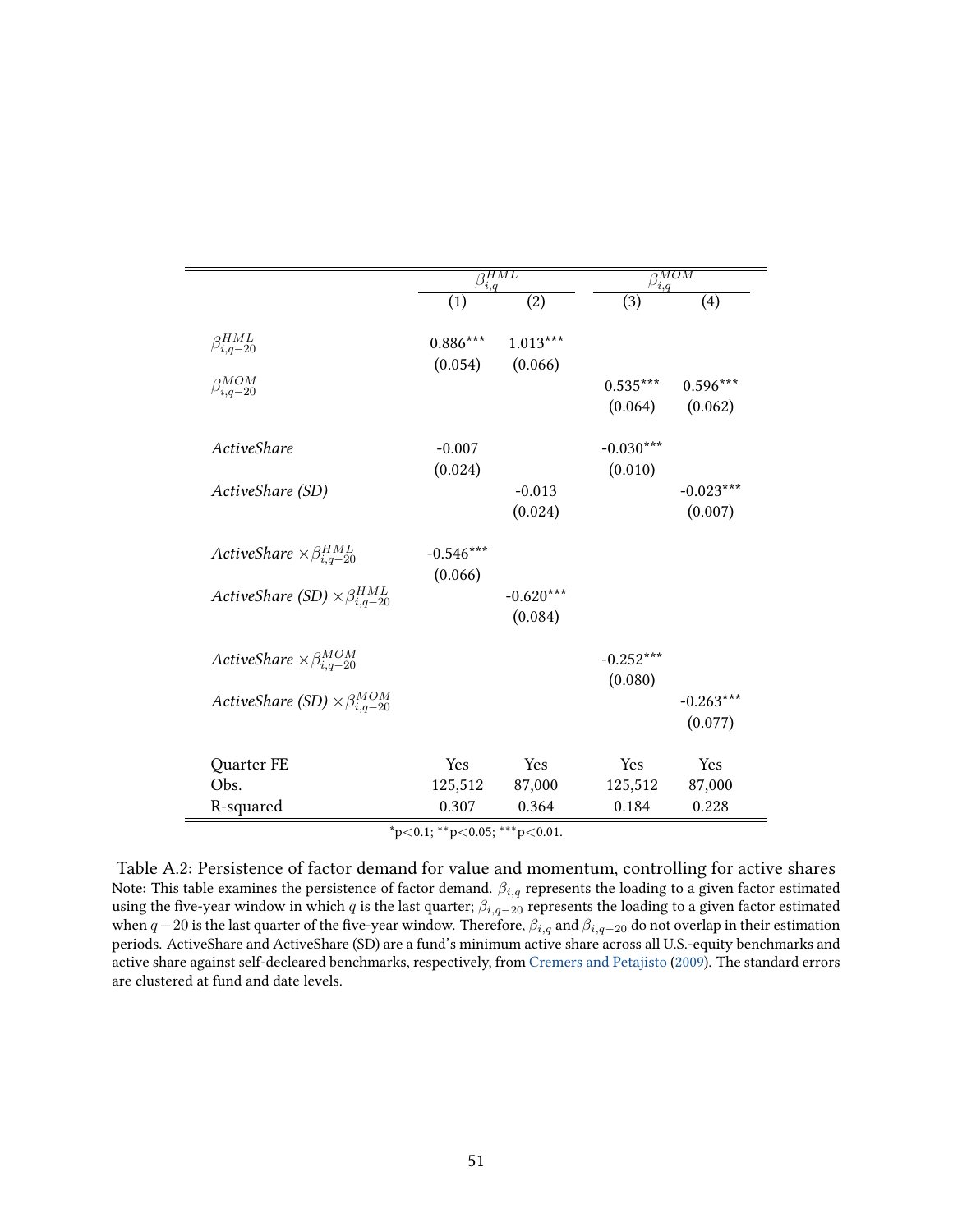<span id="page-52-0"></span>

|                         |      |               |      |      | Panel A: One-quarter transition, B/M            |                |      |                             |      | Panel B: One-year transition, B/M |                                              |
|-------------------------|------|---------------|------|------|-------------------------------------------------|----------------|------|-----------------------------|------|-----------------------------------|----------------------------------------------|
|                         |      | 2             | 3    | 4    | 5                                               |                |      | 2                           | 3    | 4                                 | 5                                            |
| 1                       | 0.86 | 0.12          | 0.01 | 0.00 | 0.00                                            |                | 0.68 | 0.23                        | 0.06 | 0.03                              | 0.01                                         |
| $\overline{2}$          | 0.10 | 0.72          | 0.16 | 0.02 | 0.00                                            | 2              | 0.16 | 0.50                        | 0.24 | 0.07                              | 0.02                                         |
| 3                       | 0.00 | 0.14          | 0.67 | 0.17 | 0.01                                            | 3              | 0.03 | 0.21                        | 0.45 | 0.25                              | 0.07                                         |
| 4                       | 0.00 | 0.01          | 0.16 | 0.69 | 0.14                                            | 4              | 0.01 | 0.05                        | 0.22 | 0.48                              | 0.23                                         |
| 5                       | 0.00 | 0.00          | 0.01 | 0.14 | 0.85                                            | 5              | 0.01 | 0.01                        | 0.05 | 0.22                              | 0.72                                         |
|                         |      |               | 3    |      | Panel C: One-quarter transition, $r_{t-12,t-2}$ |                |      | $\mathcal{D}_{\mathcal{L}}$ | 3    |                                   | Panel D: One-year transition, $r_{t-12,t-2}$ |
|                         |      | $\mathcal{L}$ |      | 4    | 5                                               |                | 1    |                             |      | 4                                 | 5                                            |
| 1                       | 0.61 | 0.23          | 0.09 | 0.05 | 0.02                                            |                | 0.25 | 0.20                        | 0.18 | 0.18                              | 0.19                                         |
| $\overline{2}$          | 0.23 | 0.36          | 0.25 | 0.12 | 0.04                                            | $\mathfrak{D}$ | 0.19 | 0.22                        | 0.23 | 0.22                              | 0.14                                         |
| 3                       | 0.10 | 0.25          | 0.33 | 0.24 | 0.08                                            | 3              | 0.17 | 0.23                        | 0.25 | 0.22                              | 0.14                                         |
| $\overline{\mathbf{4}}$ | 0.05 | 0.12          | 0.25 | 0.36 | 0.21                                            | 4              | 0.18 | 0.22                        | 0.23 | 0.21                              | 0.15                                         |
|                         |      |               |      |      |                                                 |                |      |                             |      |                                   |                                              |
| 5                       | 0.03 | 0.05          | 0.10 | 0.23 | 0.60                                            | 5              | 0.26 | 0.19                        | 0.17 | 0.18                              | 0.20                                         |

#### Table A.3: Transition probability of stocks

Note: This table reports the probability of a stock moving from one characteristic quintile to another quintile over time. In Panels A and B, stocks are sorted into different quintiles in each quarter based on their book-to-market ratios (B/M). In Panels C and D, stocks are sorted into different quintiles in each quarter based on their returns over the last year  $(r_{t-12,t-2}$ , skipping the most recent month). One-quarter transition probability represents the probability of moving from one quintile to another quintile between the current quarter and the next quarter. One-year transition probability represents the probability of moving from one quintile to another quintile between the current quarter and four quarters later.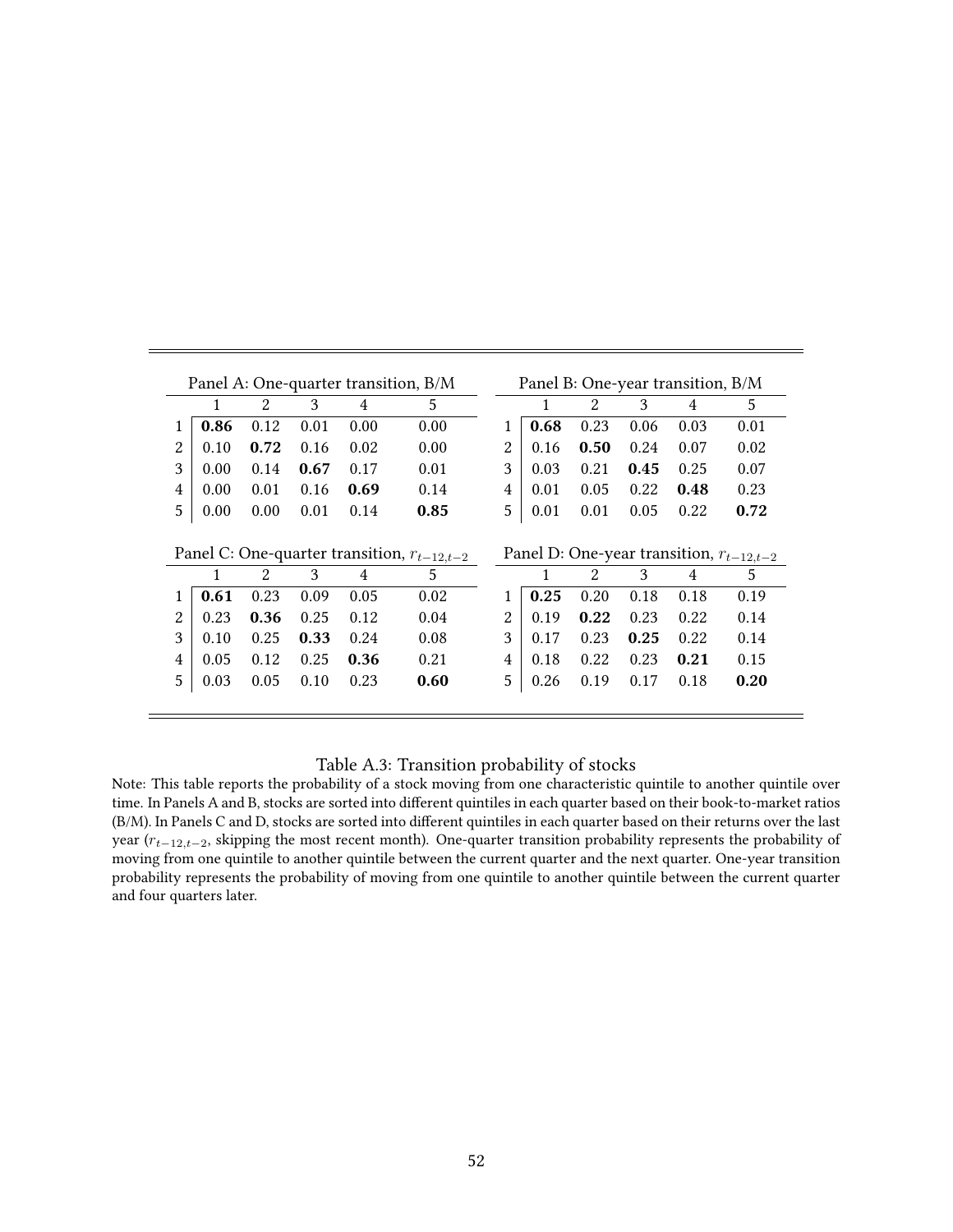<span id="page-53-0"></span>

|        |              |              |              |              | Panel A: One-quarter transition, $\beta^{HML}$ |   |              |              |              | Panel B: One-year transition, $\beta^{HML}$ |              |
|--------|--------------|--------------|--------------|--------------|------------------------------------------------|---|--------------|--------------|--------------|---------------------------------------------|--------------|
|        | 1            | 2            | 3            | 4            | 5                                              |   | 1            | 2            | 3            | 4                                           | 5            |
| 1      | 0.88         | 0.11         | 0.01         | 0.00         | 0.00                                           | 1 | 0.74         | 0.20         | 0.04         | 0.02                                        | 0.01         |
| 2      | 0.11         | 0.75         | 0.13         | 0.01         | 0.00                                           | 2 | 0.19         | 0.53         | 0.21         | 0.06                                        | 0.02         |
| 3      | 0.01         | 0.13         | 0.73         | 0.12         | 0.01                                           | 3 | 0.04         | 0.21         | 0.51         | 0.20                                        | 0.04         |
| 4      | 0.00         | 0.01         | 0.12         | 0.76         | 0.10                                           | 4 | 0.01         | 0.06         | 0.20         | 0.56                                        | 0.17         |
|        |              |              |              |              | 0.89                                           |   | 0.01         | 0.02         | 0.04         | 0.18                                        | 0.75         |
| 5      | 0.00         | 0.00         | 0.01         | 0.10         |                                                | 5 |              |              |              |                                             |              |
|        |              |              |              |              | Panel C: One-quarter transition, $\beta^{MOM}$ |   |              |              |              | Panel D: One-year transition, $\beta^{MOM}$ |              |
|        | 1            | 2            | 3            | 4            | 5                                              |   | 1            | 2            | 3            | 4                                           | 5            |
| 1<br>2 | 0.89<br>0.09 | 0.10<br>0.77 | 0.01<br>0.13 | 0.00<br>0.01 | 0.00<br>0.00                                   | 2 | 0.75<br>0.15 | 0.18<br>0.56 | 0.04<br>0.21 | 0.02<br>0.06                                | 0.01<br>0.02 |
| 3      | 0.01         | 0.12         | 0.73         | 0.13         | 0.01                                           | 3 | 0.04         | 0.20         | 0.51         | 0.22                                        | 0.04         |
| 4      | 0.00         | 0.01         | 0.13         | 0.76         | 0.10                                           | 4 | 0.02         | 0.06         | 0.21         | 0.54                                        | 0.17         |

## Table A.4: Transition probability of funds

Note: This table reports the probability of a fund moving from one factor beta quintile to another quintile over time. Funds are sorted into different quintiles in each quarter based on their factor betas, which are estimated by regressing fund returns on factor returns in a five-year rolling window. Panels A and B report transition probabilities based on  $\beta^{HML}$  and Panels C and D report transition probabilities based on  $\beta^{MOM}.$  One-quarter transition probability is the probability of moving from one quintile to another between the current quarter and the next quarter. One-year transition probability is the probability of moving from one quintile to another between the current quarter and four quarters later.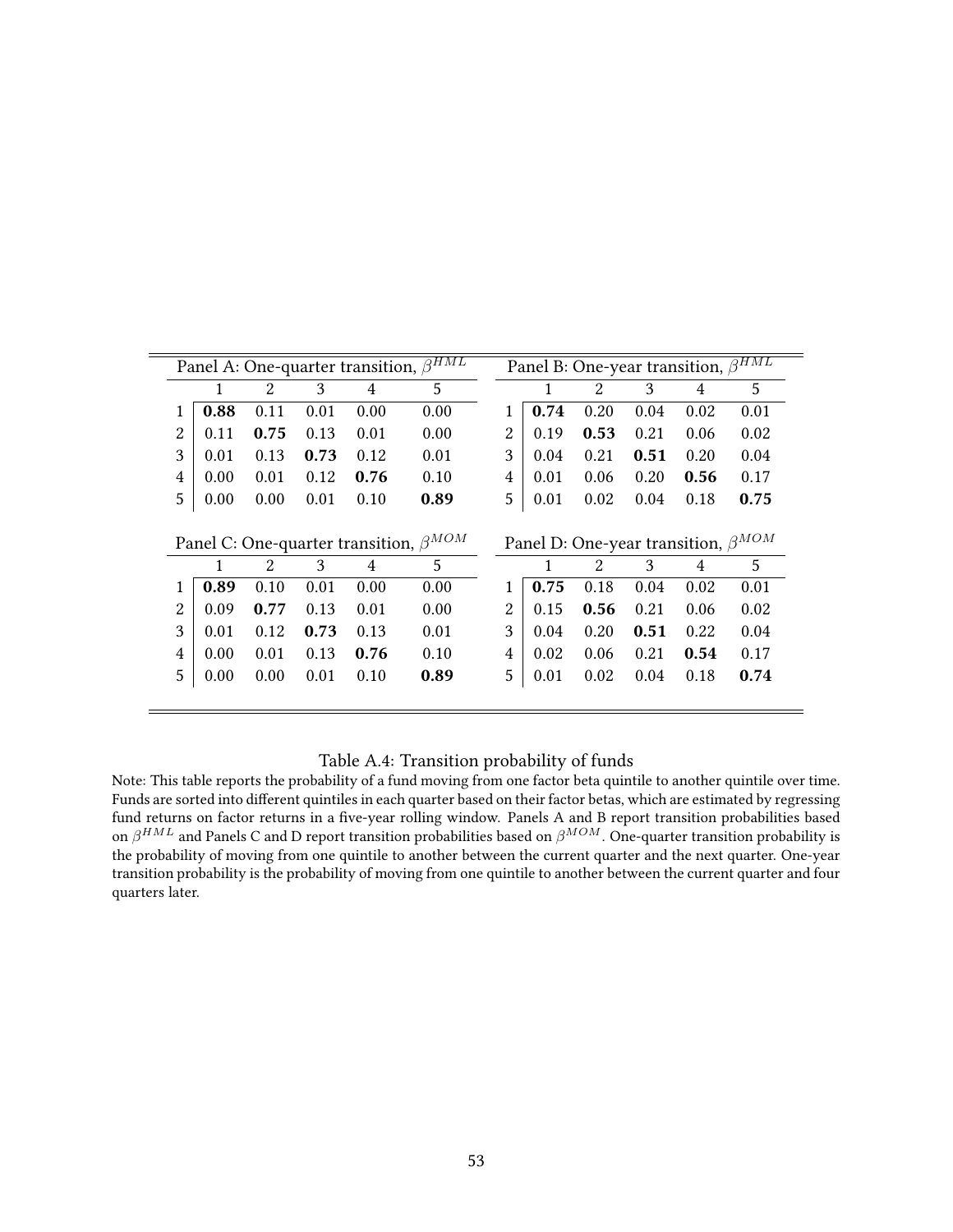<span id="page-54-0"></span>

|                   |           | Dependent variable: $\Delta Dollar_{i,j,q+1}/ME_{i,q}$ |             |                           |
|-------------------|-----------|--------------------------------------------------------|-------------|---------------------------|
| Panel A: Value    |           |                                                        |             |                           |
|                   |           | $\text{Low-}\beta^{HML}_{j,q}$                         |             | High- $\beta_{i,q}^{HML}$ |
|                   | (1)       | (2)                                                    | (3)         | (4)                       |
| $BM_{i,q}$        | $-0.0068$ | 0.0000                                                 | $0.0185***$ | $0.0137***$               |
|                   | (0.0048)  | (0.0035)                                               | (0.0039)    | (0.0035)                  |
| $r_{i,q-4,q-1/3}$ |           | $0.1011***$                                            |             | $-0.0032$                 |
|                   |           | (0.0064)                                               |             | (0.0046)                  |
| $\beta_{i,q}$     |           | $0.0197**$                                             |             | $-0.0297***$              |
|                   |           | (0.0088)                                               |             | (0.0066)                  |
| $ME_{i,q}$        |           | $-1.505***$                                            |             | $-0.9802***$              |
|                   |           | (0.0939)                                               |             | (0.0567)                  |
| $R^2$             | 0.0000    | 0.0095                                                 | 0.0000      | 0.0025                    |
| Observations      | 3,622,974 | 3,590,458                                              | 6,584,249   | 6,555,659                 |

|  | Panel B: Momentum |
|--|-------------------|
|--|-------------------|

|                   |              | $\text{Low-}\beta^{MOM}_{j,q}$ |             | High- $\beta^{MOM}_{j,q}$ |  |  |  |  |
|-------------------|--------------|--------------------------------|-------------|---------------------------|--|--|--|--|
|                   | (5)          | (6)                            | (9)         | (10)                      |  |  |  |  |
| $r_{i,q-4,q-1/3}$ | $-0.0228***$ | $-0.0195***$                   | $0.0963***$ | $0.0923***$               |  |  |  |  |
|                   | (0.0078)     | (0.0074)                       | (0.0062)    | (0.0059)                  |  |  |  |  |
| $BM_{i,q}$        |              | $0.0139**$                     |             | $-0.0252***$              |  |  |  |  |
|                   |              | (0.0053)                       |             | (0.0051)                  |  |  |  |  |
| $\beta_{i,q}$     |              | $-0.0121$                      |             | $-0.0062$                 |  |  |  |  |
|                   |              | (0.0078)                       |             | (0.0051)                  |  |  |  |  |
| $ME_{i,q}$        |              | $-1.487***$                    |             | $-1.321***$               |  |  |  |  |
|                   |              | (0.0941)                       |             | (0.0715)                  |  |  |  |  |
| $R^2$             | 0.0000       | 0.0043                         | 0.0042      | 0.0075                    |  |  |  |  |
| Observations      | 2,782,034    | 2,766,048                      | 5,885,403   | 5,855,197                 |  |  |  |  |

#### Table A.5: Fund-level portfolio rebalancing: FIT-adjusted trading in dollars

Note: This table reports how mutual funds rebalance their portfolios based on stock characteristics. The dependent variable,  $\Delta Dollar s_{i,j,q+1}/ME_{i,q}$ , is FIT-adjusted trading in dollars in quarter  $q+1$  normalized by stock i's market capitalization as of quarter  $q$ . The independent variables are stock  $i$ 's characteristics in quarter  $q$ , including the book-to-market ratio (demeaned cross-sectionally),  $BM_{i,q}$ ; past one-year return (skipping the most recent month),  $r_{i,q-4,q-1/3}$ ; market beta,  $\beta_{i,q}$ ; and market capitalization (in billions),  $ME_{i,q}$ . Panels A and B report results for value and momentum, respectively. Columns (1) and (2) use funds in top quintile of  $\beta_{j,HML}$  (Panel A) or  $\beta_{j,MOM}$  (Panel B). Columns (3) and (4) use funds in bottom quintile of  $\beta_{j,HML}$  (Panel A) or  $\beta_{j,MOM}$  (Panel B). The data sample is from 1980Q1 to 2018Q4. Standard errors are clustered at quarter and fund levels. \*, \*\*, \*\*\* indicate statistical significance at 10%, 5% and 1% levels, respectively.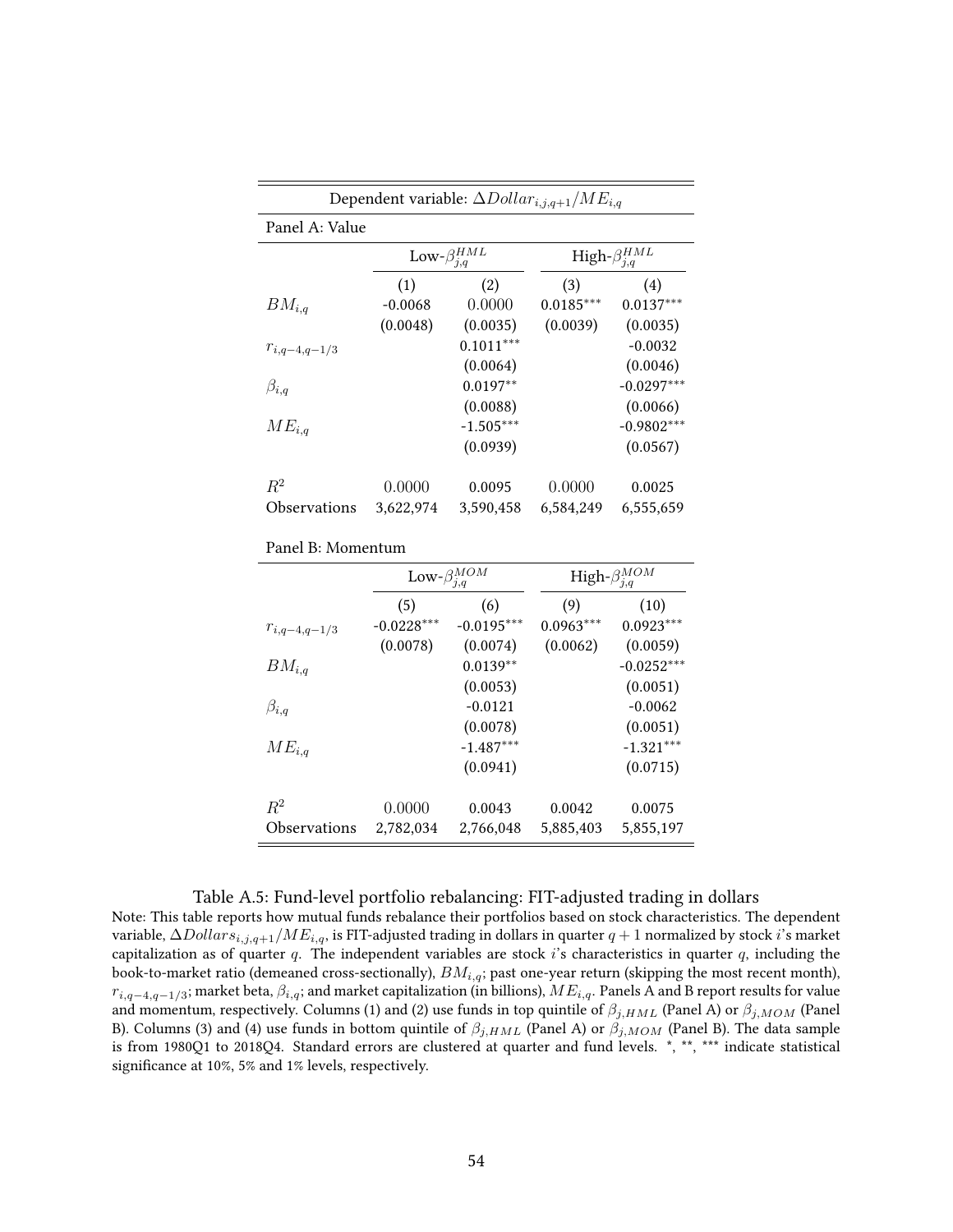<span id="page-55-0"></span>

|                                                                                                             |                                      | $\frac{1}{2}$ | 0.54            | 0.53    | 0.53                                    | 0.56          | 0.56     | 0.02       |                                                                                                                 |                  |                                              | $\frac{1}{2}$  | 0.24    | 0.23         | 0.23    | 0.23    | 0.24       | 0.00       |
|-------------------------------------------------------------------------------------------------------------|--------------------------------------|---------------|-----------------|---------|-----------------------------------------|---------------|----------|------------|-----------------------------------------------------------------------------------------------------------------|------------------|----------------------------------------------|----------------|---------|--------------|---------|---------|------------|------------|
|                                                                                                             | High- $\overline{\beta}^{HML}$       | S             | 0.27            | 0.27    | 0.27                                    | 0.28          | 0.28     | 0.01       |                                                                                                                 |                  | $\text{High-}\overline{\beta}^{MOM}$         | $\overline{5}$ | 0.15    | 0.14         | 0.14    | 0.14    | 0.15       | 0.00       |
|                                                                                                             | $\uparrow$                           | 4             | $\overline{11}$ | 0.11    | 11                                      | 11            | 0.12     | 0.01       |                                                                                                                 |                  | $\uparrow$                                   | 4              | 0.06    | 0.06         | 0.06    | 0.06    | 0.06       | 0.00       |
| $\tau_{\scriptscriptstyle{W}\scriptscriptstyle{H}}\underline{\varrho}$                                      | Fund                                 | $\infty$      | 0.01            | 0.02    | 0.02                                    | 0.03          | 0.03     | 0.02       |                                                                                                                 | $_{m\alpha m}$ l | Fund                                         | 3              | 0.01    | 0.01         | 0.01    | 0.01    | 0.01       | 0.00       |
|                                                                                                             |                                      | 2             | $-0.10$         | $-0.08$ | $-0.08$                                 | $-0.08$       | $-0.08$  | 0.02       |                                                                                                                 |                  |                                              | 2              | $-0.03$ | $-0.03$      | $-0.03$ | $-0.03$ | 0.03       | 0.00       |
|                                                                                                             | $\text{row-}\overline{\beta}^{HML}$  |               | $-0.27$         | $-0.26$ | $-0.26$                                 | $-0.28$       | $-0.28$  | $-0.01$    |                                                                                                                 |                  | $Low - \overline{\beta}^{MOD.}$              |                | $-0.10$ | $-0.09$      | $-0.09$ | $-0.09$ | 0.10       | 0.00       |
|                                                                                                             |                                      |               |                 | $\sim$  | $\sim$                                  | 4             | S        |            |                                                                                                                 |                  |                                              |                |         | $\sim$       | 3       | 4       | $\sqrt{2}$ |            |
|                                                                                                             |                                      | $\frac{1}{2}$ | $-0.05$         | 0.03    | 0.03                                    | 0.02          | $-0.26$  | $-0.21$    |                                                                                                                 |                  |                                              | $\frac{1}{2}$  | $-0.01$ | 0.00         | 0.01    | 0.02    | 0.23       | 0.24       |
| Panel A: Pre-formation characteristics for $5 \times 5$ stock portfolios sorted on B/M ratios and HML betas | $\text{High-}\overline{\beta}^{HMT}$ | m             | 0.07            | 0.33    | 0.51                                    | 0.74          | 1.27     | 1.20       | Panel B: Pre-formation characteristics for $5 \times 5$ stock portfolios sorted on $r_{t-12,t-1}$ and MOM betas |                  | High- $\overline{\beta}^{MD}$                | 5              | $-0.24$ | $-0.01$      | 0.14    | 0.32    | 0.95       | 1.20       |
|                                                                                                             | $\uparrow$                           | 4             | 0.10            | 0.33    | 0.51                                    | 0.73          | 1.25     | 1.15       |                                                                                                                 |                  | $\uparrow$                                   | 4              | $-0.23$ | $-0.01$      | 0.14    | 0.32    | 0.76       | 0.99       |
| B/M                                                                                                         | Fund                                 | $\infty$      | 0.13            | 0.32    | 0.49                                    | 0.73          | 1.29     | 1.16       |                                                                                                                 | $r_{t-12,t-1}$   | Fund                                         | 3              | $-0.22$ | $-0.01$      | 0.14    | 0.31    | 0.71       | 0.93       |
|                                                                                                             |                                      | 2             | 0.14            | 0.31    | 0.49                                    | 0.72          | 1.40     | 1.26       |                                                                                                                 |                  |                                              | 2              | $-0.22$ | $-0.02$      | 0.13    | 0.30    | 0.69       | 0.91       |
|                                                                                                             | $\text{Low-}\overline{\beta}^{HM}$   |               | 0.12            | 0.30    | 0.49                                    | 0.72          | 1.54     | 1.42       |                                                                                                                 |                  | $\mathbf{Low}\text{-}\overline{\beta}^{MDA}$ |                | $-0.23$ | $-0.02$      | 0.13    | 0.30    | 0.73       | 0.96       |
|                                                                                                             |                                      |               |                 | $\sim$  | 3                                       |               | S        |            |                                                                                                                 |                  |                                              |                |         | $\sim$       | 3       |         |            |            |
|                                                                                                             |                                      |               | Low-B/M         |         | $\begin{array}{c} + \\ 250 \end{array}$ | $\rightarrow$ | High-B/M | <b>HNL</b> |                                                                                                                 |                  |                                              |                | Low-RET | $\leftarrow$ | Stock   |         | High-RET   | <b>WML</b> |

Note: This table reports the pre-formation characteristics of stocks for each of the 25 portfolios. Panel A reports results for stocks double-sorted on B/M ratios and HML betas,  $\overline{\beta}^{HML}$ , where  $\overline{\beta}^{HML}$  is calcula Note: This table reports the pre-formation characteristics of stocks for each of the 25 portfolios. Panel A reports results for stocks double-sorted on B/M ratios and HML betas,  $\overline{\beta}^{HML}$  , where  $\overline{\beta}^{HML}$  is calculated as the shares-weighted average  $\beta^{HML}$  of the underlying funds. Panel B reports results for stocks double-sorted on one-year past return ( $r_{t-12,t-1}$ ) and MOM betas,  $\overline{\beta}^{MOM}$ , where  $\overline{\beta}^{MOM}$  is calculated as the shares-weighted average  $\beta^{MOM}$  of the underlying funds. Each panel reports the value-weighted averages of the two sorting variables and one-year mutual fund ownership change. Data are from 1980Q1 to 2018Q4.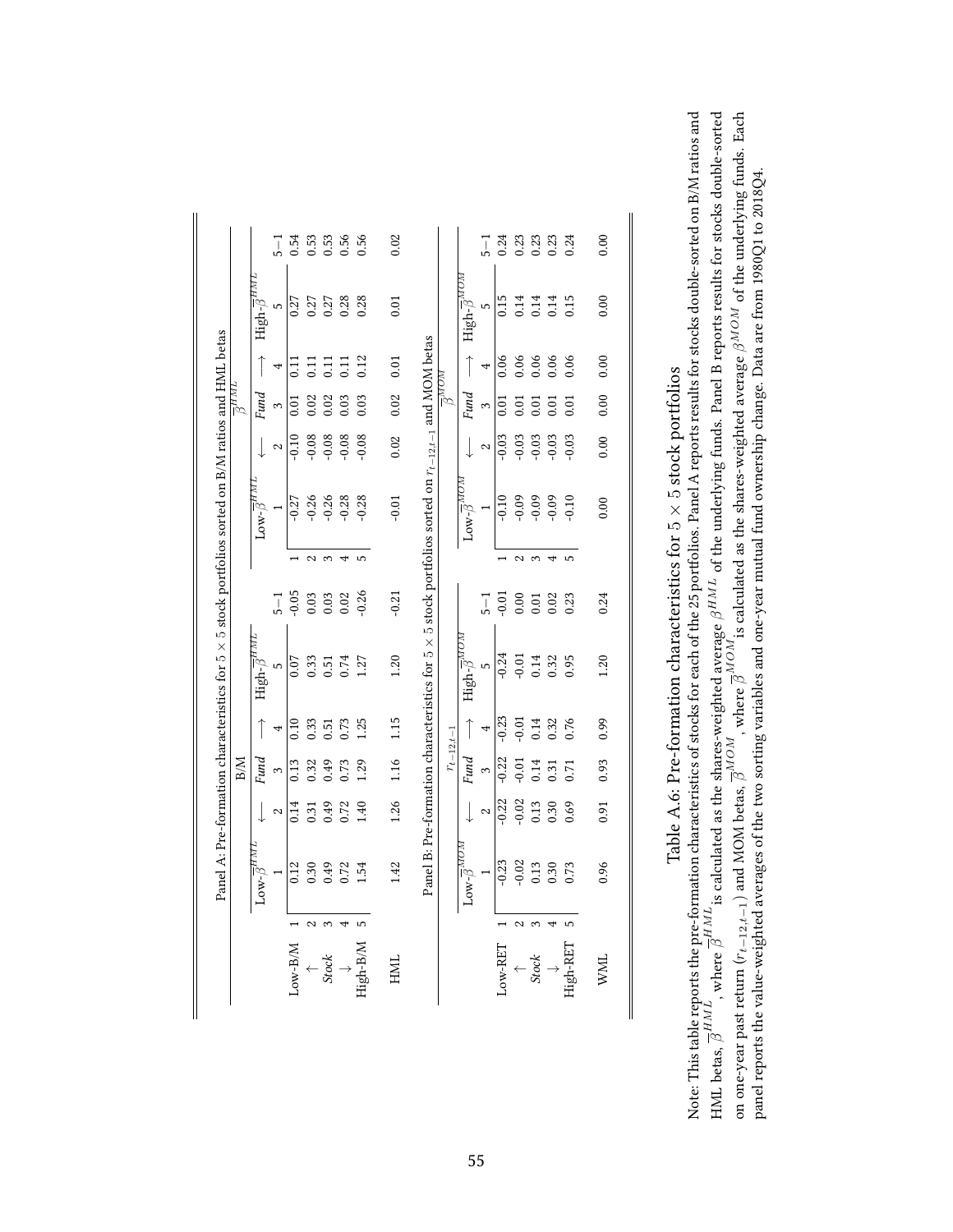<span id="page-56-0"></span>

|                               |                         |                           | $\alpha_{q+4}^{CAPM}$ $(\%)$ |                            |                         |                                    | $\alpha_{q+4}^{3F}\left( \%\\right)$                         |                                       |                                                                                    | $\alpha_{q+4}^{4F}\left( \%)$                                    |                            |                                                                             |
|-------------------------------|-------------------------|---------------------------|------------------------------|----------------------------|-------------------------|------------------------------------|--------------------------------------------------------------|---------------------------------------|------------------------------------------------------------------------------------|------------------------------------------------------------------|----------------------------|-----------------------------------------------------------------------------|
|                               | $\widehat{\Xi}$         | $\widehat{c}$             | ⊙                            | $\bigoplus$                | $\widehat{5}$           | $\circledcirc$                     | $\widehat{\subset}$                                          | $^{\circledR}$                        | $\circledcirc$                                                                     | (10)                                                             | $\left(11\right)$          | (12)                                                                        |
| Intercept                     | (0.0508)<br>$0.1020***$ | $0.1264***$<br>(0.0523)   |                              |                            | (0.0394)<br>0.0115      | (0.0393)<br>0.0296                 |                                                              |                                       | 0.0498                                                                             | (0.0429)<br>0.0604                                               |                            |                                                                             |
| High $\beta_{HML,q}$          | (0.0447)<br>0.0610      |                           | (0.0448)<br>0.0508           |                            | $0.0897***$<br>(0.0263) |                                    | $0.0880***$<br>(0.0261)                                      |                                       | $(0.0437)$<br>$0.0706***$<br>(0.0259)                                              |                                                                  | $0.0714***$<br>(0.0255)    |                                                                             |
| $\textbf{Low}\ \beta_{HML,q}$ | (0.0413)<br>0.0401      |                           | (0.0426)<br>0.0379           |                            | (0.0298)<br>$-0.0258$   |                                    | (0.0307)<br>$-0.0252$                                        |                                       | $-0.0229$<br>(0.0265)                                                              |                                                                  | (0.0273)<br>$-0.0213$      |                                                                             |
| High $\beta_{MOM,q}$          |                         | (0.0404)<br>0.0011        |                              | (0.0410)<br>0.0044         |                         | $-0.0110$<br>(0.0301)              |                                                              | (0.0310)<br>$-0.0078$                 |                                                                                    | $-0.0237$                                                        |                            | (0.0263)<br>$-0.0223$                                                       |
| High $\beta_{MOM,q}$          |                         | 0.0125                    |                              | 0.0082                     |                         | 0.0099                             |                                                              | 0.0079                                |                                                                                    | $(0.0255)$<br>$0.0287$                                           |                            | 0.0257                                                                      |
|                               |                         | (0.0381)                  |                              | (0.0368)                   |                         | (0.0327)                           |                                                              | (0.0322)                              |                                                                                    | (0.0331)                                                         |                            | (0.0318)                                                                    |
| $\log(age)_q$                 | $-0.0205$               | $-0.0214$                 | $0.0198*$                    | $0.0189*$                  | 0.0207                  | $0.0201$<br>(0.0146)<br>-0.0184*** | $0.0359***$                                                  | $0.0357***$<br>(0.0098)<br>-0.0164*** | 0.0157                                                                             | $\begin{array}{c} 0.0160 \ (0.0153) \ -0.0180^{***} \end{array}$ | $0.0312***$                | $0.0317***$                                                                 |
|                               | (0.0160)                | $(0.0163)$<br>$-0.0130**$ |                              | $(0.0102)$<br>$-0.0143***$ | (0.0145)                |                                    | $(0.0100)$<br>-0.0163***                                     |                                       | (0.0154)                                                                           |                                                                  | $(0.0102)$<br>$-0.0172***$ | $(0.0099)$<br>$-0.0172***$                                                  |
| $\log(tna)_q$                 | $0.0128***$             |                           | $(0.0102)$<br>-0.0141***     |                            | $0.0186***$             |                                    |                                                              |                                       | $-0.0182***$                                                                       |                                                                  |                            |                                                                             |
|                               | (0.0053)                | (0.0053)                  | (0.0048)                     | $(0.0048)$<br>0.0004*      | (0.0047)                | $(0.0048)$<br>0.0000               | $(0.0040)$<br>$0.0000$                                       | $(0.0041)$<br>$0.0000$                | $\begin{array}{c} (0.0044) \\ 0.0000 \\ (0.0001) \\ -1.384 \\ (1.707) \end{array}$ | (0.0045)                                                         | $(0.0038)$<br>$0.0001$     | (0.0038)                                                                    |
| $flow_q$                      | 0.0003                  | 0.0003                    | $0.0004*$                    |                            | 0.0000                  |                                    |                                                              |                                       |                                                                                    | 0.0000                                                           |                            | $\begin{array}{c} 0.0001 \\ (0.0002) \\ -2.744^{**} \\ (1.342) \end{array}$ |
|                               | (0.0002)                | (0.0002)                  | (0.0002)                     | (0.0002)                   | (0.0002)                | (0.0002)                           | (0.0002)                                                     | (0.0002)                              |                                                                                    | (0.0001)                                                         | $(0.0002)$<br>-2.664**     |                                                                             |
| $expense_q$                   | $3.806*$                | $3.905*$                  | $1.102$                      | $1.191\,$                  | $-0.3668$               | $-0.5005$<br>(1.549)               | $-1.648$<br>(1.220)                                          | $-1.795$                              |                                                                                    | $-1.467$                                                         |                            |                                                                             |
|                               | (2.162)                 | (2.216)                   | (1.261)                      | (1.315)                    | (1.571)                 |                                    |                                                              | (1.218)                               |                                                                                    | (1.692)                                                          | (1.348)                    |                                                                             |
| Date FE                       |                         |                           |                              |                            |                         |                                    |                                                              |                                       |                                                                                    |                                                                  |                            |                                                                             |
| $\mathbb{R}^2$                | 0.0037                  | 0.0030                    | 0.1067                       | 0.1062                     | 0.0030                  | $\frac{0.0011}{237,239}$           | 0.0820                                                       | 0.0801                                | 0.0022                                                                             | $\frac{0.0013}{237,239}$                                         | 0.0801                     | 0.0792                                                                      |
| $\overline{\mathsf{K}}$       | 237,239                 | 237,239                   | 237,239                      | 237,239                    | 237,239                 |                                    | 237,239                                                      | 237,239                               | 237,239                                                                            |                                                                  | 237,239                    | 237,239                                                                     |
|                               |                         |                           | Table<br>T                   |                            |                         |                                    | $\Delta$ 7. Find factor loadings and subscription narrowance |                                       |                                                                                    |                                                                  |                            |                                                                             |

The dependent variables— $\alpha^{GAPM}_{q+4}$  ,  $\alpha^{3F}_{q+4}$  ,  $\alpha^{4F}_{q+4}$  –are 1-year-ahead alphas obtained from a 12-month rolling-window regression of a fund's excess returns on a  $q$  is in the top (bottom) 20% of the distribution. High (Low)  $\beta_{MOM,q}$  is an indicator variable that equals one when the fund's loading on momentum at quarter  $q$  is in the top (bottom) 20% of the distribution. Other co Note: This table reports the relationship between a mutual fund's factor loadings and its subsequent performance measured by alphas from various factor models. The dependent variables $-\alpha_{q+4}^{CAPM}$ ,  $\alpha_{q+4}^{3F}$ ,  $\alpha_{q+4}^{3F}$  are 1-year-ahead alphas obtained from a 12-month rolling-window regression of a fund's excess returns on a set of risk factors. Alphas are expressed in percentage. High (Low)  $\beta_{HML,q}$  is an indicator variable that equals one when the fund's loading on value at quarter is from 1980Q1 to 2018Q4. Standard errors are clustered at quarter and fund levels. \*, \*\*, \*\*\* indicate statistical significance at 10%, 5% and 1% levels, respectively. Note: This table reports the relationship between a mutual fund's factor loadings and its subsequent performance measured by alphas from various factor models. set of risk factors. Alphas are expressed in percentage. High (Low)  $\beta_{HML,q}$  is an indicator variable that equals one when the fund's loading on value at quarter  $q$  is in the top (bottom) 20% of the distribution. High (Low)  $\beta_{MOM,q}$  is an indicator variable that equals one when the fund's loading on momentum at quarter  $q$ is in the top (bottom) 20% of the distribution. Other control variables include log fund age, log of total net assets, retail flow, and expense ratio. The data sample is from 1980Q1 to 2018Q4. Standard errors are clustered at quarter and fund levels. \*, \*\*, \*\*\* indicate statistical significance at 10%, 5% and 1% levels, respectively. able A.7: Fund factor loadings and subsequent performance. Table A.7: Fund factor loadings and subsequent performance